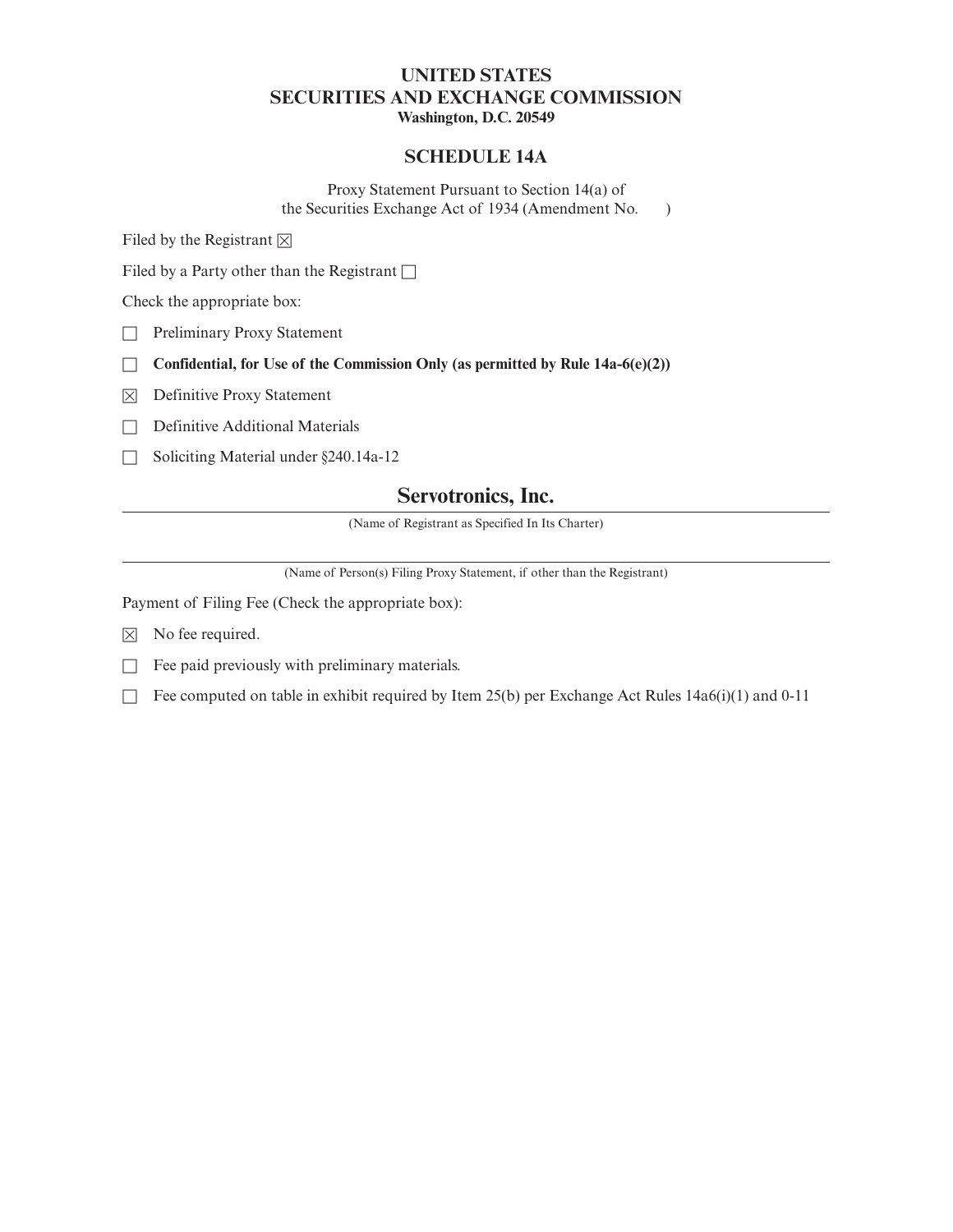

1110 Maple Street, P.O. Box 300 Elma, New York 14059-0300

## NOTICE OF ANNUAL MEETING OF SHAREHOLDERS

To the Shareholders of Servotronics, Inc.:

You are hereby notified that the 2022 Annual Meeting of Shareholders of Servotronics, Inc. (the "Company") will be held virtually on June 10, 2022 at 9:00 a.m., Eastern Daylight Time. At the Annual Meeting, we will consider and vote on the matters listed below.

- 1. Election of six directors to serve until the 2023 Annual Meeting of Shareholders of the Company and until such directors' successors shall have been elected and qualified;
- 2. Advisory approval of the compensation of our Named Executive Officers for 2021;
- 3. Approval of the Servotronics, Inc. 2022 Equity Incentive Plan; and
- 4. Ratification of the appointment of Freed Maxick CPAs, P.C. as the Company's independent registered public accounting firm for the 2022 fiscal year.

Shareholders may also transact such other business as may properly come before the 2022 Annual Meeting or any adjournment, postponement of continuation thereof.

The foregoing items of business are more fully described in the Proxy Statement accompanying this Notice of Annual Meeting of Shareholders.

Only shareholders of record of the Company's common stock as of the close of business on May 3, 2022 are entitled to notice of and to vote at the Annual Meeting. Such shareholders are urged to submit a proxy card, even if their shares were sold after such date.

Due to the COVID-19 pandemic, the meeting will be held in a virtual format to provide a safe experience for our shareholders and employees. The Annual Meeting will be held online via a live webcast at www.cesonlineservices.com/svt22\_vm. You may only participate in the virtual meeting by registering in advance at www.cesonlineservices.com/svt22\_vm prior to the deadline of 9:00 a.m. Eastern Daylight Time on June 9, 2022. Please have your voting instruction form, proxy card or other communication containing your control number available and follow the instructions to complete your registration request. Upon completing registration, participants will receive further instructions via email, including unique links that will allow them to access the Annual Meeting and will permit them to submit questions during the Annual Meeting.

THE BOARD UNANIMOUSLY RECOMMENDS THAT YOU VOTE "FOR" EACH OF THE BOARD'S NOMINEES TO BE ELECTED AND "FOR" PROPOSALS 2, 3, AND 4 USING THE ENCLOSED PROXY CARD.

By Order of the Board of Directors

Bernadine E. Kucinski *Corporate Secretary*

DATED: May 16, 2022

Your vote is important to us. PLEASE VOTE PROMPTLY ONLINE, BY PHONE, OR BY MAIL, REGARDLESS OF WHETHER YOU PLAN TO ATTEND THE MEETING. Voting your shares prior to the meeting will not affect your right to attend or vote at the meeting. See the information under "Questions and Answers about the Proxy Materials and our Annual Meeting" regarding how to vote.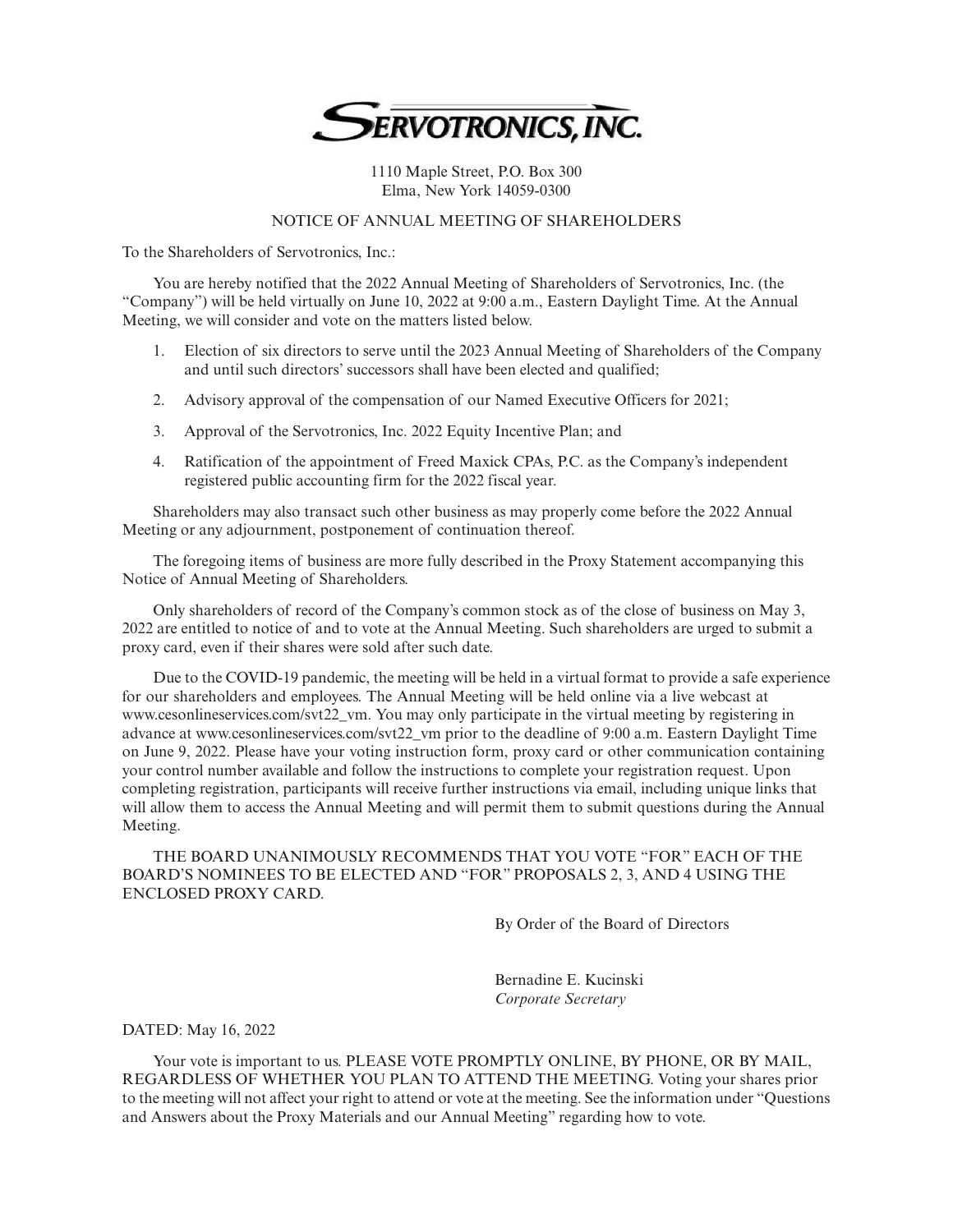If you have any questions about how to vote your shares, please call the firm assisting us with the solicitation of proxies, Morrow Sodali LLC, at the contact listed below.



509 Madison Avenue Suite 1206 New York, NY 10022 Shareholders Call Toll Free: (800) 662-5200 Banks, Brokers, Trustees and Other Nominees Call Collect: (203) 658-9400 Email: SVT@info.morrowsodali.com

*Important Notice Regarding the Availability of Proxy Materials for the Annual Meeting of Shareholders to be held on June 10, 2022: The Company's proxy statement and annual report to shareholders for the fiscal year ended December 31, 2021, are currently available for viewing online at www.proxyvoting.com/SVT.*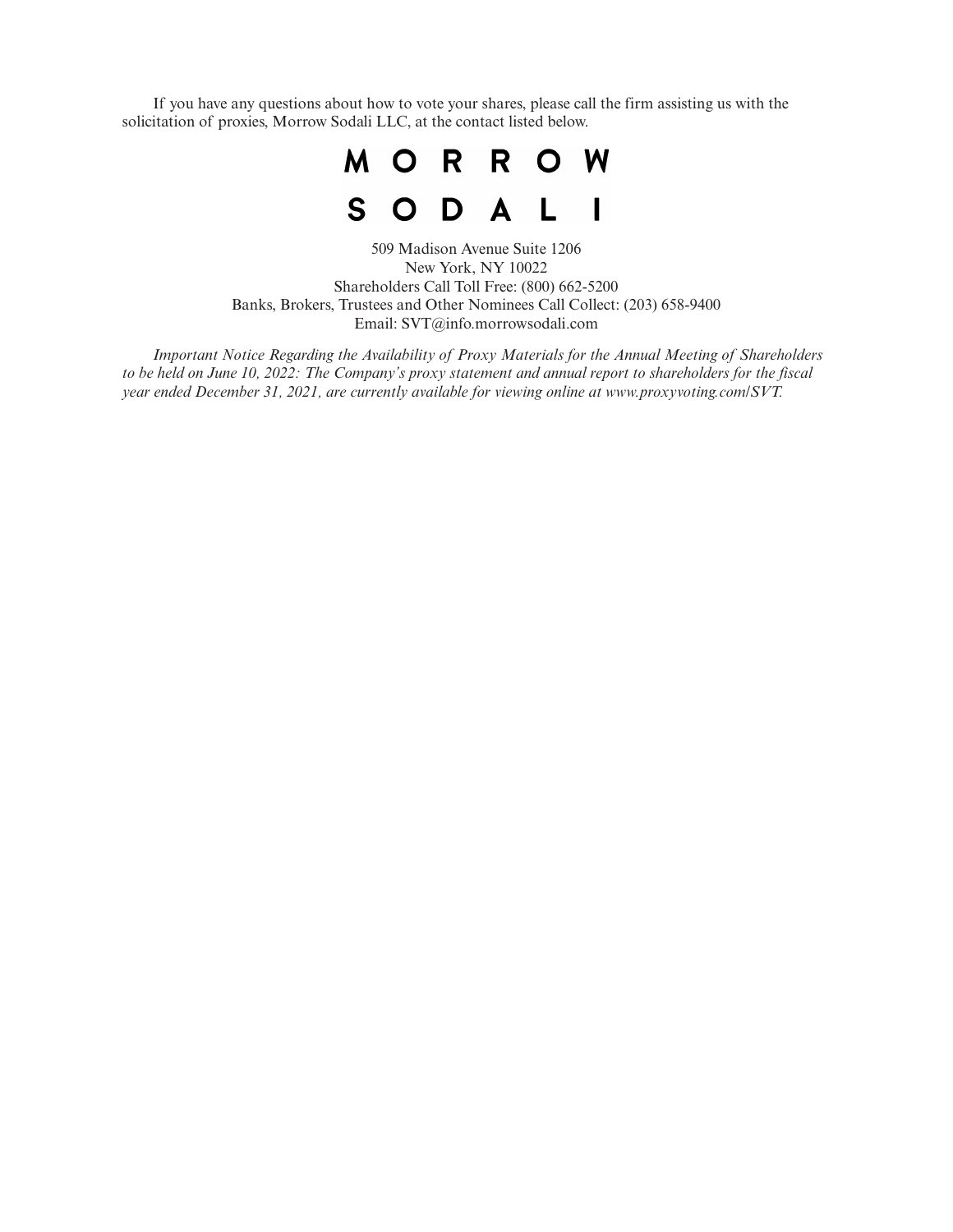# TABLE OF CONTENTS

|                                                                                                  | Page         |
|--------------------------------------------------------------------------------------------------|--------------|
| QUESTIONS AND ANSWERS ABOUT THE PROXY MATERIALS AND THE ANNUAL                                   |              |
|                                                                                                  | $\mathbf{1}$ |
| CORPORATE GOVERNANCE AND BOARD MATTERS                                                           | 6            |
|                                                                                                  | 6            |
| Director Qualifications and Biographical Information                                             | 6            |
|                                                                                                  | 7            |
|                                                                                                  | 7            |
|                                                                                                  | 8            |
|                                                                                                  | 8            |
|                                                                                                  | 9            |
|                                                                                                  | 9            |
|                                                                                                  | 10           |
|                                                                                                  | 11           |
|                                                                                                  | 11           |
|                                                                                                  | 11           |
| Proposal 3 – Approval of the Servotronics, Inc. 2022 Equity Incentive Plan                       | 12           |
| Proposal 4 - Advisory Vote on the Ratification of Independent Registered Public Accounting       | 17           |
|                                                                                                  | 19           |
|                                                                                                  | 20           |
|                                                                                                  | 20           |
|                                                                                                  | 21           |
| CERTAIN TRANSACTIONS AND RELATIONSHIPS                                                           | 22           |
|                                                                                                  | 23           |
| Security Ownership of Certain Beneficial Owners                                                  | 23           |
| Security Ownership of Management and Directors                                                   | 24           |
|                                                                                                  | 24           |
|                                                                                                  | 25           |
|                                                                                                  | 25           |
|                                                                                                  | 25           |
| Policy for Pre-Approval of Audit and Permitted Non-Audit Services                                | 26           |
|                                                                                                  | 27           |
| SHAREHOLDER PROPOSALS AND NOMINATIONS FOR THE 2023 ANNUAL                                        | 28           |
| Shareholder Proposals for inclusion in the Proxy Material for the 2023 Annual Meeting            | 28           |
| Shareholder Proposals for Consideration at the 2023 Annual Meeting, but not for Inclusion in the |              |
|                                                                                                  | 28           |
| Shareholder Nominations of Director Candidates for the 2023 Annual Meeting                       | 28           |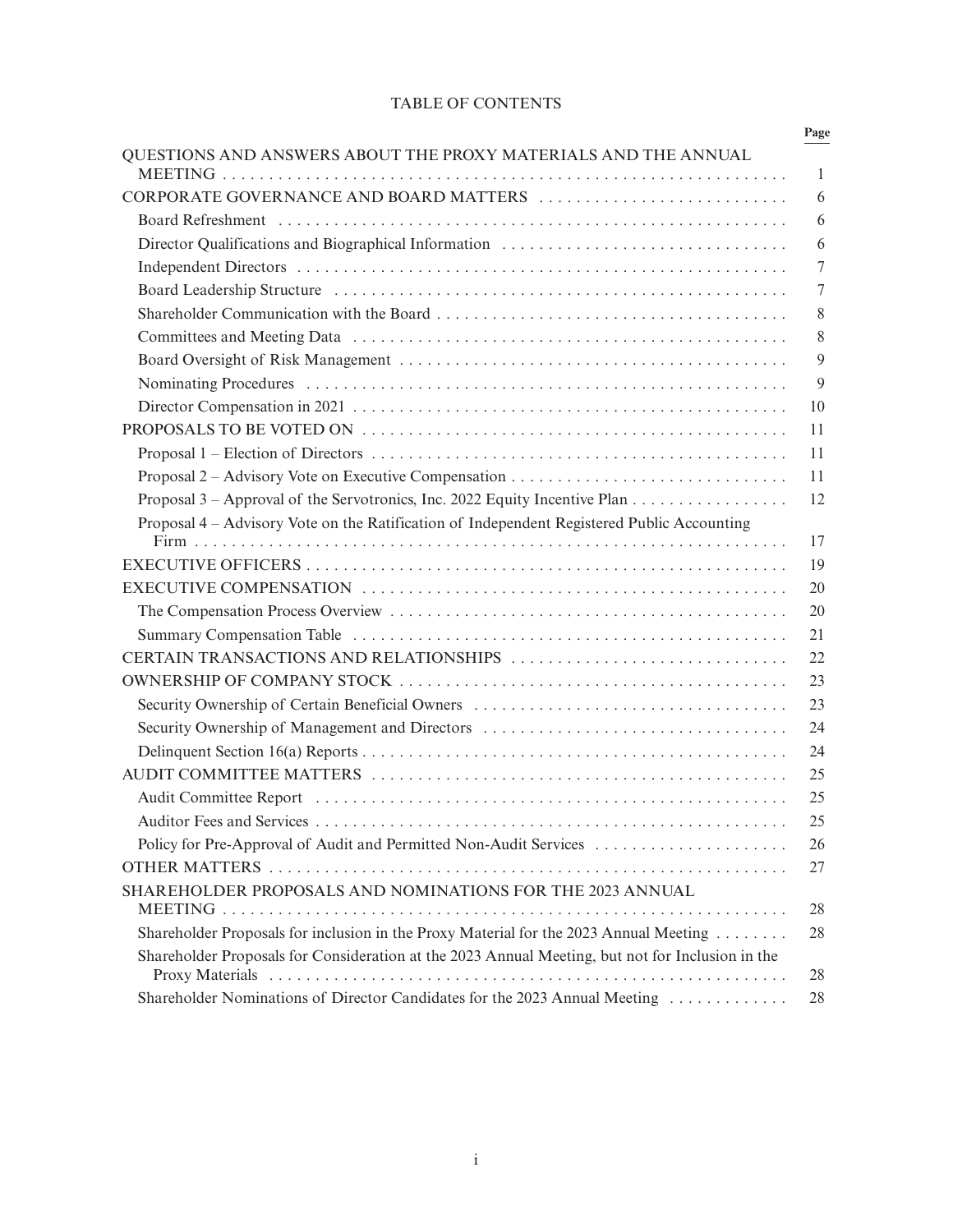

# **PROXY STATEMENT**

## **QUESTIONS AND ANSWERS ABOUT THE PROXY MATERIALS AND THE ANNUAL MEETING**

## **Why am I receiving these materials?**

The Board is providing this proxy statement and the enclosed proxy card in connection with its solicitation of proxies to be voted at the Annual Meeting.

## **Who is entitled to vote?**

You may vote at the Annual Meeting if you were a shareholder of record of Servotronics common stock at the close of business on May 3, 2022, the record date for the Annual Meeting set by the Board. Each shareholder is entitled to one vote per share of Servotronics common stock on each matter presented for a shareholder vote at the Annual Meeting. Shareholders do not have cumulative voting rights. As of the close of business on the record date, there were 2,498,697 shares of Servotronics common stock outstanding.

## **What am I voting on?**

You will be voting on:

- the election of six directors to serve until the 2023 Annual Meeting of Shareholders of the Company and until such directors' successors shall have been elected and qualified;
- the advisory approval of the compensation of our Named Executive Officers for 2021;
- the approval of the Servotronics, Inc. 2022 Equity Incentive Plan;
- the ratification of the appointment of Freed Maxick CPAs, P.C. as the Company's independent registered public accounting firm for the 2022 fiscal year; and
- any other business that may properly come before the Annual Meeting.

## **How does the Board of Directors recommend I vote on these proposals?**

The Board recommends voting:

- "FOR" each of the Board's nominees Edward C. Cosgrove, William F. Farrell, Jr., Lucion P. Gygax, Karen L. Howard, Christopher M. Marks and Evan H. Wax — to be elected;
- "FOR" the advisory approval of the compensation of our Named Executive Officers for 2021;
- "FOR" the approval of the Servotronics, Inc. 2022 Equity Incentive Plan; and
- "FOR" the ratification of the appointment of Freed Maxick CPAs, P.C. as the Company's independent registered public accounting firm for the 2022 fiscal year.

## **Will there be any other items of business on the agenda?**

We do not expect any other items of business because the deadline for shareholder proposals and nominations has passed. Nonetheless, in case there is an unforeseen need, your proxy gives discretionary authority to William F. Farrell, Jr. and Lisa F. Bencel with respect to any other matters that might be brought before the Annual Meeting. Those persons intend to vote that proxy in accordance with their best judgment.

#### **How many votes are needed for approval of each proposal?**

Proposal No. 1: A plurality of the votes cast at the Annual Meeting is required to elect directors. This means that the six director nominees who receive the most votes will be elected to the Board. Any shares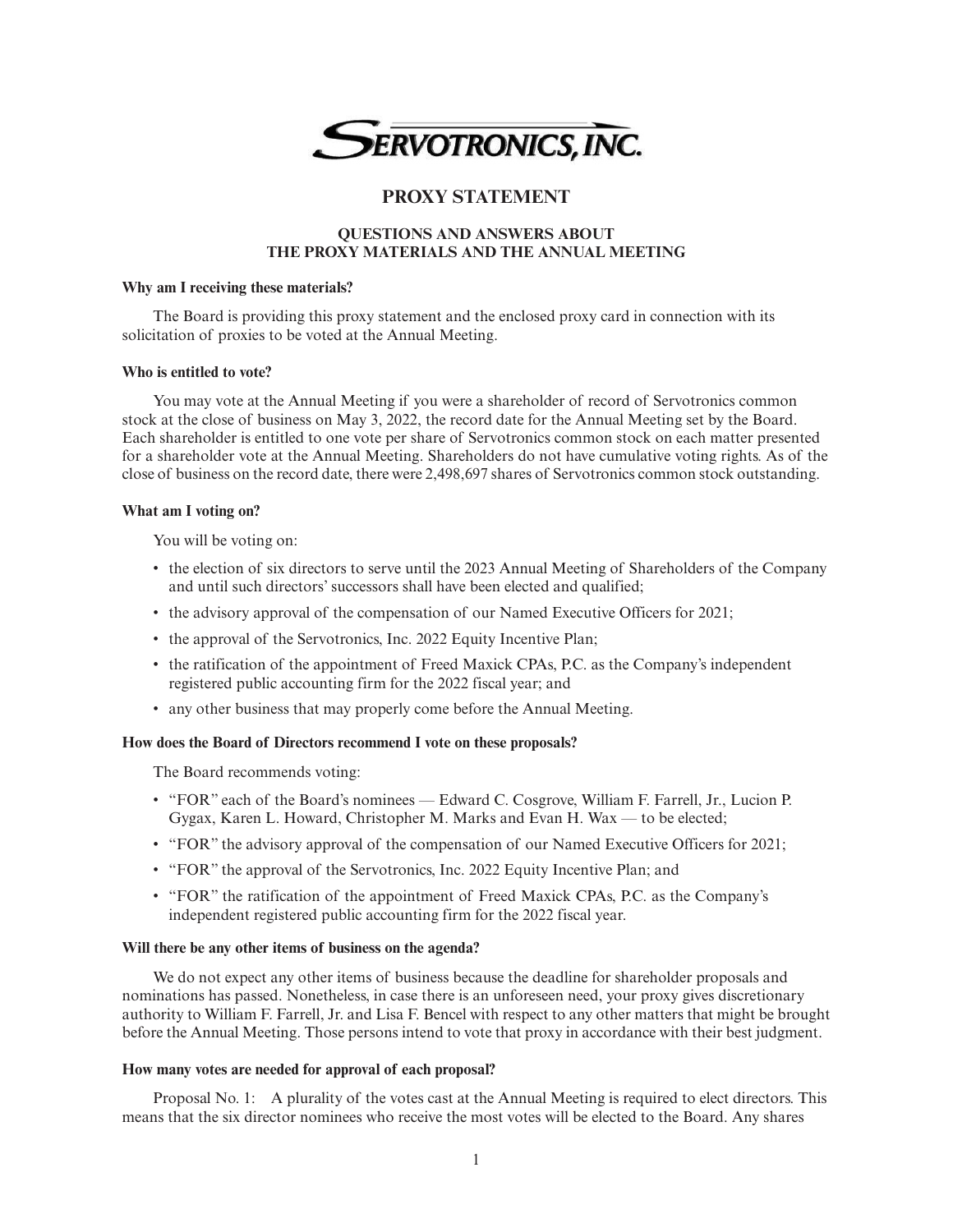not voted "FOR" a particular nominee, whether as a result of a withhold vote or a broker non-vote, will not be counted in such nominee's favor and will not affect the outcome of the election.

Proposal No. 2: Advisory approval of the compensation of our Named Executive Officers for 2021 requires the approval of a majority of the votes cast by shareholders entitled to vote thereon. Abstentions and broker non-votes will not be counted as votes cast and will not affect the outcome of the vote on this proposal. The vote on this proposal is not binding on the Company, the Board or the Compensation Committee. However, the Board and Compensation Committee value the opinions of our shareholders and will take the results of the vote into consideration when making future decisions regarding executive compensation.

Proposal No. 3: Approval of the Servotronics, Inc. 2022 Equity Incentive Plan requires the approval of a majority of the votes cast by shareholders entitled to vote thereon. Abstentions and broker non-votes will not be counted as votes cast and will not affect the outcome of the vote on this proposal.

Proposal No. 4: Ratification of the appointment of Freed Maxick CPAs, P.C. as the Company's independent registered public accounting firm for the 2022 fiscal year requires the approval of a majority of the votes cast by shareholders entitled to vote thereon. Abstentions will not be counted as votes cast and will not affect the outcome of the vote on this proposal.

## **How do I vote if I am a shareholder of record?**

If you are a shareholder of record (i.e., you own your shares directly on the books of our transfer agent and not through a bank, broker or other nominee), you may vote online or by phone, 24 hours a day, seven days a week (until the applicable deadline set forth below, except for votes at the Annual Meeting). You may also vote by mail if you requested and received printed copies of the proxy materials. Please refer to the enclosed proxy card for your voting instructions.

*Voting at the Virtual Annual Meeting*. The Annual Meeting will be held online via a live webcast at www.cesonlineservices.com/svt22\_vm. You may only participate in the virtual meeting by registering in advance at www.cesonlineservices.com/svt22\_vm prior to the deadline of 9:00 a.m. Eastern Daylight Time on June 9, 2022. Please have your voting instruction form, proxy card or other communication containing your control number available and follow the instructions to complete your registration request. Upon completing registration, participants will receive further instructions via email, including unique links that will allow them to access the meeting.

YOUR VOTE IS IMPORTANT TO US. Please vote promptly online, by phone, or by mailing the enclosed proxy card, regardless whether you plan to attend the meeting. Voting your shares prior to the Annual Meeting will not affect your right to attend or vote at the meeting.

### **How do I vote if I am a beneficial shareholder with my shares held in street name?**

If you hold your shares in "street name" (i.e., your shares are registered in the name of a bank, broker or other nominee, which we will collectively reference as your "broker"), the availability of telephone and Internet voting will depend on the voting process of your broker. Please refer to the enclosed voting instruction form for information on voting your shares electronically or by mail.

Please note that you may NOT vote shares held in street name at the Annual Meeting unless you request and receive a "legal proxy" from your broker, which must be presented as a PDF or image (.gif, .jpg or .png) file format with your online ballot during the Annual Meeting.

## **What is a proxy?**

A proxy is your legal designation of another person to vote the stock you own. That other person is called a proxy. If you designate someone as your proxy in a written document, that document is also called a proxy or a proxy card. William F. Farrell, Jr. and Lisa F. Bencel have been designated as the Company's proxy holders by our Board for the Annual Meeting. When proxies are properly dated, executed and returned, the shares represented by such proxies will be voted at the Annual Meeting in accordance with the instructions of the shareholder.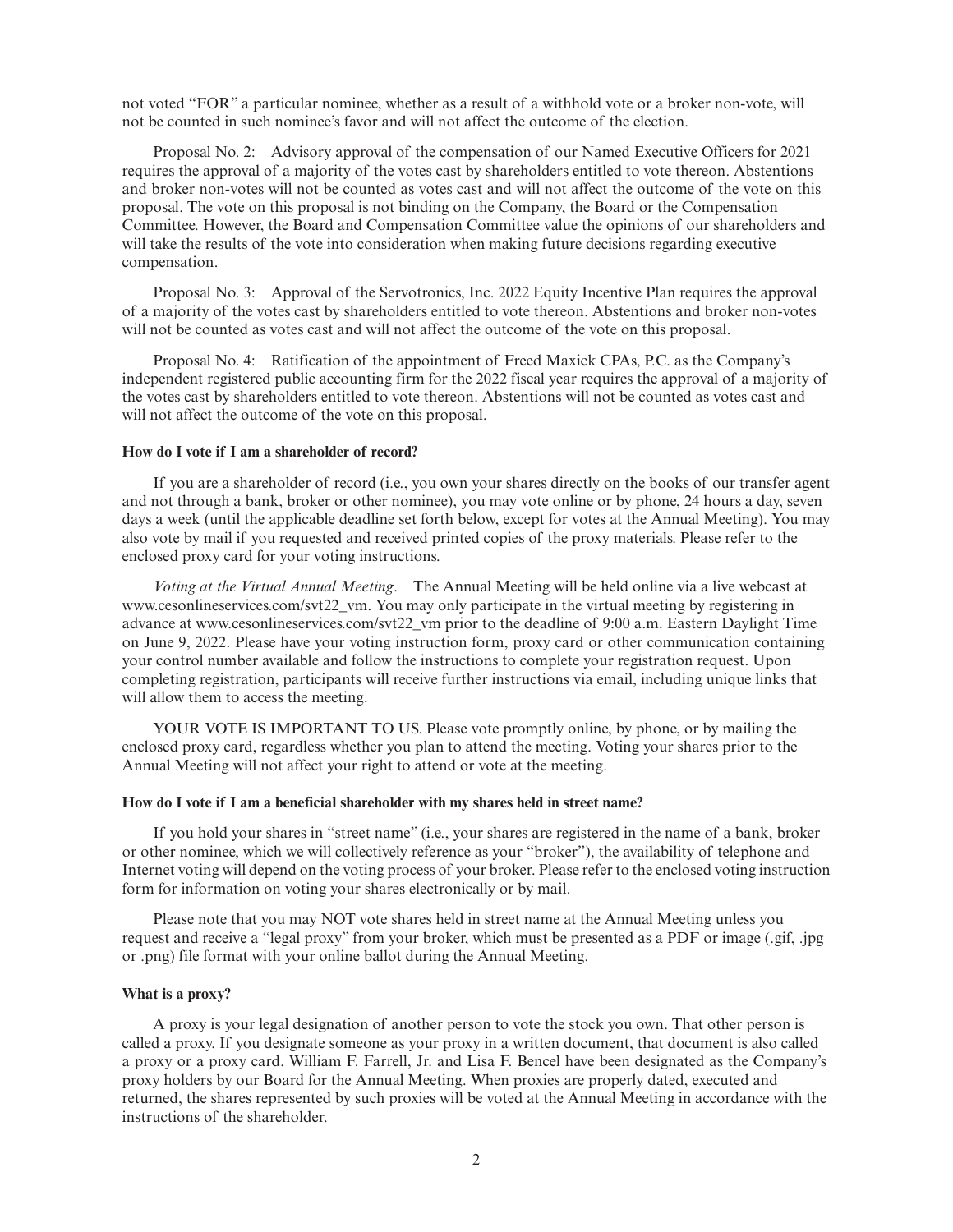## **Can I change my vote or revoke my proxy?**

Yes. If you are a shareholder of record (i.e., you own your shares directly on the books of our transfer agent and not through a broker), you may revoke your proxy at any time before it is voted at the Annual Meeting by taking any of the following four actions:

- by delivering written notice of revocation to our Corporate Secretary, 1110 Maple Street, P.O. Box 300, Elma, New York 14059;
- by delivering a properly executed proxy card bearing a later date than the proxy that you wish to revoke;
- by casting a subsequent vote via phone or online, as described in this proxy statement; or
- by attending the Annual Meeting and voting during the Annual Meeting.

Merely attending the Annual Meeting will not, by itself, revoke your proxy; you must cast a vote at the Annual Meeting following the instructions you receive upon registration. Your last valid proxy or vote that we receive before or during the Annual Meeting is the proxy or vote that will be counted.

If you are a street name holder (i.e., your shares are registered in the name of a broker), and later want to change your vote, your broker can provide you with instructions on how to change your vote.

#### **What should I do if I receive more than one proxy card or set of proxy materials from the Company?**

Your shares may be owned through more than one brokerage or other share ownership account. In order to vote all of the shares that you own, you must use each proxy card you receive in order to vote with respect to each account by telephone, by Internet, or by signing, dating and returning the proxy card in the postagepaid envelope provided.

#### **How will my shares be voted if I return the proxy card?**

The shares represented by any proxy card that is properly executed, received by the Company prior to the Annual Meeting, and not revoked prior to or during the Annual Meeting will be voted in accordance with the specifications made on that proxy card. If you specify how your shares should be voted on such proxy card, your shares will be voted as specified.

If you return a properly executed proxy card without indicating how your shares should be voted on a matter and you do not revoke your proxy, your proxy will be voted:

- "FOR" each of the Board's nominees Edward C. Cosgrove, William F. Farrell, Jr., Lucion P. Gygax, Karen L. Howard, Christopher M. Marks and Evan H. Wax — to be elected;
- "FOR" the advisory approval of the compensation of our Named Executive Officers for 2021;
- "FOR" the approval of the Servotronics, Inc. 2022 Equity Incentive Plan; and
- "FOR" the ratification of the appointment of Freed Maxick CPAs, P.C. as the Company's independent registered public accounting firm for the 2022 fiscal year.

The Board is not aware of any matters that are expected to come before the Annual Meeting other than those described in this proxy statement. If any other matter properly comes before the Annual Meeting, all shares represented by proxy cards that are properly executed, received by the Company, and not revoked will be voted in the discretion of the persons named as proxies on such proxy cards.

## **Will my shares be voted if I do nothing?**

If you are a shareholder of record (i.e., you own your shares directly on the books of our transfer agent and not through a broker) and you do not cast your vote, no votes will be cast on your behalf on any of the items of business at the Annual Meeting.

If you are a street name holder (i.e., your shares are registered in the name of a broker), the broker may vote your shares in its discretion on "routine" matters when it does not receive voting instructions from you.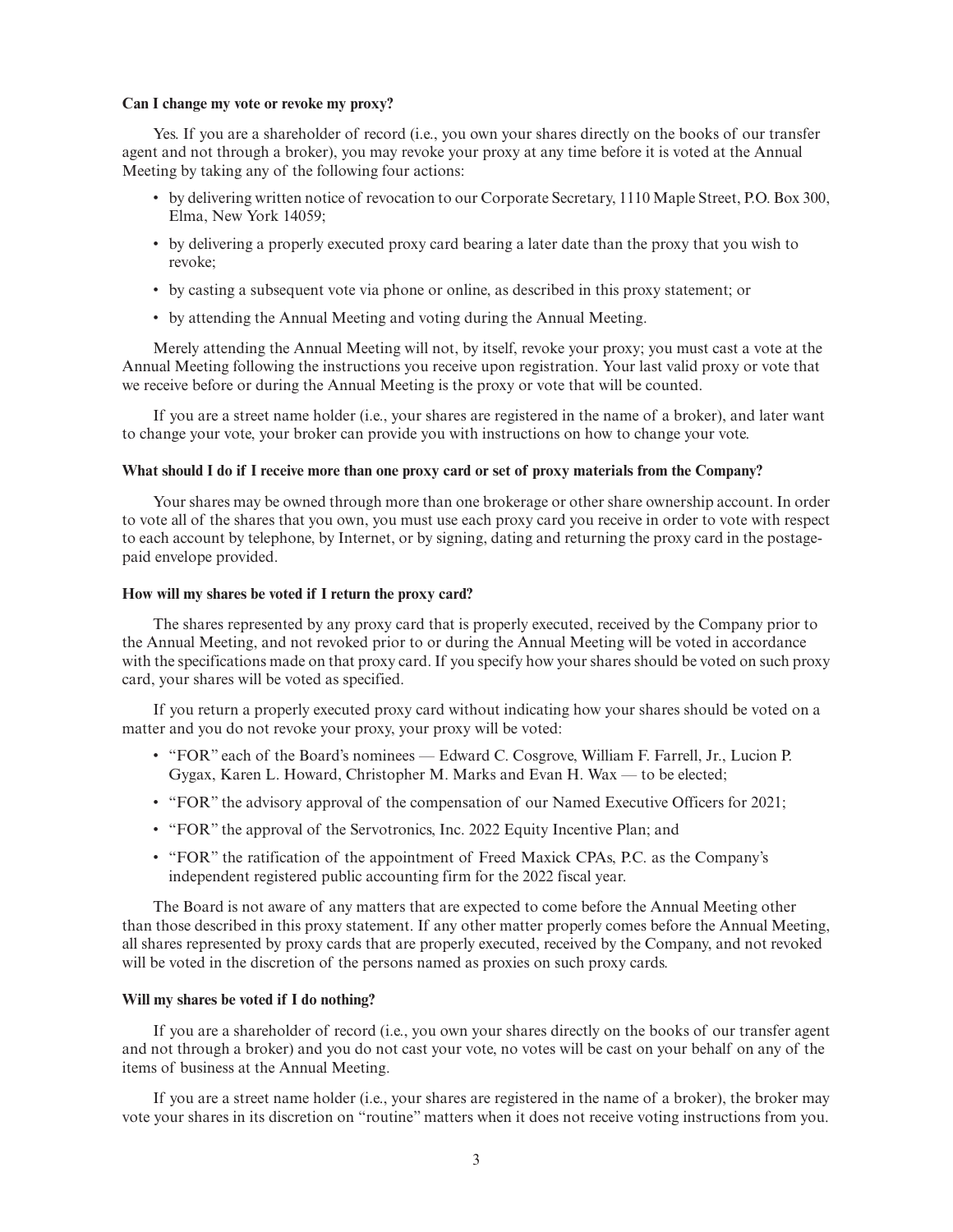With respect to "non-routine" matters, the broker is not permitted to vote your shares without timely received voting instructions. At the Annual Meeting, the only "routine" matter proposed to be presented is the ratification of the selection of Freed Maxick CPAs, P.C. as the Company's independent registered public accounting firm for the 2022 fiscal year (Proposal No. 4). Accordingly, the broker will be able to exercise discretionary authority on Proposal No. 4 if it does not receive voting instructions from you, and broker nonvotes will occur as to each of the other proposals presented at the Annual Meeting, which are considered "non-routine" matters. Such broker non-votes will not be considered votes cast on such proposals.

YOUR VOTE IS IMPORTANT TO US. Please vote promptly online, by phone, or by mailing the enclosed proxy card, regardless of whether you plan to attend the meeting. Voting your shares prior to the Annual Meeting will not affect your right to attend or vote at the meeting.

You can revoke your proxy at any time before the proxy or proxies you appointed cast your votes. If you are a street name holder (i.e., your shares are registered in the name of a broker), and later want to change your vote, your broker can provide you with instructions on how to change your vote. You must follow these instructions in order for your shares to be voted. We urge you to instruct your broker or other nominee, by following the instructions on the enclosed voting instruction form, to vote your shares in line with the Board's recommendations.

#### **What is a quorum?**

A quorum is the minimum number of shares required to be present in person or by proxy at the Annual Meeting to properly hold a meeting of shareholders and conduct business under our by-laws and Delaware law. Without a quorum, no business may be transacted at the Annual Meeting. The presence virtually or by properly executed proxy of the holders of a majority of the votes which may be cast at the Annual Meeting will constitute a quorum. We will count towards a quorum any abstentions, withhold votes, or broker non-votes.

#### **How will the Annual Meeting be conducted?**

In light of the public health and safety considerations posed by COVID-19 and for the safety of our shareholders, associates, and other members of the community, our Annual Meeting will be held in a virtual format only. The Annual Meeting will be held online via a live webcast at www.cesonlineservices.com/svt22\_vm.

Only the Company's shareholders as of the close of business on the record date for the Annual Meeting, their duly-appointed proxies and guests invited by the Company may attend the Annual Meeting. You will not be able to attend the Annual Meeting in person at a physical location. In order to attend the virtual Annual Meeting, you must pre-register at www.cesonlineservices.com/svt22\_vm prior to the deadline of 9:00 a.m. Eastern Daylight Time on June 9, 2022. Please have your voting instruction form, proxy card or other communication containing your control number available and follow the instructions to complete your registration request. Upon completing registration, participants will receive further instructions via email, including unique links that will allow them to access the meeting. If you encounter any technical difficulties accessing the virtual Annual Meeting, please call the technical support number that will be posted on the virtual meeting log-in page.

#### **If I can't attend the Annual Meeting, can I vote later?**

You do not need to attend the virtual Annual Meeting to vote if you submitted your vote via proxy in advance of the meeting. Whether or not shareholders plan to attend the Annual Meeting, we urge shareholders to vote and submit their proxy in advance of the Annual Meeting by one of the methods described in this proxy statement. Any votes submitted after the closing of the polls at the Annual Meeting will not be counted.

## **Who will pay for the solicitation of proxies?**

The Company will bear the entire cost of solicitation of proxies, including preparation, assembly and mailing of this Proxy Statement, the proxy card, the Notice of Annual Meeting and any additional information furnished to shareholders. Copies of solicitation materials will be furnished to banks, brokerage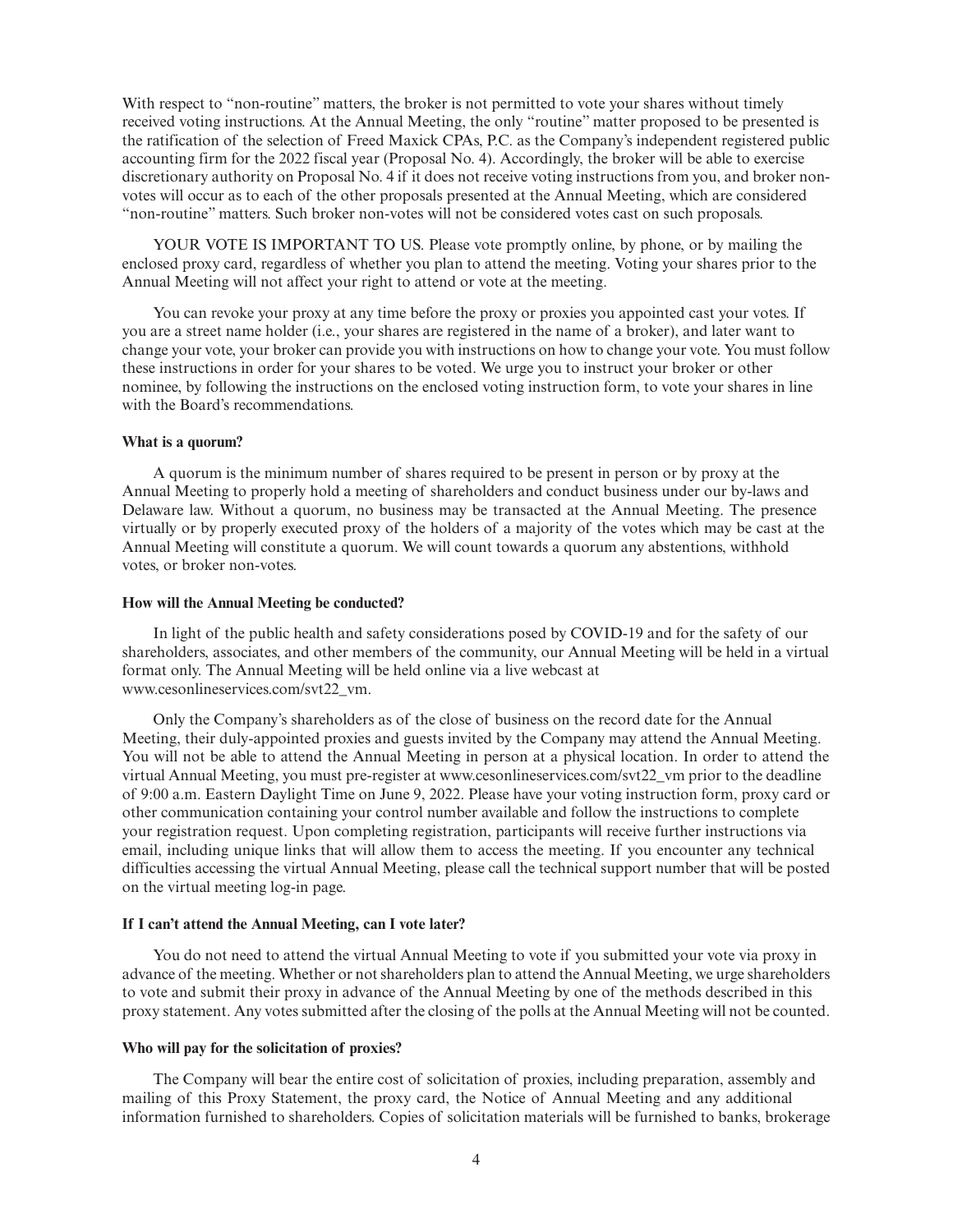houses, fiduciaries and custodians holding shares of our Common Stock in their names that are beneficially owned by others to forward to those beneficial owners. We may reimburse persons representing beneficial owners for their costs of forwarding the solicitation materials to the beneficial owners. Original solicitation of proxies may be supplemented by telephone, facsimile, electronic mail or personal solicitation by our directors, officers or staff members. Other than the persons described in this Proxy Statement, no general class of employee of the Company will be employed to solicit shareholders in connection with this proxy solicitation. However, in the course of their regular duties, employees may be asked to perform clerical or ministerial tasks in furtherance of this solicitation. No additional compensation will be paid to our directors, officers or staff members for such services. We have retained Morrow Sodali LLC ("Morrow Sodali") to act as a proxy solicitor in conjunction with the Annual Meeting.

#### **What happens if the Annual Meeting is adjourned?**

The shareholders present at the meeting, virtually or by proxy, may, by a majority vote, adjourn the meeting despite the absence of a quorum. If a quorum is not present at the meeting, the Chair of the meeting may adjourn the meeting to permit further solicitation of proxies in order to achieve a quorum. Unless a new record date is fixed, your proxy will still be valid at an adjourned Annual Meeting and you will still be able to change or revoke your proxy until it is used to vote your shares.

## **Where can I find the voting results of the Annual Meeting?**

We will report voting results based on the Inspector of Election's final, certified report on a Current Report on Form 8-K that we will file with the SEC as soon as practicable after the Annual Meeting.

## **Who can help answer any other questions I may have?**

If you have any questions or require any assistance with voting your shares, or if you need additional copies of the proxy materials, please contact our proxy solicitor:

> MORROW SODALI LLC Shareholders Call Toll Free: (800) 662-5200 Banks, Brokers, Trustees and Other Nominees Call Collect: (203) 658-9400 Email: SVT@info.morrowsodali.com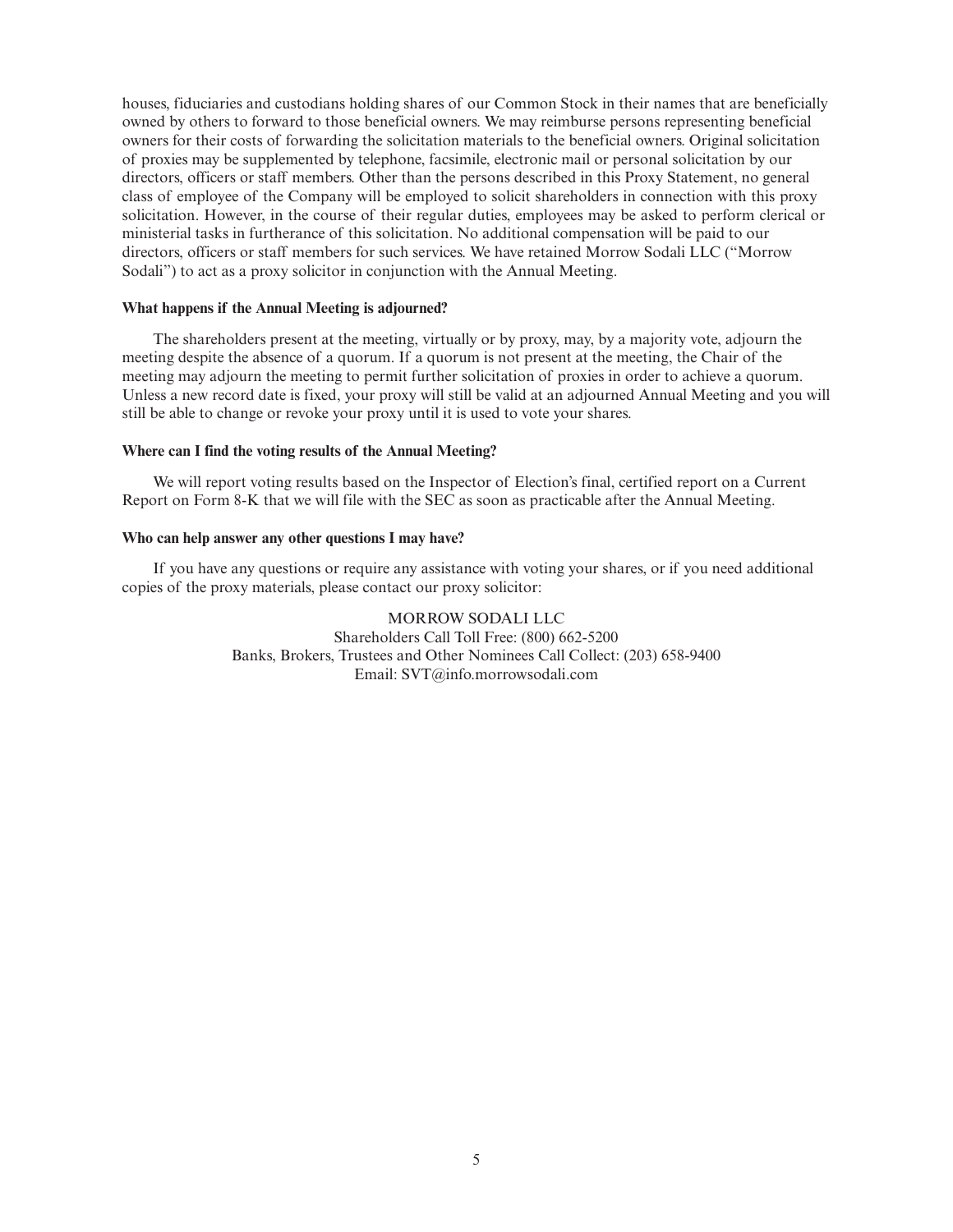### **CORPORATE GOVERNANCE AND BOARD MATTERS**

#### **Board Refreshment**

Our Board has an ongoing commitment to Board refreshment and to having highly qualified, independent voices in the boardroom. The Board believes the fresh perspectives brought by new directors are important to a forward-thinking and strategic Board when appropriately balanced with the deeper understanding of our business provided by longer-serving directors. To that end, the Nominating and Corporate Governance Committee compiled a list of director candidates, including candidates that were independently submitted to them by third parties, and screened candidates based on the Board's criteria. The Committee conducted interviews with the candidates and made recommendations to the Board. As a result of that process, the Board appointed Ms. Howard and Messrs. Farrell and Wax to the Board, effective April 25, 2022. Both the Nominating and Corporate Governance Committee and the Board believe that each will enhance the overall effectiveness and composition of the Board. Jason T. Bear, a director since 2017 and Chair of the Nominating and Corporate Governance Committee, resigned in conjunction with the addition of these three new directors. As a result of these changes the size of the Board was increased to seven directors, which will be reduced to six directors after the Annual Meeting.

#### **Director Qualifications and Biographical Information**

The biography of each director nominee below contains information regarding that person's principal occupation, positions held with the Company, service as a director, business experience, other director positions currently held or held at any time during the past five years, involvement in certain legal or administrative proceeding, if applicable, and the experiences, qualifications, attributes or skills that caused our Nominating and Corporate Governance Committee to conclude that the person should serve as a member of our Board of Directors.

Edward C. Cosgrove, Esq., age 87 — Mr. Cosgrove has served as Director since 2012. He is an attorney with The Cosgrove Firm, a Buffalo-based law firm where his practice includes civil litigation, management of legal crises, representation of families, schools, advice to corporations, businesses and professionals. He earned a Bachelor of Arts Degree from the University of Notre Dame and a Doctor of Laws Degree from Georgetown University Law School. He previously served as a Special Agent with the Federal Bureau of Investigation and as District Attorney of Erie County, NY. Mr. Cosgrove enjoys the highest possible Peer Review Rating a lawyer can receive from Martindale-Hubbell for the years 1980 through 2022 and is considered annually as one of the top lawyers in Western New York. His broad-based legal experience is important to the Board of Directors.

William F. Farrell, Jr., age 55 — Mr. Farrell was appointed to the Board of Directors in April 2022 when he also was appointed Chief Executive Officer of the Company. He joined the Company following a more than 30-year career with Western New York-based Moog Inc. (NYSE: MOG.A and MOG.B), where he served in various roles of increasing responsibility including, most recently, Site General Manager for Moog's Aircraft Group, which supports military and commercial aerospace applications. Prior to that, he served five years as Site General Manager for its Industrial Group, supporting markets including flight simulation, oil and gas exploration, power generation and industrials automation. Earlier in his tenure at Moog, he worked in a variety of other executive and engineering roles for the worldwide designer, manufacturer, and integrator of precision control components and systems, including in its Industrials Group, Space Products Division and Engine Controls Division. Mr. Farrell holds a B.S. degree in mechanical engineering from the University of Notre Dame and an M.B.A in manufacturing operations management from the State University of New York at Buffalo. His leadership experience and industry knowledge provide valuable insight to the Board of Directors in formulating and executing the Company's strategy.

Lucion P. Gygax, age 51 — Mr. Gygax has served as a Director since 2015 and serves as Chair of the Compensation Committee and a member of the Audit Committee and Nominating and Corporate Governance Committee. He is the principal owner and executive of an event management company, a consultant and author. Mr. Gygax retired this year from the Army as a Lieutenant Colonel after 33 years of service as a logistics officer and brings a diverse skill set to the board with experience in synchronizing multi-functional teams, budget management, human resources and talent management. Mr. Gygax graduated from Beloit College where he received a B.A. in History and Psychology. His experience leading complex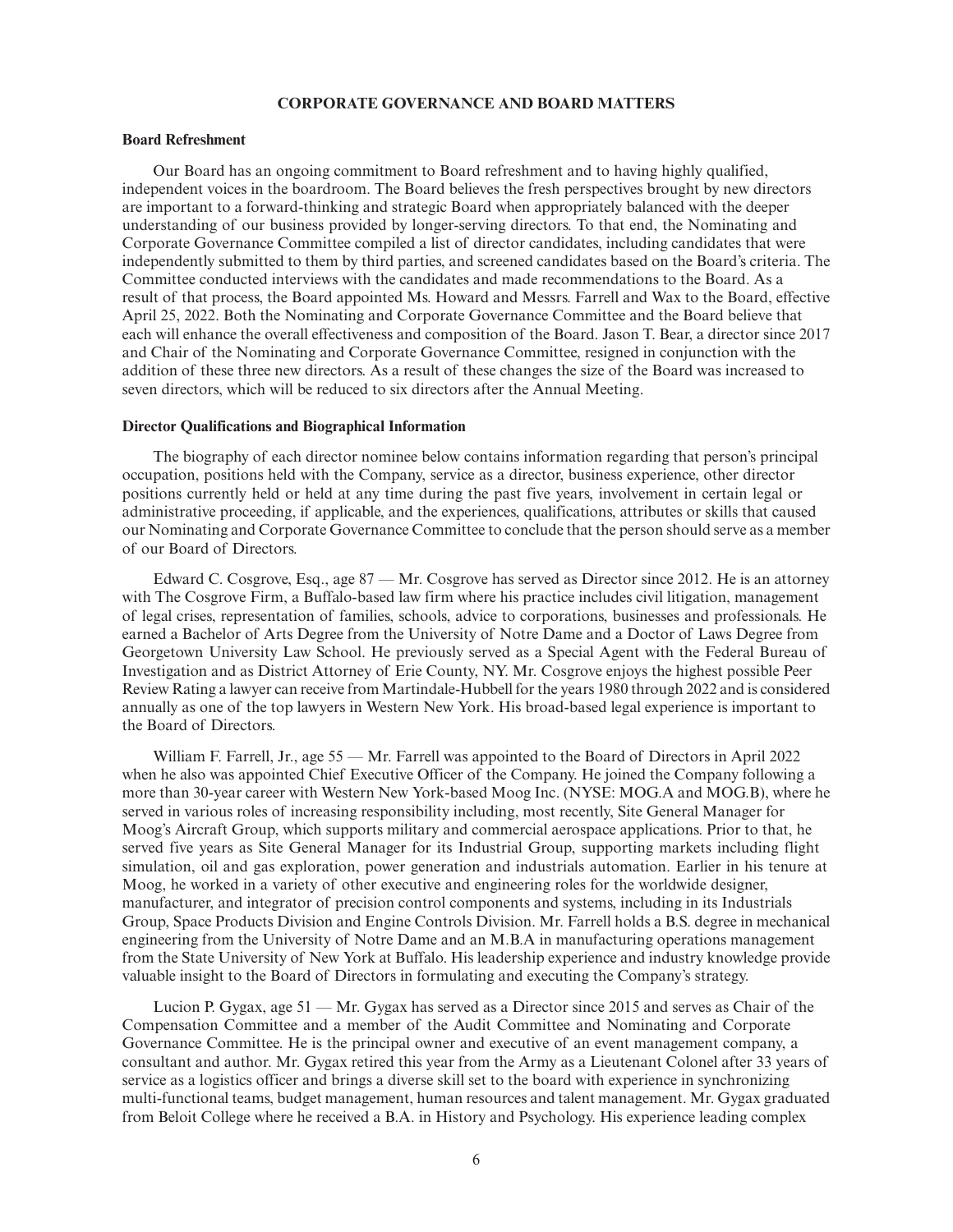logistics organizations across a diverse range of operating environments gives him valuable perspectives and insights. His leadership experience and achievements highly qualify him to serve as a Company Director.

Karen L. Howard, age 59 — Ms. Howard was appointed to the Board of Directors in April 2022 and serves as a member of the Audit Committee, Compensation Committee and Nominating and Corporate Governance Committee. She has more than 30 years of professional experience as an advisor to and finance executive with public companies, as well as a proven record of board leadership. She retired in 2020 after serving for seven years as Executive Vice President of Kei Advisors LLC, an investor relations and business advisory firm serving micro-, small- and mid-cap public company executives and boards across the United States. Previously, she served for 17 years with Columbus McKinnon Corporation (Nasdaq: CMCO), including as Vice President of Strategic Initiatives, Vice President and Chief Financial Officer, and earlier roles as Treasurer and Controller of the publicly traded global manufacturer of material handling products and solutions. Prior to that, she was a certified public accountant with Ernst & Young LLP. Ms. Howard serves as a member of the Board of Directors of Highmark Western and Northeastern New York Inc. (formerly HealthNow New York Inc.), a regional health care company. She also chairs its audit committee. Ms. Howard earned her bachelor's degree in accounting from Niagara University. Her accounting and business expertise, including an in-depth understanding of the preparation and analysis of financial statements, makes her highly qualified to serve as a Company Director.

Christopher M. Marks, age 57 — Mr. Marks was appointed to the Board of Directors in July 2016 and serves as Chair of the Audit Committee and member of the Compensation Committee and Nominating and Corporate Governance Committee. Mr. Marks is a member of the financial planning firm Jensen, Marks, Langer & Vance, LLC, where he provides financial planning advice and investment management services. Also, he is a member and the Chief Compliance Officer of Sterling Investment Counsel, LLC, a registered investment advisor. He brings over 25 years of financial planning and analysis experience to the Company as well as a background in accounting, corporate law and governance. He holds a Bachelor of Science Degree in Accountancy from Villanova University, a Master of Business Administration from St. Bonaventure University, and a Juris Doctorate with honors from the State University of New York at Buffalo School of Law. He previously practiced commercial and corporate law at Phillips Lytle, LLP in Buffalo, NY and began his career with Price Waterhouse in New York City. His business, accounting and legal experience make him highly qualified to serve as a Company Director.

Evan H. Wax, age 40 — Mr. Wax was appointed to the Board of Directors in April 2022 and serves as member of the Audit Committee, Compensation Committee and Nominating and Corporate Governance Committee. He is Managing Member of Wax Asset Management LLC in Madison, CT, an investment advisory firm that employs a long-term value based investment strategy. Prior to founding Wax Asset Management in 2011, Mr. Wax was Managing Director and Head Trader at Hayground Cove Asset Management where he was also a member of the investment committee and risk committee. Prior to that, he worked as a Financial Analyst at Goldman Sachs. Mr. Wax graduated from Yale University where he received a B.A. in Economics. His operational, financial and investment experience, and knowledge of capital markets gives him strong insight into the issues facing the Company's businesses and markets.

#### **Independent Directors**

Under the corporate governance standards of the NYSE American, at least fifty percent of our Directors, and, except in limited circumstances, all of the members of our Audit Committee, Compensation Committee and Nominating and Corporate Governance Committee, must meet the test of "independence" as defined by the NYSE American. The NYSE American standards provide that to qualify as an "independent" director, in addition to satisfying certain bright-line criteria, the Board of Directors must affirmatively determine that a director does not have a relationship that would interfere with the exercise of independent judgment in carrying out the responsibilities of a director. The Board of Directors has determined that each director nominee, other than Messrs. Cosgrove and Farrell, satisfies the bright-line criteria and that no other director or nominee has a relationship with the Company that would interfere with such person's ability to exercise independent judgment as a member of our Board.

## **Board Leadership Structure**

The Board of Directors currently separates the roles of Chair of the Board of Directors and CEO. Each year, our Nominating and Corporate Governance Committee assesses these roles and the board leadership structure to ensure the interests of the Company and its shareholders are best served.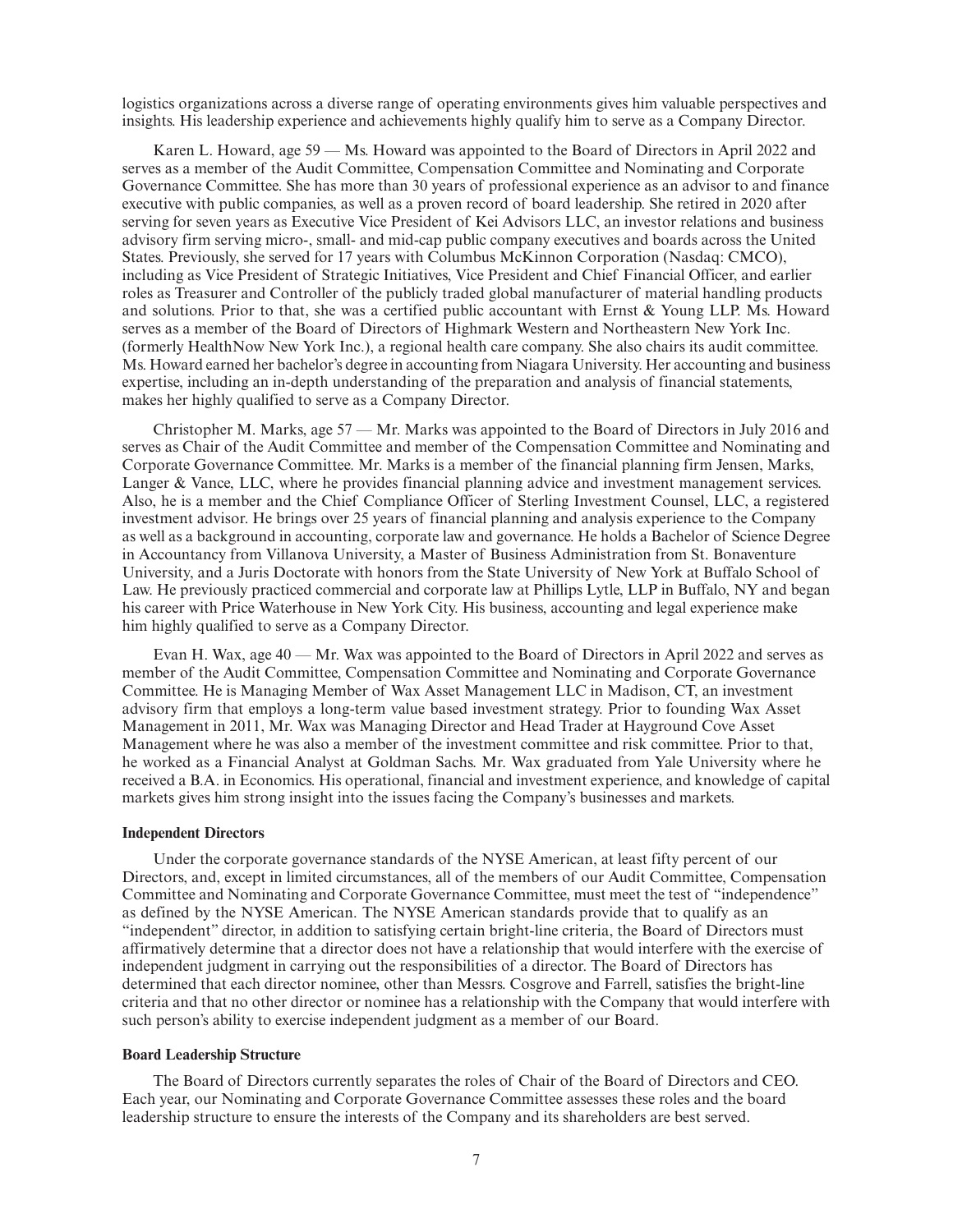Currently, the independent Chair position is held by Christopher M. Marks and our CEO is William F. Farrell, Jr.

A number of factors support the leadership structure chosen by the Board, including, among others:

- The Board believes this governance structure promotes balance between the Board's independent authority to oversee our business and the CEO and his management team who manage the business on a day-to-day basis.
- The current separation of the Chairman and CEO roles allows the CEO to focus his time and energy on operating and managing the Company and leverage the experience and perspectives of the Chair of the Board.
- The Chair of the Board sets the agenda for, and presides over, board meetings and independent sessions and coordinates the work of the committees of our Board, providing independent oversight and streamlining the CEO's duties.
- The Chair of the Board serves as a liaison between the Board and senior management but having an independent chairperson also enables non-management Directors to raise issues and concerns for Board consideration without immediately involving management.

Another component of our leadership structure is the active role played by our independent directors in overseeing the Company's business, both at Board and Committee levels. Four of the six director nominees are considered independent under the corporate governance standards of the NYSE American. All of our Directors are encouraged to suggest the inclusion of items on the agenda for meetings of our Board of Directors or raise subjects that are not on the agenda for that meeting. In addition, our Board of Directors and each committee have complete and open access to any member of management and the authority to retain independent legal, financial and other advisors as they deem appropriate without consulting or obtaining the approval of any member of management. Our Board of Directors also holds regularly scheduled executive sessions of only independent Directors in order to promote discussion among the independent directors and assure independent oversight of management. Moreover, our Audit Committee, Compensation Committee and Nominating and Corporate Governance Committee, all of which are comprised entirely of independent Directors, also perform oversight functions independent of management.

The Company believes its leadership structure is the most effective leadership structure for the Board of Directors at this time. However, the Board of Directors recognizes that no single leadership model is appropriate for a board at all times. Periodically, our Board of Directors assesses these roles and the board leadership structure to ensure the interests of the Company and its shareholders are best served.

#### **Shareholder Communication with the Board**

Shareholders who wish to contact the Board of Directors or any of its members may do so in writing to Servotronics, Inc., 1110 Maple Street, P.O. Box 300, Elma, New York 14059. Correspondence directed to an individual board member will be referred to that member. Correspondence not directed to a particular board member will be referred to the Chairman of the Nominating and Corporate Governance Committee.

### **Committees and Meeting Data**

The Board of Directors has a standing Audit Committee, Compensation Committee and Nominating and Corporate Governance Committee. Each member of each of these committees is "independent" as that term is defined in the NYSE American listing standards. The Board has adopted a written charter for each of these committees, which is available on our web site at www.servotronics.com.

In 2021, the Audit Committee consisted of Messrs. Gygax and Marks with Mr. Marks chairing the Committee and being designated as the Company's "Audit Committee financial expert". Ms. Howard and Mr. Wax were added to the Audit Committee in April 2022 in connection with their appointment to the Board. The Audit Committee meets with the Company's Independent Auditors and reviews with them matters relating to corporate financial reporting and accounting procedures and policies, the adequacy of financial, accounting and operating controls, the scope of the audit and the results of the audit. The Audit Committee is also charged with the responsibility of submitting to the Board of Directors any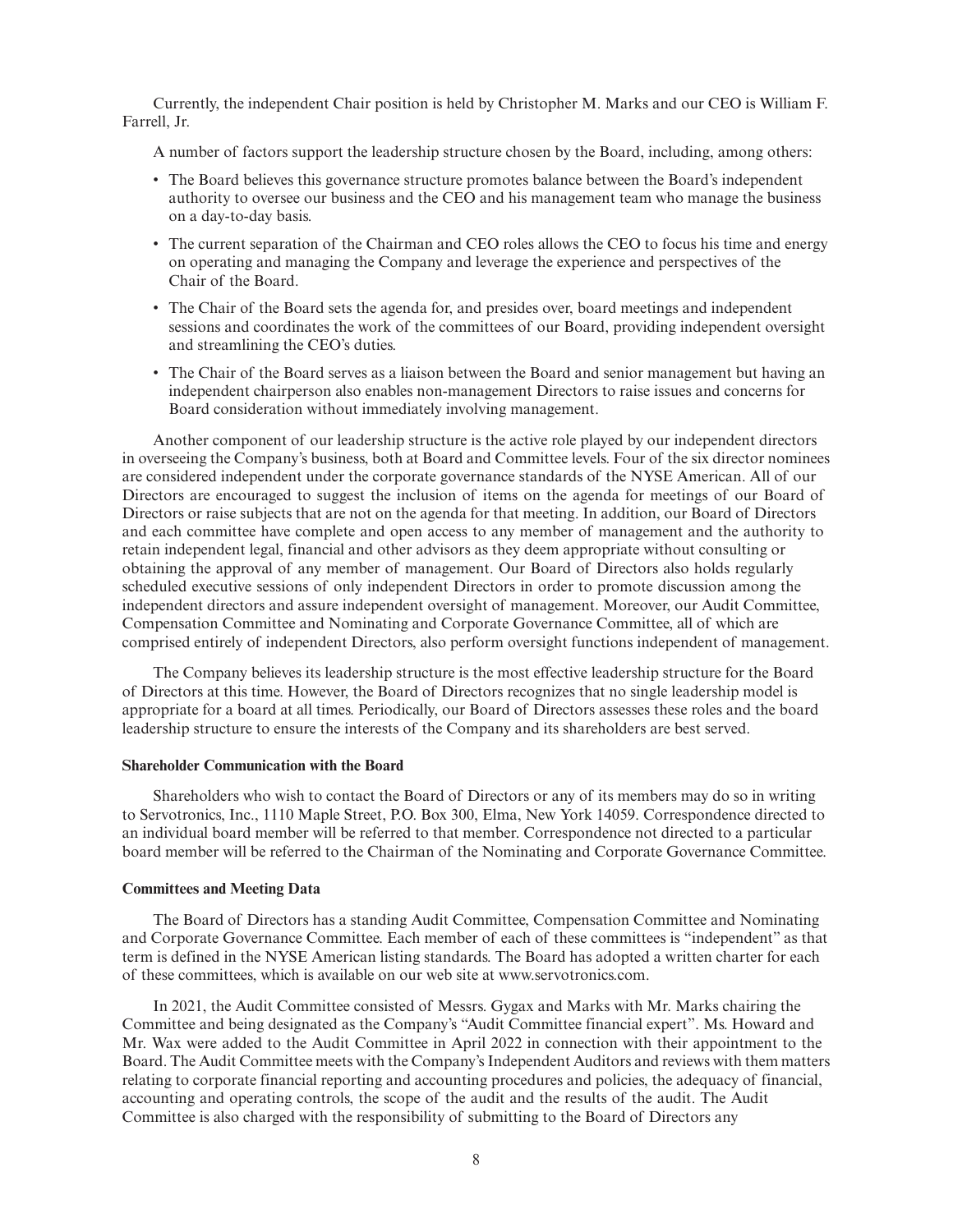recommendations it may have from time to time with respect to financial reporting and accounting practices, policies and financial accounting and operation controls and safeguards.

In 2021, the Compensation Committee consisted of Messrs. Bear, Gygax and Marks with Mr. Gygax chairing the Committee. Ms. Howard and Mr. Wax were added to the Compensation Committee in April 2022 in connection with their appointment to the Board. The Compensation Committee is responsible for reviewing and recommending appropriate executive compensation policy and determining the compensation of the Company's Directors and Executive Officers.

In 2021, the Nominating and Corporate Governance Committee consisted of Messrs. Bear, Gygax and Marks with Mr. Bear chairing the Committee. Ms. Howard and Mr. Wax were added to the Nominating and Corporate Governance Committee in April 2022 in connection with their appointment to the Board. The Nominating and Corporate Governance Committee is responsible for (a) developing and implementing policies and procedures that are intended to ensure that the Board will be appropriately constituted and organized to meet its fiduciary obligations to the Company and its shareholders; and (b) identifying individuals qualified to become members of the Board, and to select, or to recommend that the Board select, the director nominees for the next annual meeting of shareholders.

The full Board of Directors approves/ratifies all Director nominees after they are determined by the Nominating and Corporate Governance Committee. See "Director Nominating Process" below. Additionally, Director and Executive Officer compensation determinations are subsequently submitted to the full Board of Directors for approval/ratification.

During the fiscal year ended December 31, 2021, the Board of Directors held 25 meetings. The Audit Committee met 12 times, the Compensation Committee met one time and the Nominating and Corporate Governance Committee met two times. No Director attended less than 100% of the meetings held during the period that each individual served as a Director. Each Director is encouraged to attend the Annual Meeting of Shareholders. In 2021, the Annual Meeting of Shareholders was attended by five Directors then in office.

#### **Board Oversight of Risk Management**

The Board of Directors believes that the control and management of risk are primarily responsibilities of senior management of the Company. The entire Board of Directors is responsible for oversight of this senior management function. This oversight is primarily accomplished through the Board's committees and management's reporting processes. The Company does not have a formal risk committee; however, the Audit Committee focuses on risk related to accounting, internal controls and financial and tax reporting. The Audit Committee also assesses economic and business risks and monitors compliance with ethical standards. The Compensation Committee identifies and oversees risks associated with the Company's executive compensation policies and practices and the Nominating and Corporate Governance Committee reviews Director independence, related party transactions and the implementation of corporate governance policies.

#### **Nominating Procedures**

The determination of the individuals to be nominated for the Board of Directors is made by the Nominating and Corporate Governance Committee. This determination is then subsequently submitted to the full Board of Directors for approval/ratification.

The Board has not adopted specific minimum criteria for director nominees. Nominees are identified by first evaluating the current members of the Board willing to continue in service. Current members of the Board with skills and experience that are relevant to the Company's business and who are willing to continue in service are considered for re-nomination. If any member of the Board does not wish to continue in service, the Board first considers the appropriateness of the size of the Board and then considers factors that it deems are in the best interests of the Company and its shareholders in identifying and evaluating a new nominee. Consistent with the concept of diversity, the Company recognizes the value of having a Board that encompasses a broad range of skills, expertise, contacts, industry knowledge and diversity of opinion.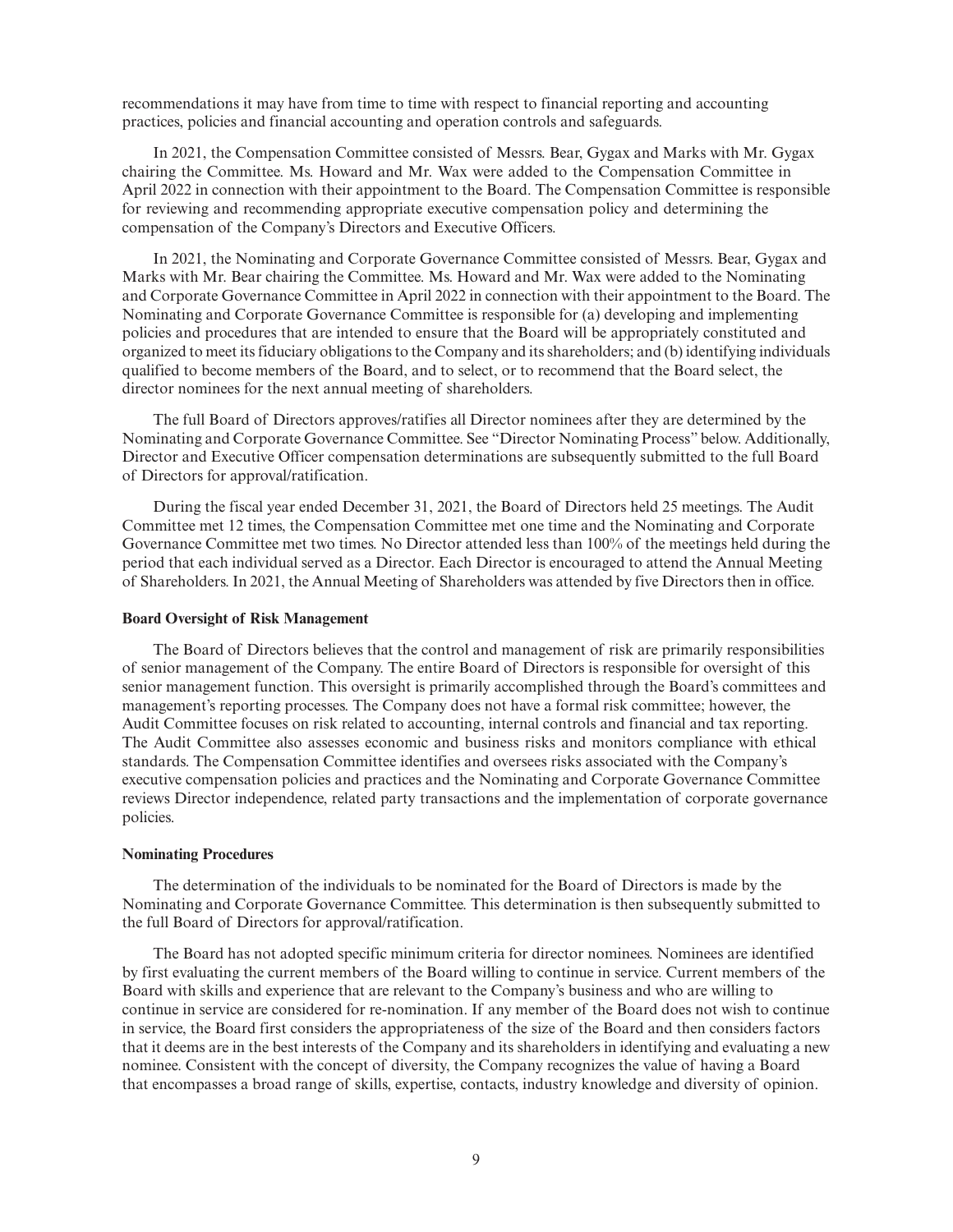The Board will consider director nominees from any reasonable source, including nominees suggested by incumbent Board Members and Management as well as Shareholder recommendations tendered in accordance with the Company's advance notice provisions. The Company does not currently employ an executive search firm, or pay a fee to any other third party, to locate qualified candidates for director positions.

## **Director Compensation in 2021**

The Company's Non-Employee Director Compensation Policy provides that non-employee directors are paid an annual cash retainer of \$60,000, payable in twelve monthly installments, plus reimbursement of actual expenses for attendance at Board or Committee meetings. Non-employee directors also receive an annual award of restricted stock under the Company's 2012 Long-Term Incentive Plan. The annual award consists of shares of the Company's common stock with a value of \$25,000 as of the date of the grant. These restricted shares will vest quarterly over the 12-month service period.

The following table shows the compensation paid by the Company to each non-employee director for 2021.

| Name | <b>Fees Earned</b><br>or Paid<br>in Cash<br><b>(\$)</b> | <b>Stock</b><br><b>Awards</b><br>$(S)^{(1)}$ | <b>Total</b><br><b>(\$)</b> |
|------|---------------------------------------------------------|----------------------------------------------|-----------------------------|
|      | \$60,000                                                | \$25,000                                     | \$85,000                    |
|      | \$60,000                                                | \$25,000                                     | \$85,000                    |
|      | \$60,000                                                | \$25,000                                     | \$85,000                    |
|      | \$60,000                                                | \$25,000                                     | \$85,000                    |

<sup>(1)</sup> Represents the total grant date fair value of the annual retainer share awards on the date of the award. The annual retainer share awards vest in four equal quarterly installments on the first business day of each of June, September, December and April that occurs during the 12-month period after the date of grant. 3,290 restricted shares were granted to each non-employee director on May 14, 2021 and 1,644 shares were unvested at December 31, 2021.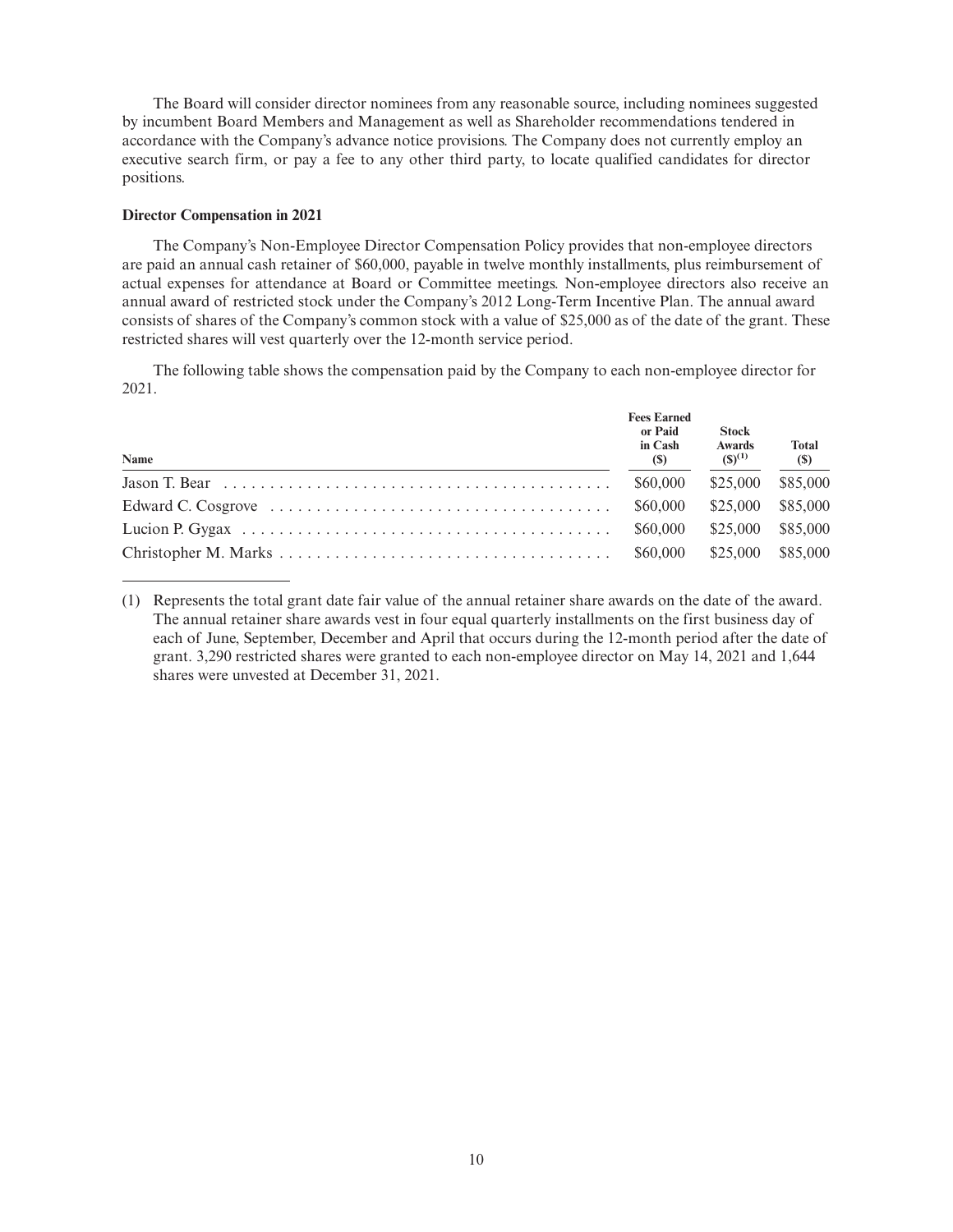## **PROPOSALS TO BE VOTED ON**

#### **Proposal 1 — Election of Directors**

Our Certificate of Incorporation and Bylaws provide for a Board consisting of not less than three and not more than nine persons, as such number is determined by the Board of Directors, all of whom will be elected annually to serve until the next annual meeting of shareholders and until their successors are elected and qualified, or until the Director resigns or is otherwise removed.

As a result of a Board refreshment process begun in December 2021, the Board currently consists of seven directors and will consist of six directors following the Annual Meeting. William F. Farrell, Jr., Karen L. Howard and Evan H. Wax joined our Board in April 2022 and are standing for election for the first time at the Annual Meeting. Jason Bear served as a member of the Board and Chair of the Nominating and Corporate Governance Committee. Mr. Bear resigned from the Board after the appointment of the Company's new Chief Executive Officer and finalization of the Board refreshment process in April 2022. We thank Mr. Bear for his dedicated service to the Company. See "Corporate Governance and Board Matters — Board Refreshment" on page 6 for more information regarding our recent Board refreshment process. Our Board of Directors currently has seven members: Edward C. Cosgrove, Esq., William F. Farrell, Jr., Lucion P. Gygax, Karen L. Howard, Christopher M. Marks, Kenneth D. Trbovich and Evan H. Wax. Mr. Trbovich has not been nominated to stand for re-election to the Board and his current term expires immediately prior to the Annual Meeting. All six positions on the Board are to be filled by vote of the shareholders at the Annual Meeting. Unless instructed otherwise, it is intended that the shares represented by proxy at the Annual Meeting will be voted in favor of the six nominees named above, each of whom was nominated by the Board based on the recommendation of our Nominating and Corporate Governance Committee. All nominees have agreed to serve if elected.

Information regarding the director nominees can be found under "Corporate Governance and Board Matters — Director Qualifications and Biographical Information."

If any nominee becomes unable to serve or is otherwise unavailable for election, which we do not anticipate, the Board may select a substitute nominee. If a substitute nominee is selected, the shares represented by your properly executed proxy card will be voted for the election of the substitute nominee, unless you give other instructions. If a substitute is not selected, all properly executed proxies will be voted for the election of the remaining nominees. Proxies will not be voted for more than six nominees.

## THE BOARD RECOMMENDS THAT SHAREHOLDERS VOTE "FOR" EACH OF THE BOARD'S NOMINEES TO BE ELECTED AS DIRECTORS.

#### **Proposal 2 — Advisory Vote on Executive Compensation**

Shareholders are being asked to approve, on an advisory, non-binding basis, the compensation of our Named Executive Officers, as disclosed in this proxy statement in accordance with SEC rules. This proposal, commonly known as a "Say-on-Pay" proposal, gives you, as a shareholder, the opportunity to express your views on our Named Executive Officers' compensation.

You may vote for or against the following resolution, or you may abstain. Your vote is not intended to address any specific item of our compensation program, but rather to address our overall approach to the compensation of our Named Executive Officers described in this proxy statement

Our Board of Directors is asking shareholders to vote on the following resolution at the Meeting:

RESOLVED, that the Company's shareholders approve, on an advisory basis, the compensation paid to the Named Executive Officers, as disclosed in this proxy statement pursuant to the compensation disclosure rules of the Securities and Exchange Commission.

This vote on the Named Executive Officer compensation is advisory, and therefore will not be binding on the Company and will not affect any existing compensation or award programs. However, we value the opinions expressed by our shareholders and the Board of Directors and the Compensation Committee expect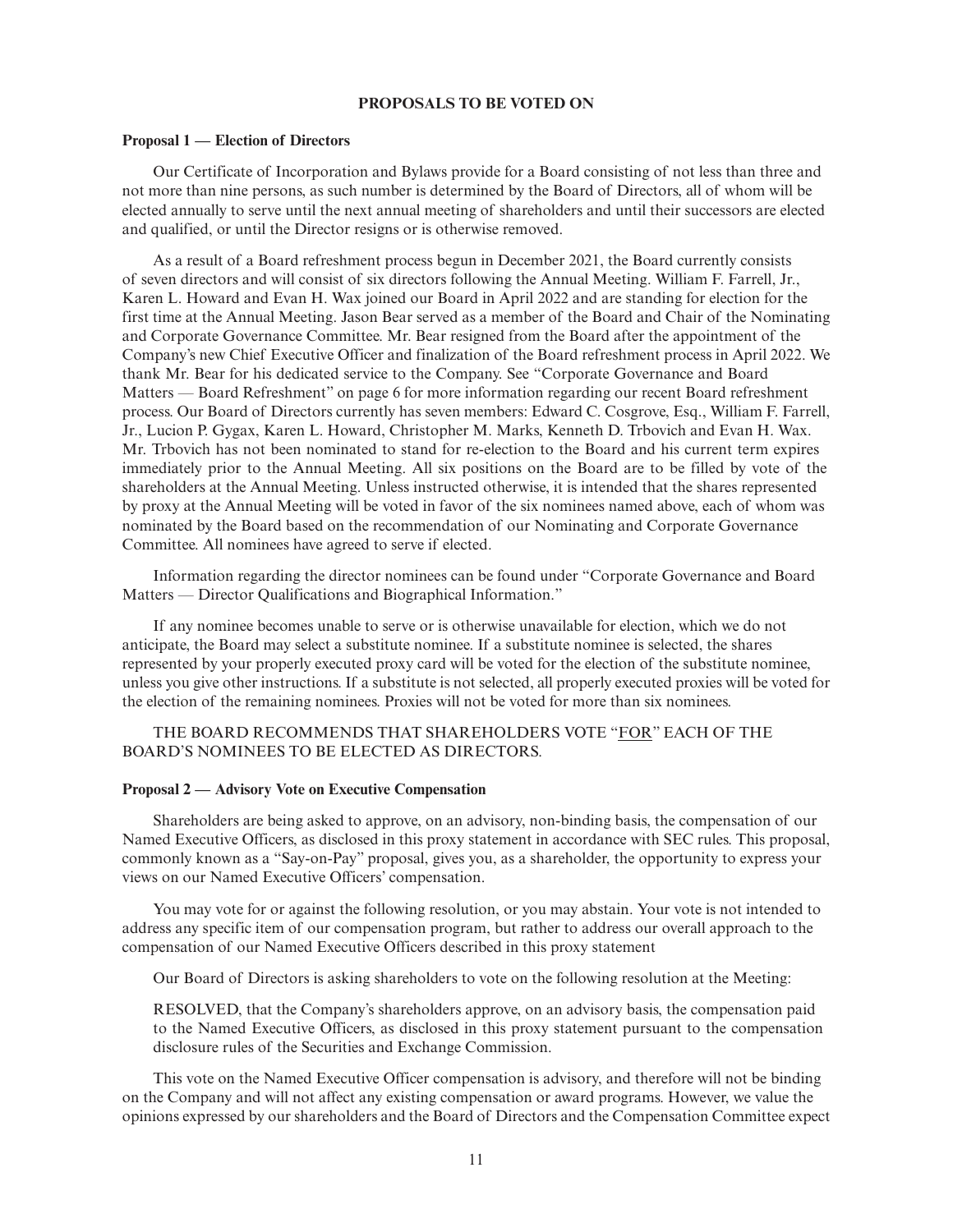to consider the outcome of the vote, along with other relevant factors, when considering future compensation programs.

THE BOARD RECOMMENDS THAT YOU VOTE "FOR" ADVISORY APPROVAL OF THE COMPENSATION OF THE COMPANY'S NAMED EXECUTIVE OFFICERS.

#### **Proposal 3 — Approval of the Servotronics, Inc. 2022 Equity Incentive Plan**

On April 22, 2022, our Board of Directors approved, subject to shareholder approval, the Servotronics, Inc. 2022 Equity Incentive Plan (the "2022 Equity Plan"). We are submitting the 2022 Equity Plan to our shareholders for approval, which is required under the terms of the 2022 Equity Plan for awards granted under it to be valid and effective. We are also seeking shareholder approval in accordance with the requirements of the NYSE American listing standards. The 2022 Equity Plan will replace the Company's 2012 Long-Term Incentive Plan (the "Predecessor Plan") which expires on July 2, 2022. No new awards will be granted under the Predecessor Plan after the date of shareholder approval of the 2022 Equity Plan however any awards outstanding under the Predecessor Plan on such date will remain subject to and be paid under the Predecessor Plan.

We believe that appropriate equity incentives are important to attract and retain the highest caliber of employees and directors, to link incentive rewards to the Company's performance, to encourage employee and director ownership in our Company, and to align the interests of our employees and directors to those of our shareholders. The approval of the 2022 Equity Plan will enable us to continue to provide such incentives.

## **2022 Equity Plan Highlights**

Some of the key features of the 2022 Equity Plan that reflect the Company's commitment to effective management of incentive compensation are as follows:

*Plan Limits*. Total awards under the 2022 Equity Plan in general are limited to a maximum of 200,000 authorized shares.

*No Liberal Share Recycling*. The 2022 Equity Plan provides that only shares covering awards that are canceled, forfeited or terminated without issuance of the full number of shares of Common Stock to which the award is related will again be available for issuance under the 2022 Equity Plan. The following shares will not be added back to the aggregate plan limit: (i) shares tendered in payment of the exercise price for an option, (ii) shares we withhold to satisfy tax withholding obligations, and (iii) stock appreciation rights ("SARs") that are settled in stock.

*No Repricing or Cash Buyouts*. Stock option and SAR repricing (including reducing the exercise price of stock options or replacing an award with cash or another award type) is prohibited without shareholder approval under the 2022 Equity Plan.

*Minimum Vesting Period*. Generally, all awards will have a minimum vesting period of at least one year, subject to certain limited exceptions as described below and in the 2022 Equity Plan.

*Awards Subject to Forfeiture or Clawback*. Awards under the 2022 Equity Plan will be subject to clawback in certain circumstances as well as any other forfeiture and penalty conditions determined by the Compensation Committee in the Company's clawback policy.

*No Automatic "Single Trigger" Vesting*. The 2022 Equity Plan does not contain an automatic single-trigger vesting provision that would accelerate awards solely upon a change-in-control (as defined in the 2022 Equity Plan).

## **Description of the 2022 Equity Plan**

A description of the provisions of the 2022 Equity Plan is set forth below. This summary is qualified in its entirety by the detailed provisions of the 2022 Equity Plan. A copy of the 2022 Equity Plan has been filed with the Securities and Exchange Commission with this proxy statement and is attached hereto as Appendix A. Any shareholder who wishes to obtain a printed copy of the 2022 Equity Plan may do so by written request to the Secretary at our principal executive offices set forth above.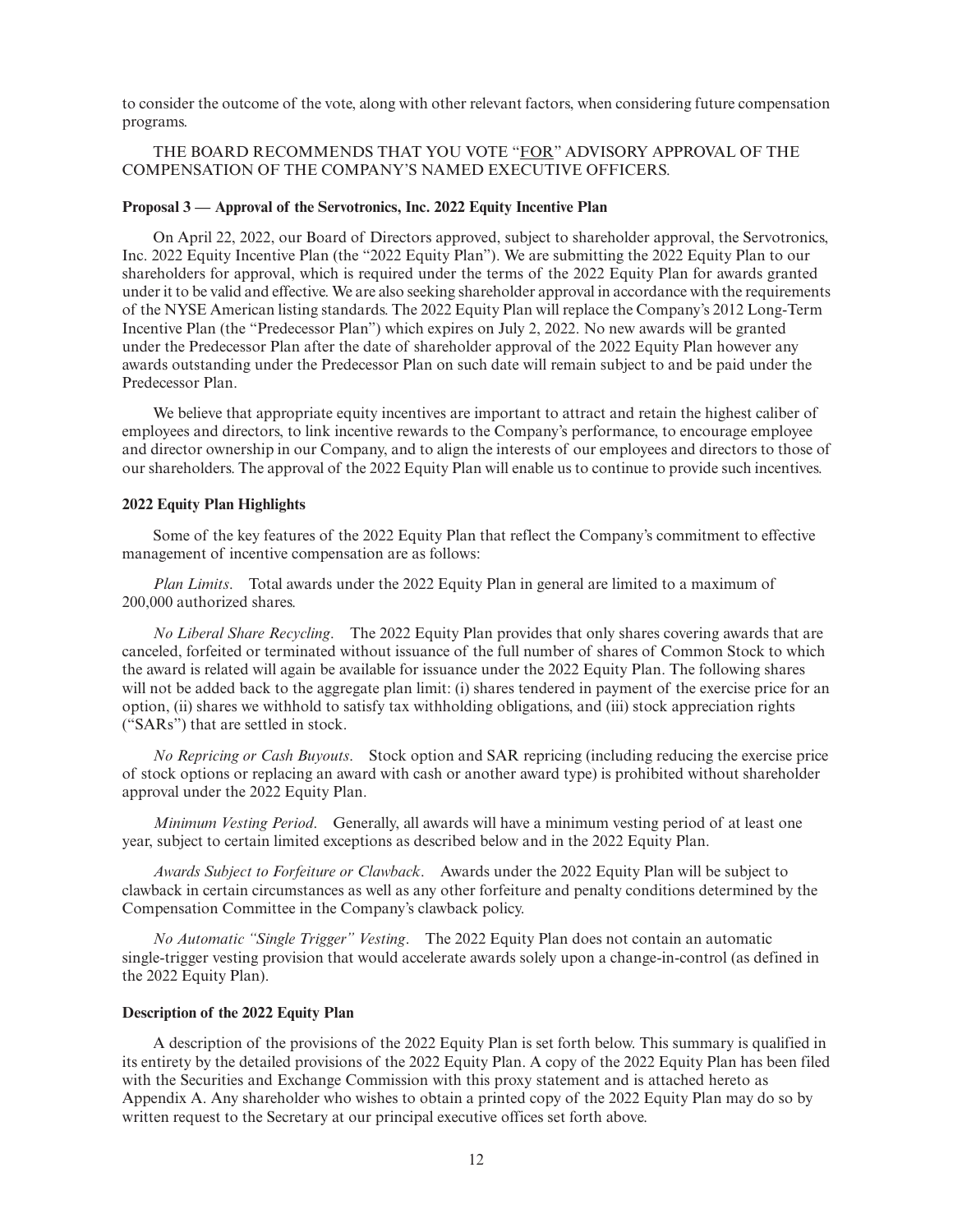*Administration.* The 2022 Equity Plan will be administered a Committee, which shall consist of two (2) or more members of our Board appointed by our Board or such other committee of our Board to which it has properly delegated power, or if no such committee or subcommittee exists, our Board. To the extent required by applicable law, rule, or regulation, it is intended that each member of the Committee shall qualify as (a) a "non-employee director" under Rule 16b-3, and (b) an "independent director" under the rules of any national securities exchange or national securities association, as applicable.

The Committee is authorized to, among other things: (a) interpret, administer, reconcile any inconsistency in, correct any defect in and/or supply any omission in the 2022 Equity Plan and any instrument or agreement relating to, or any award granted under, the 2022 Equity Plan (each, an "Award"); (b) promulgate, amend, and rescind any rules and regulations relating to the 2022 Equity Plan; and (c) to make any other determination and take any other action that the Committee deems necessary or desirable for the administration of the 2022 Equity Plan. Except to the extent prohibited by applicable law regulations, the Committee may allocate all or any portion of its responsibilities and powers to any one (1) or more of its members and may delegate all or any part of its responsibilities and powers to any person or persons selected by it in accordance with the terms of the 2022 Equity Plan.

Unless otherwise expressly provided in the 2022 Equity Plan, all determinations, interpretations and other decisions under or with respect to the 2022 Equity Plan or any Award or any documents evidencing Awards granted pursuant to the 2022 Equity Plan are within the sole discretion of the Committee, may be made at any time and are final, conclusive, and binding upon all persons or entities, including, without limitation, the Company, any Participant, any holder or beneficiary of any Award, and any of our shareholders. The Committee may make grants of the following Awards to Eligible Persons (defined below) pursuant to terms and conditions set forth in the applicable Award Agreement, including, subjecting such Awards to performance goals listed in the 2022 Equity Plan.

- Stock Option Awards
- Stock Appreciation Right Awards
- Restricted Stock and Restricted Stock Unit Awards
- Performance Share Awards
- Other Stock-Based Awards and Cash-Based Awards

*Eligible Shares*. The maximum aggregate number of shares of Common Stock that may be issued or used for reference purposes or with respect to which Awards may be granted under the 2022 Equity Plan shall be equal to (a) 200,000 shares of Common Stock. The maximum number of shares of Common Stock with respect to which incentive stock options may be granted under the Plan shall be equal to 100,000 shares. If any Option, Stock Appreciation Right, or Other Stock-Based Awards granted under the Plan expires, terminates, or is canceled for any reason without having been exercised in full, the number of shares of Common Stock underlying any unexercised Award shall again be available for the purpose of Awards under the Plan. If any shares of Restricted Stock, Performance Share Awards, or Other Stock-Based Awards denominated in shares of Common Stock awarded under the Plan to a Participant are forfeited for any reason, the number of forfeited shares of Restricted Stock, Performance Share Awards, or Other Stock-Based Awards denominated in shares of Common Stock shall again be available for purposes of Awards under the Plan. Shares of Common Stock subject to an Award shall not again be made available for issuance or delivery under the Plan if such shares are (a) shares tendered in payment of an Option, (b) shares delivered or withheld by the Company to satisfy any tax withholding obligation, or (c) shares covered by a stock-settled Stock Appreciation Right or other Awards that were not issued upon the settlement of the Award. Any Award under the Plan settled in cash shall not be counted against the foregoing maximum share limitations. No shares have yet been issued nor Awards granted under the 2022 Equity Plan.

*Eligible Participants*. Any employee of the Company or any of its affiliates any director or any individuals designated by the Committee who are reasonably expected to become employees or directors after the receipt of Awards (each, an "Eligible Person") shall be permitted to participate (a "Participant") under the 2022 Equity Plan. Only Eligible Persons who are also employees of the Company or its affiliates are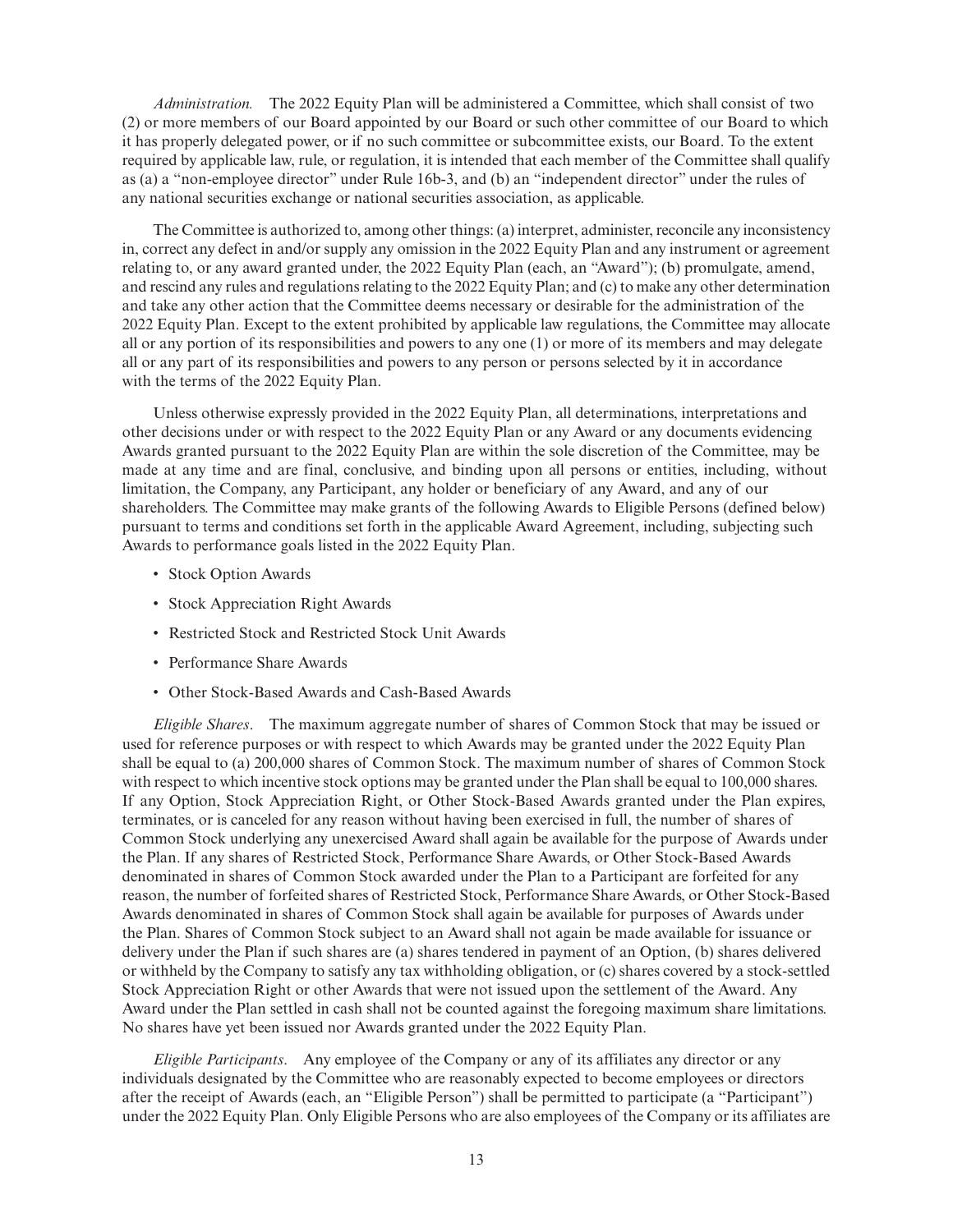eligible to receive incentive stock options under the 2022 Equity Plan. Eligibility for the grant of an incentive stock option and actual participation in the 2022 Equity Plan shall be determined by the Committee in its sole discretion.

*Options*. The holder of an option will be entitled to purchase a number of our shares of Common Stock at a specified exercise price during a specified time period, all as determined by the Compensation Committee. The Committee may grant non-qualified stock options and incentive stock options ("Options") to Eligible Persons. All Options granted under the 2022 Equity Plan are required to have a per share exercise price that is not less than one hundred percent (100%) of the fair market value of the Company's Common Stock underlying such stock options on the date such Options are granted (other than in the case of Options that are substitute Awards). The maximum term for Options granted under the 2022 Equity Plan will be ten (10) years from the initial date of grant. The purchase price for the shares as to which an Option is exercised may be paid, to the extent permitted by law, either (a) in cash or by certified or bank check at the time the Option is exercised or (b) in the discretion of the Committee, upon such terms as the Committee shall approve, including: (i) by delivery to the Company of other Common Stock, duly endorsed for transfer to the Company, with a fair market value on the date of delivery equal to the Option exercise price (or portion thereof) due for the number of shares being acquired, or by means of attestation whereby the Participant identifies for delivery specific shares of Common Stock that have an aggregate fair market value on the date of attestation equal to the Option exercise price (or portion thereof) and receives a number of shares of Common Stock equal to the difference between the number of shares thereby purchased and the number of identified attestation shares of Common Stock; (ii) a "cashless" exercise program established with a broker; (iii) by reduction in the number of shares of Common Stock otherwise deliverable upon exercise of such Option with a fair market value equal to the aggregate Option exercise price at the time of exercise; (iv) by any combination of the foregoing methods; or (v) in any other form of legal consideration that may be acceptable to the Committee.

*Stock Appreciation Rights*. The Committee may grant Stock Appreciation Rights under the 2022 Equity Plan, with terms and conditions determined by the Committee that are not inconsistent with the 2022 Equity Plan. The Committee may award Stock Appreciation Rights in tandem with Options or independent of any Option. Generally, each Stock Appreciation Right will entitle the participant upon exercise to an amount (in cash, shares, or a combination of cash and shares, as determined by the Committee) equal to the product of (i) the excess of (A) the fair market value on the exercise date of one share of Common Stock, over (B) the exercise price per share, multiplied by (ii) the number of shares of Common Stock covered by the Stock Appreciation Right. The exercise price per share of a Stock Appreciation Right will be determined by the Committee at the time of grant, but in no event may such amount be less than one hundred percent (100%) of the fair market value of a share of Common Stock on the date the Stock Appreciation Right is granted.

*Restricted Stock and Restricted Stock Units*. The Committee may grant restricted shares of our Common Stock ("Restricted Stock") or restricted stock units ("Restricted Stock Units"), representing the right to receive, upon vesting and the expiration of any applicable restricted period, one (1) share of Common Stock for each Restricted Stock Unit or, in the sole discretion of the Committee, the cash value thereof (or any combination thereof). As to Restricted Stock, subject to the other provisions of the 2022 Equity Plan, the holder will generally have the rights and privileges of a shareholder as to such Restricted Stock, including, without limitation, the right to vote such Restricted Stock. Participants have no voting rights as a shareholder with respect to Restricted Stock Units. The holder of Restricted Stock or Restricted Stock Units will not have the right to receive dividends, however dividend equivalents may accumulate during the restricted period and paid to the extent the Restricted Stock or Restricted Stock Units vest.

*Performance Share Awards*. The Committee may grant Performance Share Awards to a Participant payable upon the attainment of specific performance goals. Each Performance Share Award shall be evidenced by an Award Agreement in such form that is not inconsistent with the 2022 Equity Plan and that the Committee may from time to time approve.

*Other Equity-Based and Cash-Based Awards*. The Committee may grant other equity-based or cash-based Awards under the 2022 Equity Plan, with terms and conditions determined by the Committee that are not inconsistent with the 2022 Equity Plan.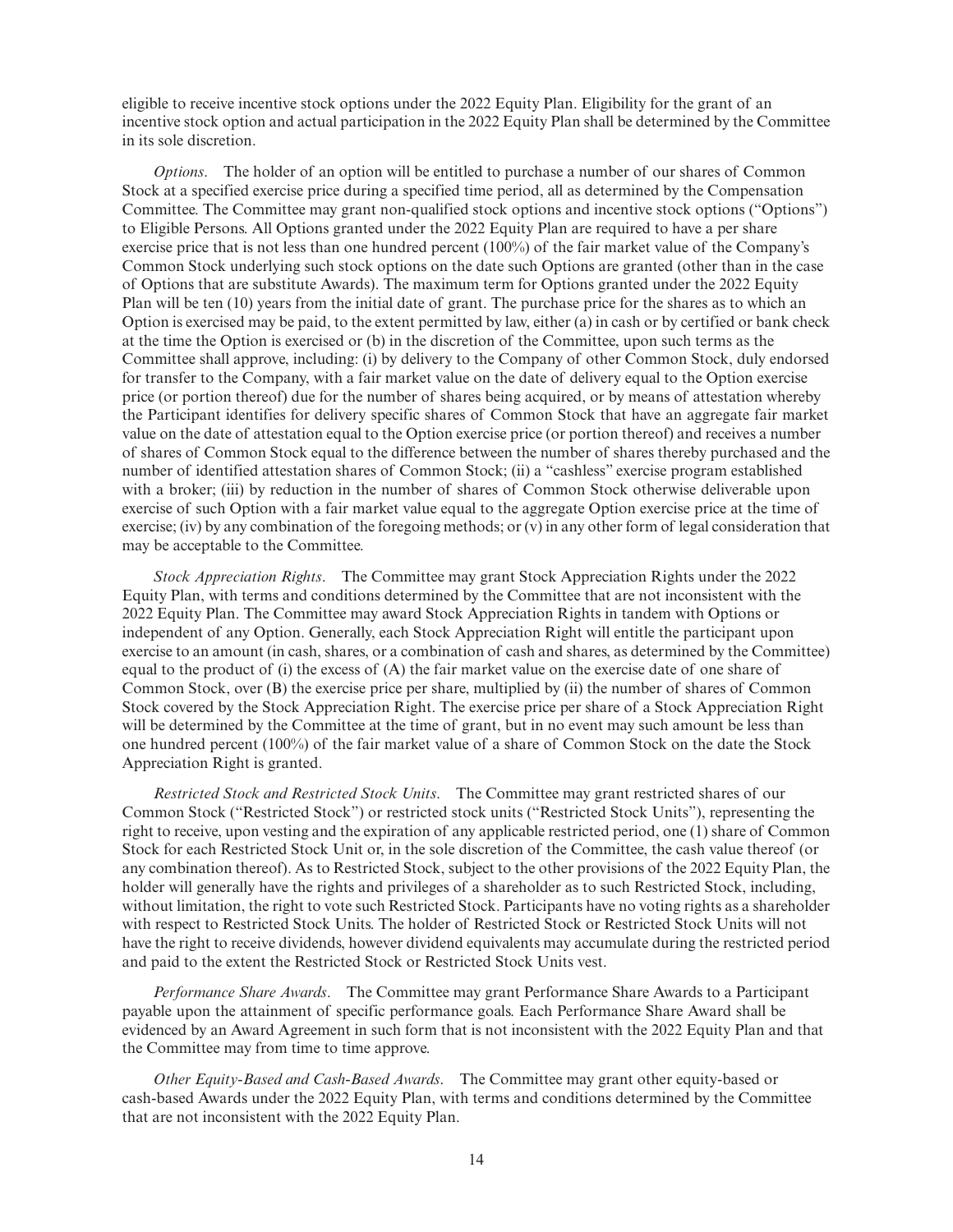*Effect of Certain Corporate Transactions and Events*. In the event of any stock or extraordinary cash dividend, stock split, reverse stock split, an extraordinary corporate transaction such as any recapitalization, reorganization, merger, consolidation, combination, exchange, or other relevant change in capitalization occurring after the grant date of any Award, Awards granted under the 2022 Equity Plan and any Award Agreements, the exercise price of options and SARs, the performance goals to which Performance Share Award and cash-based awards are subject, the maximum number of shares of Common Stock subject to all awards will be equitably adjusted or substituted, as to the number, price or kind of a share of Common Stock or other consideration subject to such awards to the extent necessary to preserve the economic intent of the award.

In connection with any Change in Control of the Company (as such term is defined in the 2022 Equity Plan, a "Change in Control"), the Committee may, in its sole discretion, cause any Award either (i) to be canceled in consideration of a payment in cash or other consideration in amount per share equal to the excess, if any, of the price or implied price per share of Common Stock in the Change of Control over the per share exercise, base or purchase price of such Award, which may be paid immediately or over the vesting schedule of the Award; (ii) to be assumed, or new rights substituted therefore, by the surviving corporation or a parent or subsidiary of such surviving corporation following the applicable Change of Control; (iii) accelerate any time periods, or waive any other conditions, relating to the vesting, exercise, payment or distribution of an Award so that any Award to a Participant whose employment has been terminated as a result of a Change of Control may be vested, exercised, paid or distributed in full on or before a date fixed by the Committee; (iv) to be purchased from a Participant whose employment has been terminated as a result of a Change of Control, upon the Participant's request, for an amount of cash equal to the amount that could have been obtained upon the exercise, payment or distribution of such rights had such Award been currently exercisable or payable; or (v) terminate any then outstanding Award or make any other adjustment to the Awards then outstanding as the Committee deems necessary or appropriate to reflect such transaction or change.

*Nontransferability of Awards*. Each Award will not be transferable or assignable by a participant other than by will or by the laws of descent and distribution and any such purported assignment, alienation, pledge, attachment, sale, transfer or encumbrance will be void and unenforceable against us or any of our subsidiaries. However, the Committee may determine, in its sole discretion, that a non-qualified stock option may be transferred to a family member, or to certain trusts or foundations or other transferees as permitted by the Committee ("Permitted Transferee"). A non-qualified stock option that is transferred to a Permitted Transferee will remain subject to the terms of the 2022 Equity Plan and the applicable Award Agreement.

*Minimum Vesting Requirements*. No award will be granted with a lapse of any vesting obligations earlier than at least one year following the date of grant. Notwithstanding the foregoing, the minimum vesting requirement does not apply to (i) any substitute awards (as defined in the plan), (ii) shares delivered in lieu of fully vested cash awards, (iii) awards to directors that vest proportionally over the service period for which a director is elected or appointed to the Board, and (iv) the Committee's discretion to provide for accelerated exercisability or vesting of any award, including in cases of retirement, death, disability or a change-in-control, in the terms of the award or otherwise.

*Clawback and Recoupment*. Awards under the 2022 Equity Plan will be subject to recovery or "clawback" by the Company if and to the extent that the vesting of such awards was determined or calculated based on materially inaccurate financial statements or any other material inaccurate performance metric criteria, and if the Company or any of its subsidiaries terminate a participant's service relationship due to the grantee's gross negligence or willful misconduct, which conduct, directly or indirectly, results in the Company preparing an accounting restatement. Awards will also be subject to any clawback policy the Company may have in effect from time to time.

*Amendment and Termination*. Our Board may amend the 2022 Equity Plan at any time, subject to shareholder approval to the extent required by applicable law or regulation or the listing standards of the NYSE American or any other market or stock exchange on which the Common Stock is at the time primarily traded. Additionally, shareholder approval will be specifically required to decrease the exercise price of any outstanding Option or SAR granted under the 2022 Equity Plan. Our Board may terminate the 2022 Equity Plan at any time. Unless sooner terminated by our Board, the 2022 Equity Plan will terminate on the ten (10) year anniversary of shareholder approval of the 2022 Equity Plan.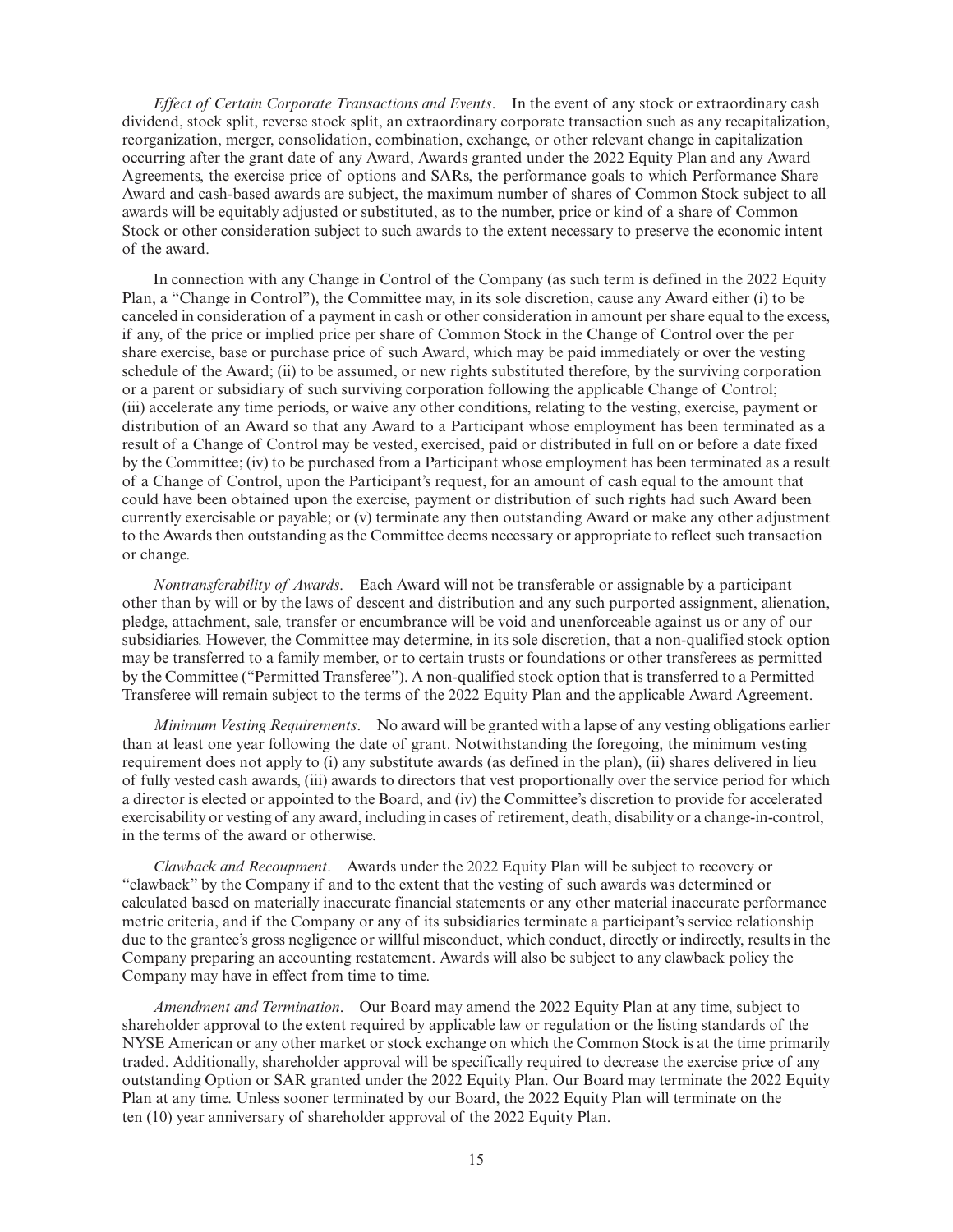#### **Federal Income Tax Consequences.**

This section provides a summary of the federal income tax (and to some extent, estate tax) consequences that would accrue to the Company and the grantee under current tax laws. Such laws and their interpretation by the Internal Revenue Service are subject to change. The general consequences described in this summary may not apply in unusual situations.

*Non-Qualified Options*. The grant of an option will not be a taxable event for the grantee or the Company. Upon exercising a non-qualified stock option, a grantee will recognize ordinary income in an amount equal to the difference between the exercise price and the fair market value of the Common Stock on the date of exercise. Upon a subsequent sale or exchange of shares acquired pursuant to the exercise of a non-qualified stock option, the grantee will recognize taxable capital gain or loss, measured by the excess of the amount realized on the disposition over the tax basis of the shares of Common Stock (generally, the amount paid for the shares plus the amount treated as ordinary income at the time the option was exercised).

If we comply with applicable reporting requirements and with the restrictions of Section 162(m), we will be entitled to a business expense deduction in the same amount and generally at the same time as the grantee recognizes ordinary income.

A grantee who has transferred a non-qualified stock option to a family member by gift will realize taxable income at the time the non-qualified stock option is exercised by the family member. The grantee will be subject to withholding of income and employment taxes at that time. The family member's tax basis in the shares of Common Stock will be the fair market value of the shares of Common Stock on the date the option is exercised. The transfer of vested non-qualified stock options will be treated as a completed gift for gift and estate tax purposes. Once the gift is completed, neither the transferred options nor the shares acquired on exercise of the transferred options will be includable in the grantee's estate for estate tax purposes.

*Incentive Stock Options*. The grant of an Option will not be a taxable event for the grantee or for the Company. A grantee will not recognize taxable income upon exercise of an incentive stock option (except that the alternative minimum tax may apply), and any gain realized upon a disposition of our Common Stock received pursuant to the exercise of an incentive stock option will be taxed as long-term capital gain if the grantee holds the shares of Common Stock for at least two years after the date of grant and for one year after the date of exercise (the "holding period requirement"). We will not be entitled to any business expense deduction with respect to the exercise of an incentive stock option, except as discussed below.

For the exercise of an option to qualify for the foregoing tax treatment, the grantee generally must be our employee or an employee of our subsidiary from the date the option is granted through a date within three months before the date of exercise of the option.

If all of the foregoing requirements are met except the holding period requirement mentioned above, the grantee will recognize ordinary income upon the disposition of the Common Stock in an amount generally equal to the excess of the fair market value of the Common Stock at the time the option was exercised over the option exercise price (but not in excess of the gain realized on the sale). The balance of the realized gain, if any, will be capital gain. We will be allowed a business expense deduction to the extent the grantee recognizes ordinary income, subject to our compliance with Section 162(m) and to certain reporting requirements.

*Restricted Stock*. A grantee who is awarded Restricted Stock will not recognize any taxable income for federal income tax purposes in the year of the Award, provided that the shares of Common Stock are subject to restrictions (that is, the Restricted Stock is nontransferable and subject to a substantial risk of forfeiture). However, the grantee may elect under Section 83(b) of the Code to recognize compensation income in the year of the Award in an amount equal to the fair market value of the Common Stock on the date of the Award (less the purchase price, if any), determined without regard to the restrictions (except any restrictions that will never lapse). If the grantee does not make such a Section 83(b) election, the fair market value of the Common Stock on the date the restrictions lapse (less the purchase price, if any) will be treated as compensation income to the grantee and will be taxable in the year the restrictions lapse and dividends paid while the Common Stock is subject to restrictions will be subject to withholding taxes. If we comply with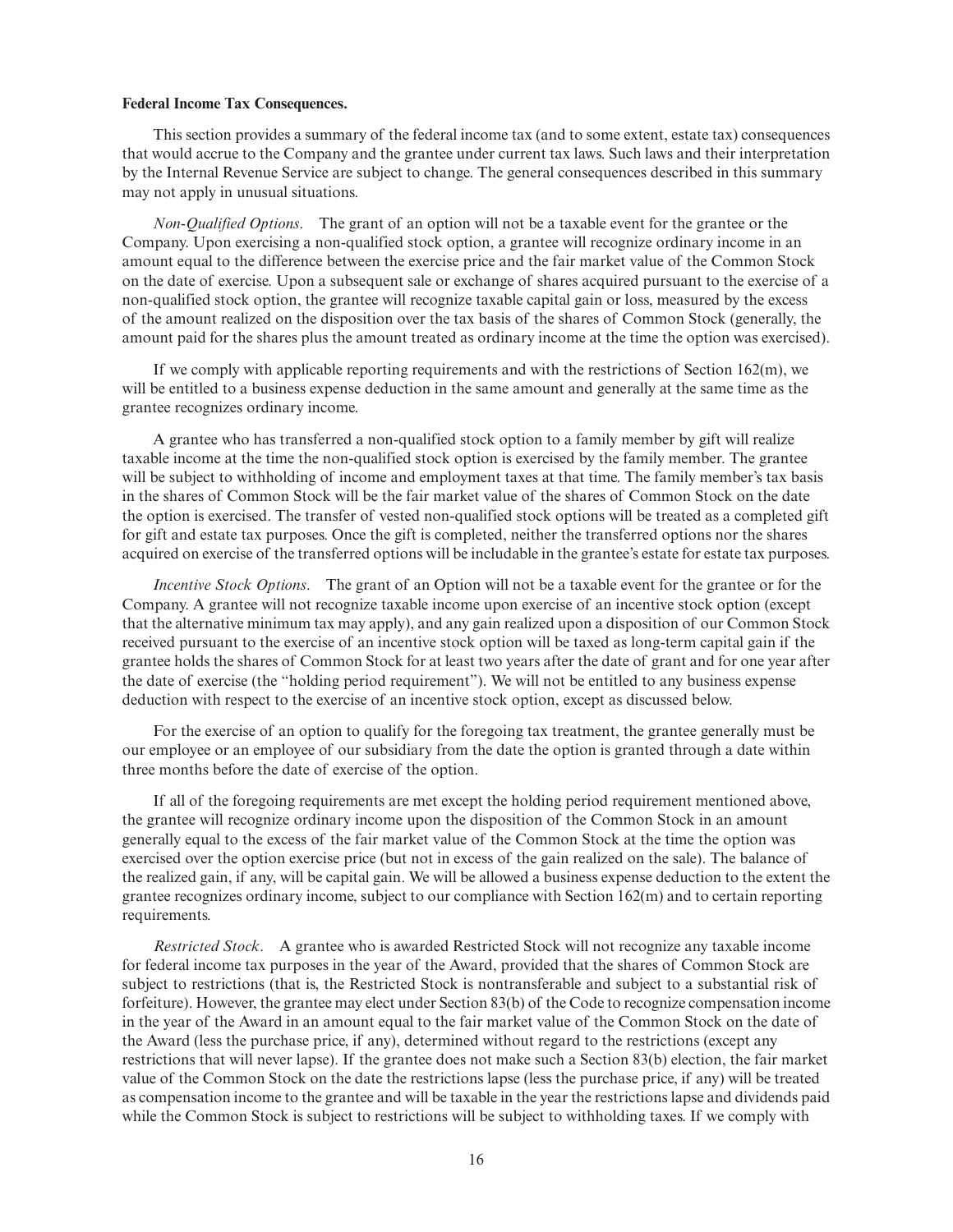applicable reporting requirements and with the restrictions of Section  $162(m)$ , we will be entitled to a business expense deduction in the same amount and generally at the same time as the grantee recognizes ordinary income.

*Restricted Stock Units*. There are no immediate tax consequences of receiving an award of Restricted Stock Units under the 2022 Equity Plan. A grantee who is awarded Restricted Stock Units will recognize ordinary income in an amount equal to the fair market value of shares issued to such grantee at the end of the restriction period or, if later, the payment date. If we comply with applicable reporting requirements and with the restrictions of Section 162(m), we will be entitled to a business expense deduction in the same amount and generally at the same time as the grantee recognizes ordinary income.

*Stock Appreciation Rights*. There are no immediate tax consequences of receiving an award of SARs under the 2022 Equity Plan. Upon exercising an SAR, a grantee will recognize ordinary income in an amount equal to the difference between the exercise price and the fair market value of the Common Stock on the date of exercise. If we comply with applicable reporting requirements and with the restrictions of Section 162(m), we will be entitled to a business expense deduction in the same amount and generally at the same time as the grantee recognizes ordinary income.

*Performance Share Awards, Other Stock-Based Awards, and Cash-Based Awards*. The tax treatment with respect to Performance Share Awards, other stock-based awards and cash-based awards will depend on the structure of such awards.

*Section 409A*. We intend for awards granted under the plan to comply with Section 409A of the Internal Revenue Code. To the extent a grantee would be subject to the additional 20% tax imposed on certain nonqualified deferred compensation plans as a result of a provision of an award under the plan, the provision will be deemed amended to the minimum extent necessary to avoid application of the 20% additional tax.

## **New Benefits Under the 2022 Equity Plan.**

The Committee has not granted any awards under the 2022 Equity Plan. If the 2022 Equity Plan is approved by our shareholders, any future grants of awards thereunder that will be made to eligible executive officers, employees, directors, consultants and advisors are subject to the discretion of the Committee and, therefore, are not determinable at this time.

#### **Vote Required**

If a quorum is present, the affirmative vote of a majority of the votes cast on the matter will be required to approve the proposed 2022 Equity Plan. Broker non-votes and abstentions will have no effect on the outcome of the vote.

THE BOARD RECOMMENDS THAT YOU VOTE "FOR" APPROVAL OF THE 2022 EQUITY INCENTIVE PLAN.

### **Proposal 4 — Advisory Vote on the Ratification of Independent Registered Public Accounting Firm**

Freed Maxick CPAs, P.C. has served as the independent registered public accounting firm for the Company since 2005. Representatives of Freed Maxick CPAs, P.C. are expected to be present at the Annual Meeting, will have the opportunity to make a statement if they desire to do so and are expected to be available to respond to appropriate questions.

The "Audit Committee Matters" section of this Proxy Statement contains additional information regarding the independent auditors, including a description of the Audit Committee's Policy for Pre-Approval of Audit and Permitted Non-Audit Services and a summary of Auditor Fees and Services.

At the Annual Meeting, the shareholders will be asked to ratify the selection of Freed Maxick CPAs, P.C. as the Company's independent registered public accounting firm. Pursuant to the Rules and Regulations of the Securities and Exchange Commission, the Audit Committee has the direct responsibility to appoint, retain, fix the compensation and oversee the work of the Company's independent registered public accounting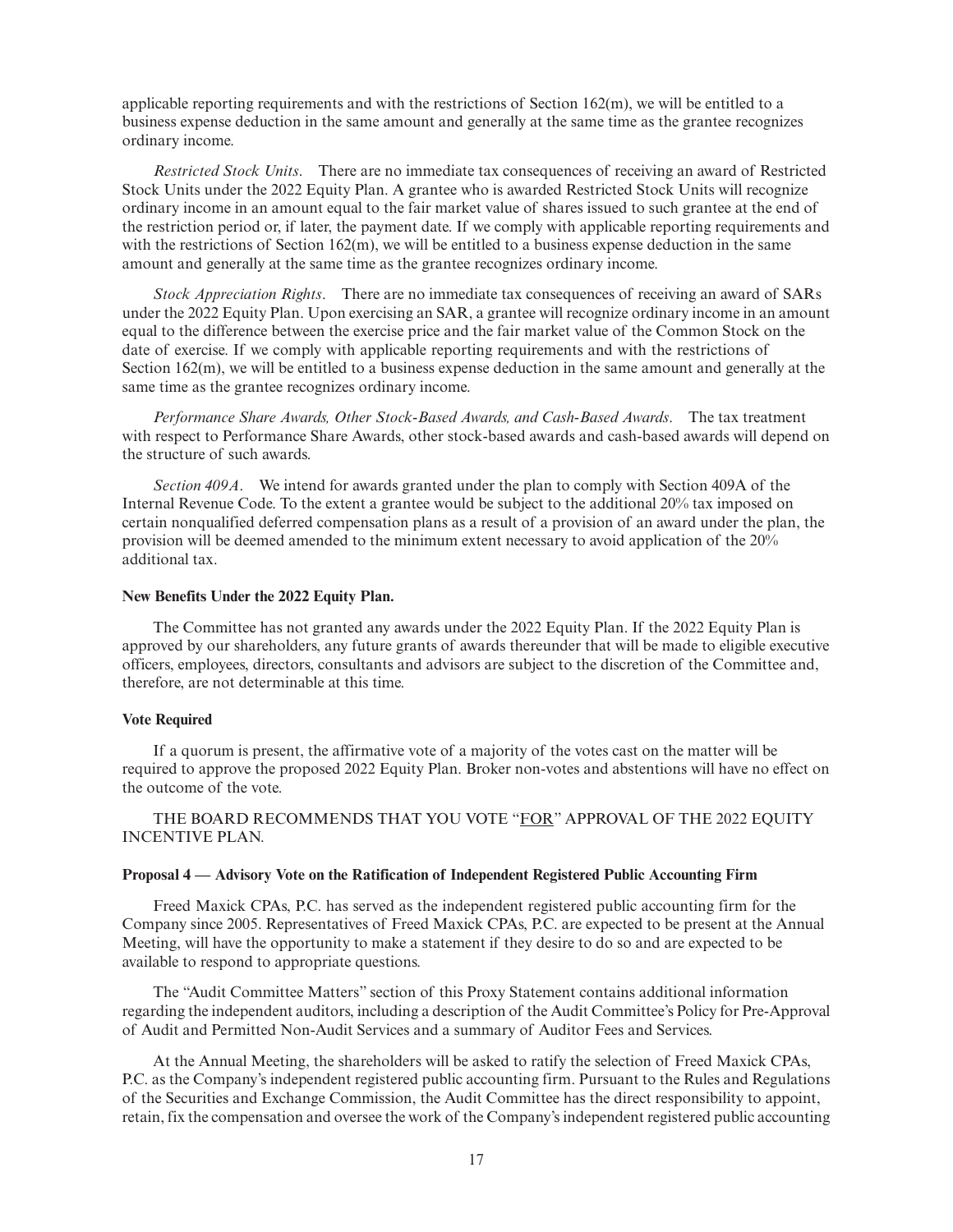firm. Consequently, the Audit Committee will consider the results of the shareholder vote on ratification, but will exercise its judgment, consistent with its primary responsibility, on the appointment and retention of the Company's independent auditors.

The affirmative vote of a majority of the votes cast on the proposal, assuming a quorum is present at the Meeting, is required to ratify the appointment of Freed Maxick CPAs, P.C. as the Company's independent public accounting firm for 2022.

THE BOARD RECOMMENDS THAT YOU VOTE "FOR" RATIFICATION OF THE SELECTION OF THE COMPANY'S INDEPENDENT PUBLIC ACCOUNTING FIRM FOR 2022.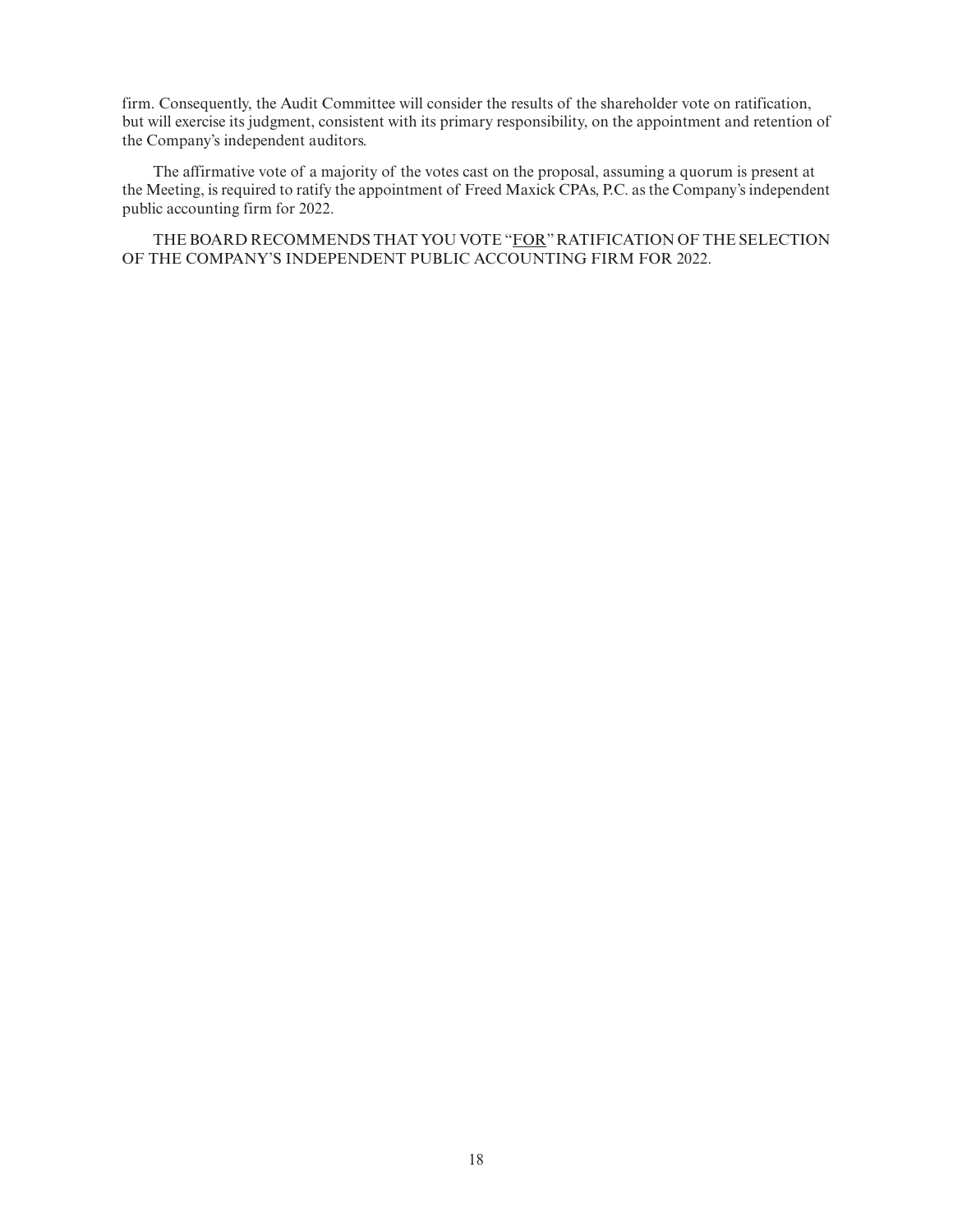## **EXECUTIVE OFFICERS**

The following provides certain information regarding our executive officers. Each individual's name and position with the Company is indicated. In addition, the principal occupation and business experience for the past five years is provided for each executive officer. There are no family relationships between any of our directors or executive officers.

*William F. Farrell, Jr.*, age 55 — Mr. Farrell was appointed Chief Executive Officer of the Company in April 2022. He joined the Company following a more than 30 year career with Moog Inc., where he served in various roles of increasing responsibility including, most recently, Site General Manager for Moog's Aircraft Group, which supports military and commercial aerospace applications. Prior to that, he served five years as Site General Manager for its Industrial Group, supporting markets including flight simulation, oil and gas exploration, power generation and industrials automation.

*Lisa F. Bencel*, age 65 — Ms. Bencel was named Chief Financial Officer of the Company in January 2017. Prior to joining Servotronics, Ms. Bencel served as Global Controller and Treasurer with kgb, a privately held information services company. Previously, she was with global manufacturing and services companies in the aerospace, telecommunications and chemical industries, including GE, Honeywell (formerly AlliedSignal), Ericsson, L3Harris Technologies and Raytheon Technologies.

*James C. Takacs,* age 56 — Mr. Takacs has served as Senior Vice President of the Company since September 2016 and was named Chief Operating Officer of the Company in May 2018. Prior to that he served as Vice President of the Company, a position he held since May 2010. Mr. Takacs first joined Servotronics in 1987 and he has served in various roles of increasing responsibility including Project Engineer, Quality Assurance Manager, and Director of Operations during his tenure with the Company.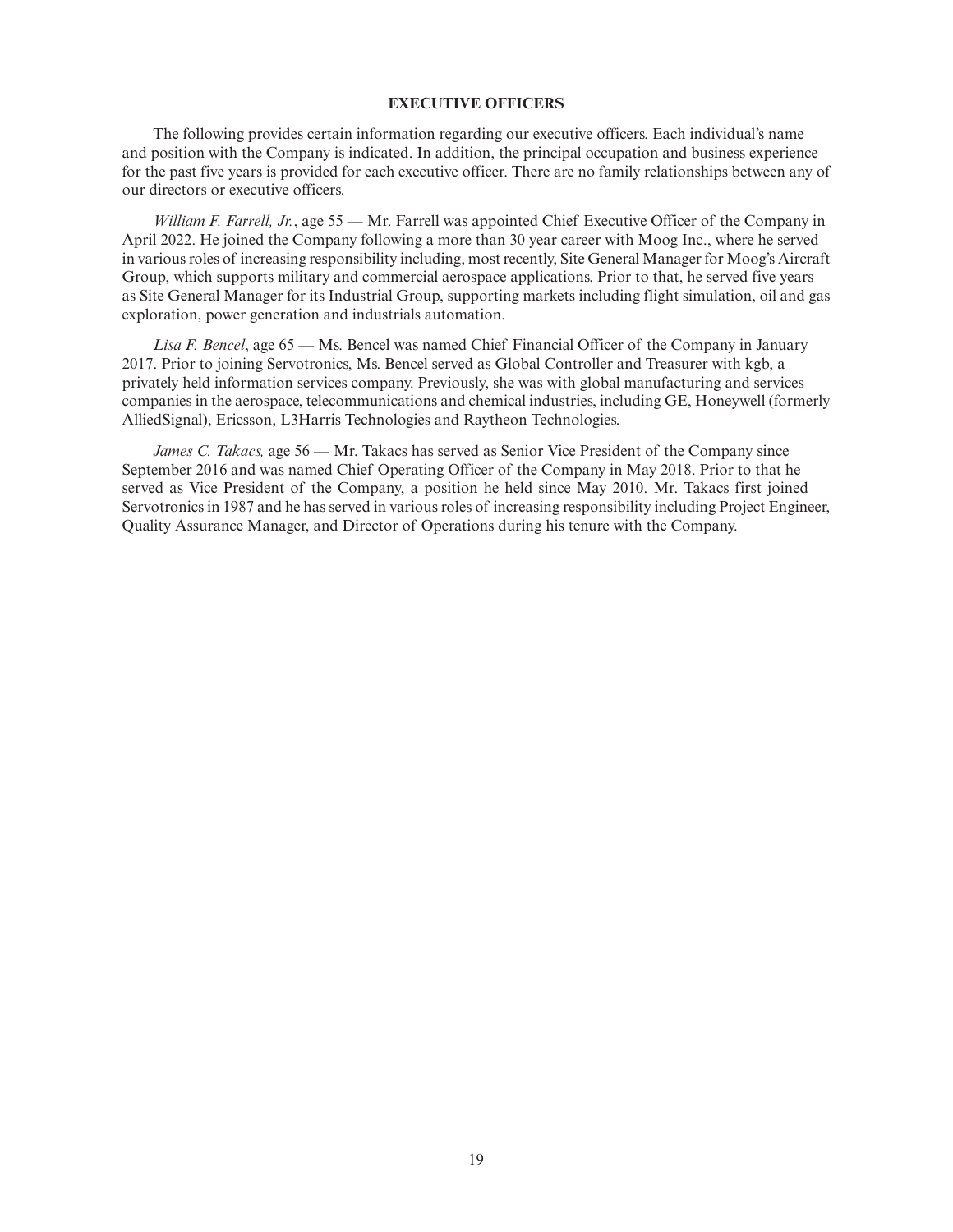### **EXECUTIVE COMPENSATION**

The Summary Compensation Table quantifies the amount or value of the different forms of compensation earned by or awarded to the Company's Chief Financial Officer and Chief Operating Officer as well as the former Chief Executive Officer of the Company (the "Named Officers") in fiscal 2021 and 2020 and provides a dollar amount for total compensation.

#### **The Compensation Process Overview**

The Compensation Committee determines the compensation of the Company's Executive Officers in accordance with the NYSE American listing standards. The most significant aspects of management's role are evaluating employee performance, recommending business performance targets and objectives, and recommending salary levels and other compensation awards, however final compensation determinations for all Executive Officers are approved by the Compensation Committee and ratified by the Board.

## *Base Salary*

The Compensation Committee seeks to provide the Company's Executive Officers with a level of assured cash compensation in the form of base salary that is commensurate with their professional status, accomplishments and geographic location. The base salaries are reviewed annually by the Compensation Committee and are adjusted from time to time to recognize competitive market data, the officer's level of responsibility, outstanding individual performance, promotions and internal equity considerations. For the year ended December 31, 2021, base salary paid to each Named Officer is as set forth in the Summary Compensation Table.

## *Annual Bonus*

The Company also makes cash awards to the Executive Officers and other employees that are not part of any pre-established, performance-based criteria. Awards of this type are completely discretionary and subjectively determined by the Compensation Committee at the time they are awarded. In the event this type of cash award is made, it is reflected in the "Summary Compensation Table" under a separate column entitled "Bonus".

## *Equity Awards*

Pursuant to the 2012 Long-Term Incentive Plan, as approved by the Company's shareholders, the Compensation Committee may grant equity awards, the vesting of which may be based on the passage of time, achievement of performance conditions or vesting conditions otherwise determined by the Compensation Committee. No equity awards were granted in 2021.

### *Other Benefits*

The Company generally provides employees with medical, life and disability insurance benefits. All employees are eligible to participate in the Company's 401(k) Plan to which employees are able to contribute up to the limit prescribed by the Internal Revenue Service. The Company generally matches 75% of the first 4% of eligible compensation that is contributed to the Plan. All employee deferral contributions and Company matching contributions are fully vested upon contribution. All employees are also participants in the Employee Stock Ownership Plan.

#### *Consideration of Most Recent Say on Pay Vote*

At the annual meeting of shareholders on April 26, 2019, 97.3% of the shares voted were voted in support of the compensation of our Named Executive Officers, as discussed and disclosed in the 2019 proxy statement. Irrespective of the strong support, the Compensation Committee continues to review the Company's compensation strategy to ensure that it provides appropriate compensation to the Company's Named Executive Officers and to further align the interests of management and shareholders.

Also at the annual meeting of shareholders on April 26, 2019, 77.5% of the votes cast on the frequency of future advisory say-on-pay votes were voted in favor of a frequency every three years. Accordingly, the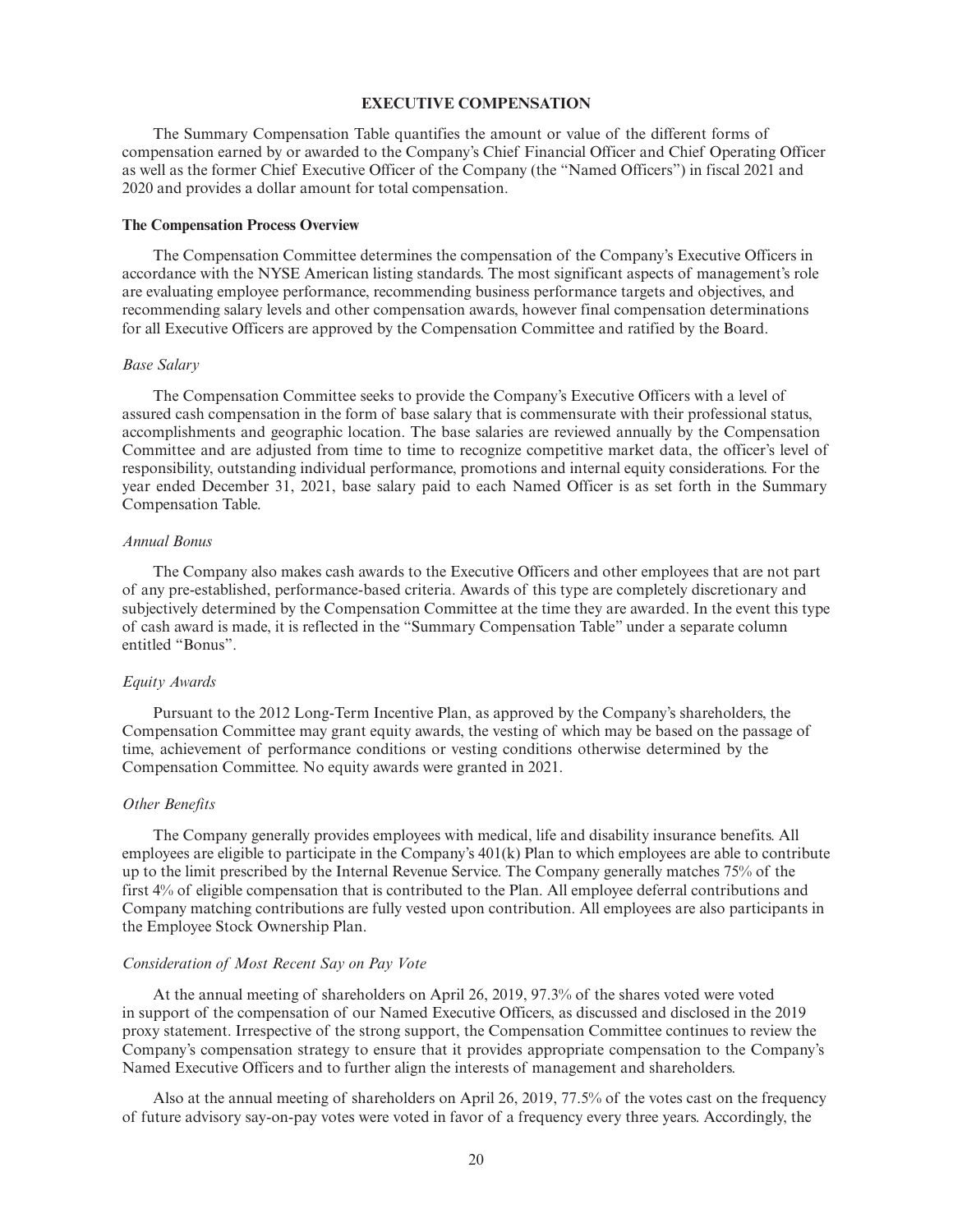Company is holding its next non-binding advisory vote on the compensation of the Named Executive Officers at the 2022 Annual Meeting.

## **Summary Compensation Table**

The following table presents information relating to total compensation of the Named Executive Officers for the fiscal years ended December 31, 2021 and 2020.

| <b>Name and Principal Position</b>                                 | Year | <b>Salary</b> | <b>Bonus</b>             | <b>All Other</b><br>Compensation <sup>(1)</sup> | <b>Total</b> |
|--------------------------------------------------------------------|------|---------------|--------------------------|-------------------------------------------------|--------------|
| Lisa F. Bencel                                                     | 2021 | \$245,960     |                          | \$47,684                                        | \$293,644    |
| Chief Financial Officer                                            | 2020 | \$245,960     | \$40,000                 | \$47,128                                        | \$ 333,088   |
| James C. Takacs $\ldots \ldots \ldots \ldots \ldots \ldots \ldots$ | 2021 | \$220,740     | $\overline{\phantom{a}}$ | \$ 38,313                                       | \$259,053    |
| Chief Operating Officer                                            | 2020 | \$220,740     | \$25,000                 | \$65,688                                        | \$311,428    |
|                                                                    | 2021 | \$632,289     | $\overline{\phantom{m}}$ | \$221,211                                       | \$853,500    |
| Former Chief Executive Officer                                     | 2020 | \$639,496     | \$100,000                | \$376,022                                       | \$1,115,518  |

<sup>(1)</sup> All Other Compensation for 2021 includes (i) \$2,831 for Ms. Bencel, \$2,824 for Mr. Takacs and \$2,831 for Mr. Trbovich in connection with the allocation of shares of Common Stock under the Servotronics Inc. Employee Stock Ownership Plan ("ESOP") valued as of the closing price on November 30, 2021 (the date of allocation); (ii) \$2,526, \$1,476 and \$630 for Ms. Bencel, Mr. Takacs and Mr. Trbovich, respectively, for life insurance; (iii) \$34,596, \$11,203 and \$30,130 for Ms. Bencel, Mr. Takacs and Mr. Trbovich, respectively, for health, dental and vision insurance premiums and the reimbursement of medical/ health related expenses not covered under the Company's health insurance plans; (iv) \$7,731, \$6,666, and \$7,200 for Company 401k match and dividends paid on vested shares of restricted stock shares for Ms. Bencel, Mr. Takacs and Mr. Trbovich, respectively; (v) \$16,144 and \$173,300 for Mr. Takacs and Mr. Trbovich, respectively for vacation pay in lieu of time off pursuant to a policy that is generally applicable to all employees of the Company; and (vi) \$7,120 for personal use of a company car for Mr. Trbovich.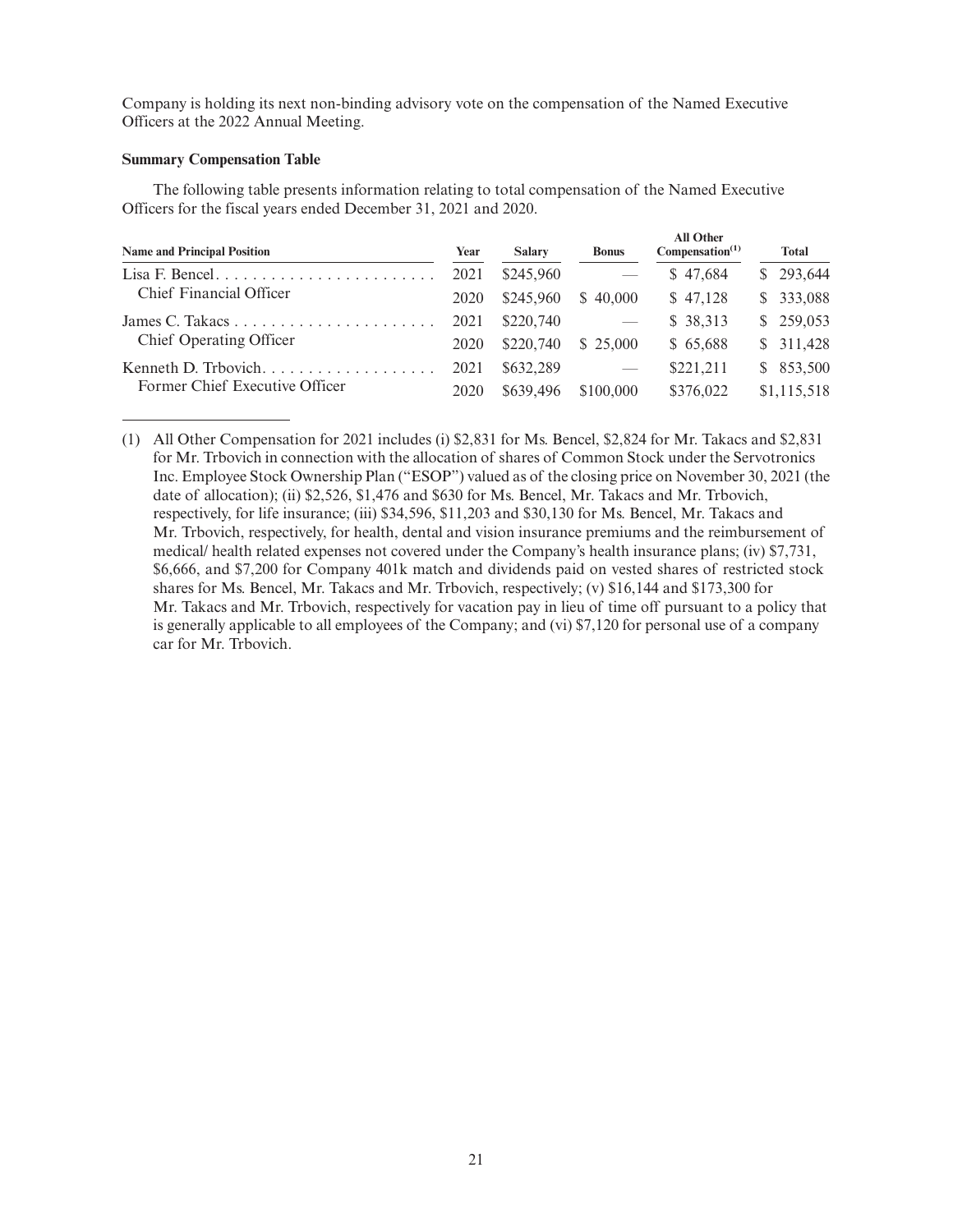## **CERTAIN TRANSACTIONS AND RELATIONSHIPS**

The Company incurred legal fees and disbursements of approximately \$100,000 in 2021 for services provided by a law firm that is owned by Edward C. Cosgrove, Director of the Company.

Proposed transactions between the Company and a related person are submitted to the Nominating and Corporate Governance Committee for their determinations. In making its determinations, the Nominating and Corporate Committee consider, among other factors, whether the proposed transaction is in the Company's best interest and is on terms no less favorable to the Company than terms generally available from an unaffiliated third-party under the same or similar circumstances and the extent of the related person's interest in the transaction. Also, the Nominating and Corporate Governance Committee may, at its discretion, request an independent appraisal if an independent appraisal has not already been provided. A related party is excluded from participating in the determinations of the Nominating and Corporate Governance Committee.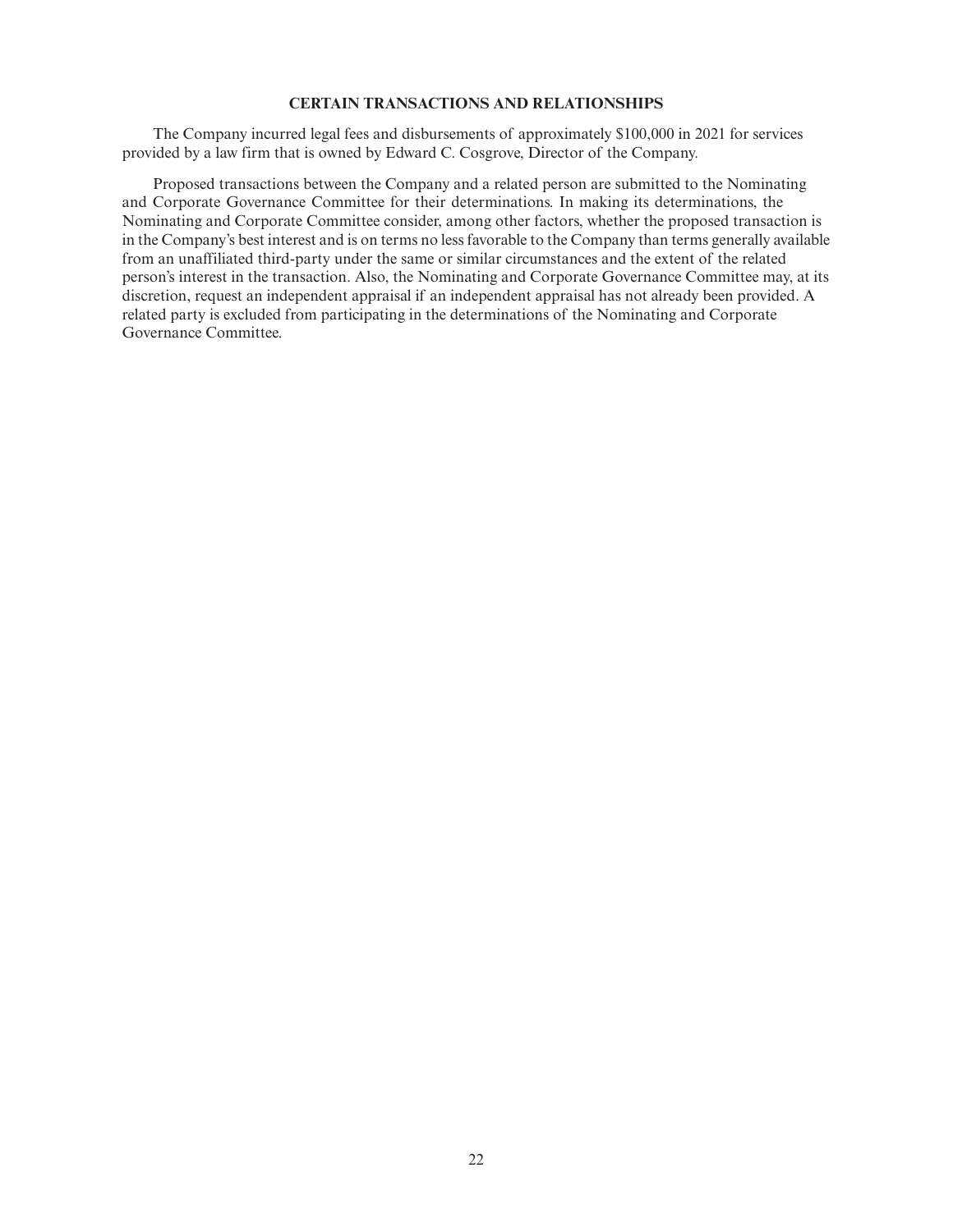## **OWNERSHIP OF COMPANY STOCK**

#### **Security Ownership of Certain Beneficial Owners**

To the best of our knowledge, no person or group (as those terms are used in Section 13(d)(3) of the Securities Exchange Act of 1934, as amended) beneficially owned, as of May 3, 2022, more than five percent of the shares of Common Stock outstanding, except as set forth in the following table.

| <b>Name and Address of Beneficial Owner</b>                                               | <b>Amount of Common</b><br><b>Stock Beneficially</b><br>Owned | Percent of<br>Common Stock $^{(1)}$ |
|-------------------------------------------------------------------------------------------|---------------------------------------------------------------|-------------------------------------|
| Servotronics, Inc. Employee Stock Ownership Trust.<br>1110 Maple Street<br>Elma, NY 14059 | $440,649^{(2)}$                                               | 17.6%                               |
| 960 Porterville Road<br>East Aurora, NY 14052                                             | $393,818^{(3)}$                                               | $15.8\%$                            |
| 25 Melbourne Place<br>Buffalo, NY 14222                                                   | $239,000^{(4)}$                                               | 9.6%                                |
| 44 Cherry Lane<br>Madison, CT 06443                                                       | $158,615^{(5)}$                                               | $6.3\%$                             |
| 245 Summer Street<br><b>Boston, MA 02210</b>                                              | $138,330^{(6)}$                                               | $5.5\%$                             |

(1) The percentages are based upon 2,498,697 shares of Common Stock outstanding as of the Record Date.

(2) The Trustee of the Servotronics, Inc. Employee Stock Ownership Trust (the "ESOT") directs the voting of unallocated shares. The participants in the related plan have the right to direct the voting of shares which have been allocated to their respective accounts; if a participant does not direct the vote, the Trustee may direct the vote of that participant's shares. As of the Record Date, approximately 384,014 shares are allocated to the accounts of participants and approximately 56,635 shares remain unallocated.

(3) Kenneth D. Trbovich and Michael Trbovich are co-executors under the Estate of Nicholas D. Trbovich and share voting and investment power with respect to these shares. These amounts do not include the shares beneficially owned by certain of Dr. Trbovich's other relatives.

(4) According to an amended Schedule 13D filed by Brent D. Baird with the SEC on April 6, 2022, Mr. Baird has sole voting power and sole dispositive power with respect to 239,000 shares of Common Stock.

(5) According to a Schedule 13G filed by Wax Asset Management, LLC with the SEC on January 31, 2022, these shares of Common Stock are owned by investment advisory clients of Wax Asset Management, LLC, which is deemed to be a beneficial owner of those shares pursuant to Rule 13d-3 under the Securities Exchange Act of 1934, due to its discretionary power to make investment decisions over such shares for its clients. Investment advisory contracts also grant the Adviser voting power over the securities held in client accounts.

(6) According to an amended Schedule 13G filed by FMR LLC with the SEC on February 9, 2022, Fidelity Management & Research Company LLC, a wholly- owned subsidiary of FMR LLC, is the beneficial owner of 138,330 shares of our common stock, as a result of acting as an investment adviser to various investment companies registered under the Investment Company Act of 1940. Abigail P. Johnson, Director, Chairman and Chief Executive Officer of FMR LLC and FMR LLC, through its control of Fidelity Management & Research Company LLC and the funds, each has sole power to dispose of the 140,130 shares of our common stock owned by such funds. Neither FMR LLC nor Abigail P. Johnson has the sole power to vote or direct the voting of the shares owned directly by such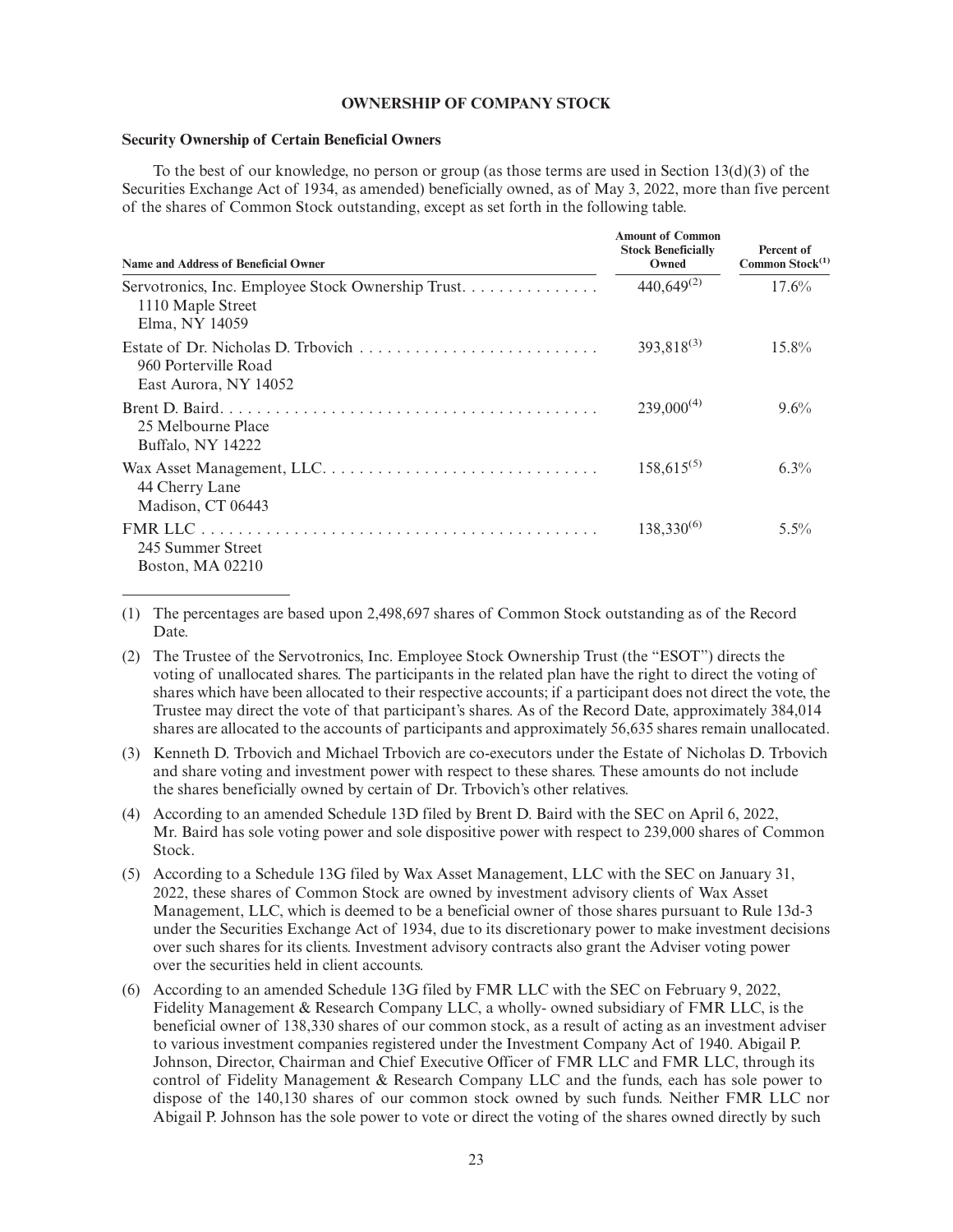funds, which power resides with the funds' Boards of Trustees. Fidelity Management & Research Company LLC carries out the voting of the shares under written guidelines established by the funds' Boards of Trustees.

## **Security Ownership of Management and Directors**

The following table sets forth certain information available to the Company with respect to shares of Common Stock owned by each director, each nominee for director, each executive officer and all directors, nominees and executive officers as a group, as of May 3, 2022:

| <b>Name of Beneficial Owner</b>                                                            | <b>Amount of Common</b><br><b>Stock Beneficially</b><br>Owned | Percent of<br>Common Stock $^{(1)}$ |
|--------------------------------------------------------------------------------------------|---------------------------------------------------------------|-------------------------------------|
| Lisa F. Bencel $\ldots \ldots \ldots \ldots \ldots \ldots \ldots \ldots \ldots \ldots$     | $8,549^{(2)}$                                                 | $\ast$                              |
|                                                                                            | 9.153                                                         | *                                   |
|                                                                                            | 6.794                                                         | $\ast$                              |
|                                                                                            | 9.153                                                         | *                                   |
|                                                                                            | 118                                                           | ∗                                   |
|                                                                                            | 9.153                                                         | $\ast$                              |
| James C. Takacs $\dots \dots \dots \dots \dots \dots \dots \dots \dots \dots \dots \dots$  | $37,721^{(3)}$                                                | $1.5\%$                             |
|                                                                                            | $502,598^{(4)}$                                               | $20.1\%$                            |
| Evan H. Wax $\ldots \ldots \ldots \ldots \ldots \ldots \ldots \ldots \ldots \ldots \ldots$ | $158,733^{(5)}$                                               | $6.4\%$                             |
| All directors, nominees and executive officers as a group $\dots$                          | 741.972                                                       | $29.7\%$                            |

#### Less than  $1.0\%$ .

- (1) The percentages are based upon 2,498,697 shares of Common Stock outstanding as of the Record Date.
- (2) Includes 1,262 shares allocated to Ms. Bencel's account under the ESOT.
- (3) Includes 20,058 shares allocated to Mr. Takacs' account under the ESOT.
- (4) This amount includes (i) 393,818 shares held by the Estate of Dr. Trbovich for which Mr. Trbovich is the co-executor and shares voting and investment control over those shares; (ii) 17,609 shares held by a charitable foundation for which Mr. Trbovich serves as the Trustee; and (iii) 13,833 shares allocated to Mr. Trbovich's account under the ESOT.
- (5) Includes 158,615 shares owned by investment advisory clients of Wax Asset Management, LLC, which is deemed to be a beneficial owner of those shares pursuant to Rule 13d-3 under the Securities Exchange Act of 1934, due to its discretionary power to make investment decisions over such shares for its clients. Mr. Wax is the President of Wax Asset Management, LLC.

#### **Delinquent Section 16(a) Reports**

Section 16(a) of the Securities Exchange Act of 1934 requires directors and executive officers and persons who own more than ten percent of the Company's Common Stock to report their ownership and any changes in that ownership to the Securities and Exchange Commission. The Company believes that all Section 16(a) filing requirements applicable to its directors, executive officers and greater than ten percent beneficial owners were met for 2021.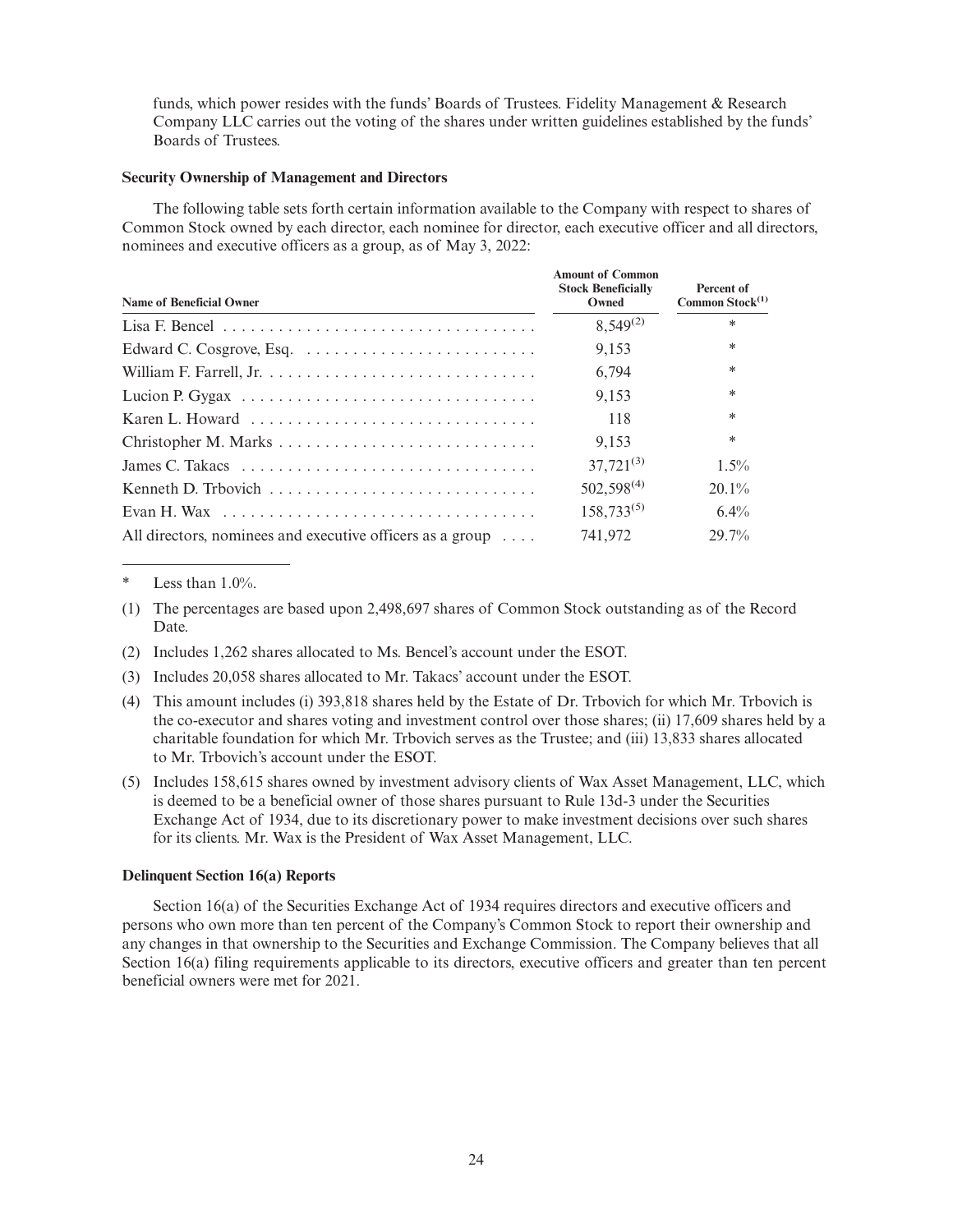## **AUDIT COMMITTEE MATTERS**

#### **Audit Committee Report**

*The following Report of the Audit Committee does not constitute soliciting material and should not be deemed filed or incorporated by reference into any other filing by the Company under the Securities Act of 1933 or the Securities Exchange Act of 1934 except to the extent the Company specifically incorporates this Report by reference therein.*

The Audit Committee serves as the representative of the Board of Directors for general oversight of the Company's financial accounting and reporting, systems of internal control, audit process and monitoring compliance with standards of business conduct. The Audit Committee operates under a written charter which is available on the Company's website at www.servotronics.com. Management of the Company has primary responsibility for preparing financial statements of the Company as well as the Company's financial reporting process. Freed Maxick CPAs, P.C. ("Freed Maxick"), acting as Independent Auditors, is responsible for expressing an opinion on the conformity of the Company's audited financial statements with U.S. generally accepted accounting principles.

In this context, the Audit Committee hereby reports as follows:

- 1. The Audit Committee has reviewed and discussed the audited financial statements for fiscal year 2021 with the Company's Management.
- 2. The Audit Committee has discussed with the Independent Auditors the matters required to be discussed by Auditing Standard No. 1301 Communications with Audit Committees, as adopted by the Public Company Accounting Oversight Board (PCAOB) and other matters required by the Charter of the Audit Committee.
- 3. The Audit Committee has received the written disclosures and the letter from the Independent Auditors required by PCAOB Ethics and Independence Rule 3526, Communication with Audit Committees Concerning Independence, and has discussed with Freed Maxick the matter of that firm's independence.

Based on the review and discussion referred to in paragraphs (1) through (3) above, the Audit Committee approved that the audited financial statements be included in the Company's Annual Report on Form 10-K for the year ended December 31, 2021, for filing with the Securities and Exchange Commission.

Each member of the Audit Committee is independent as defined under the listing standards of the NYSE American.

Submitted by:

## THE AUDIT COMMITTEE

Christopher M. Marks, Chairman Lucion P. Gygax

## **Auditor Fees and Services**

The following table shows fees for the audit and other services provided by Freed Maxick CPAs, P.C. for 2021 and 2020.

| 2021 | 2020 |
|------|------|
|      |      |
|      |      |
|      |      |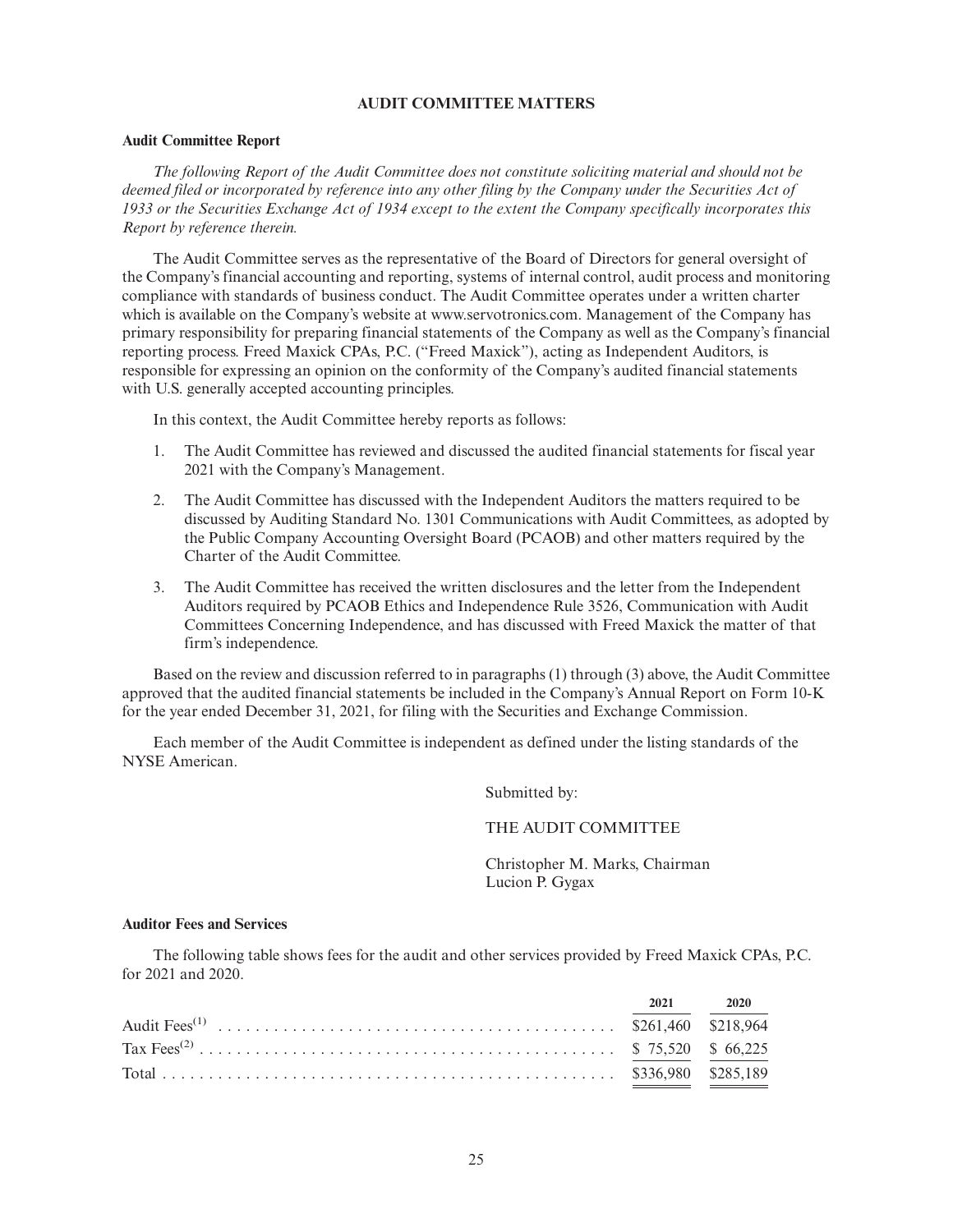- (1) Audit fees represent fees for professional services provided in connection with the audit of the Company's financial statements and review of the Company's quarterly financial statements.
- (2) Tax service fees principally included fees for tax preparation, tax consulting services and tax compliance services.

## **Policy for Pre-Approval of Audit and Permitted Non-Audit Services**

The Audit Committee pre-approves audit and non-audit services provided by Freed Maxick. The Audit Committee has considered whether provision of the services described above is compatible with maintaining our accountant's independence and has determined that such services have not adversely affected Freed Maxick's independence.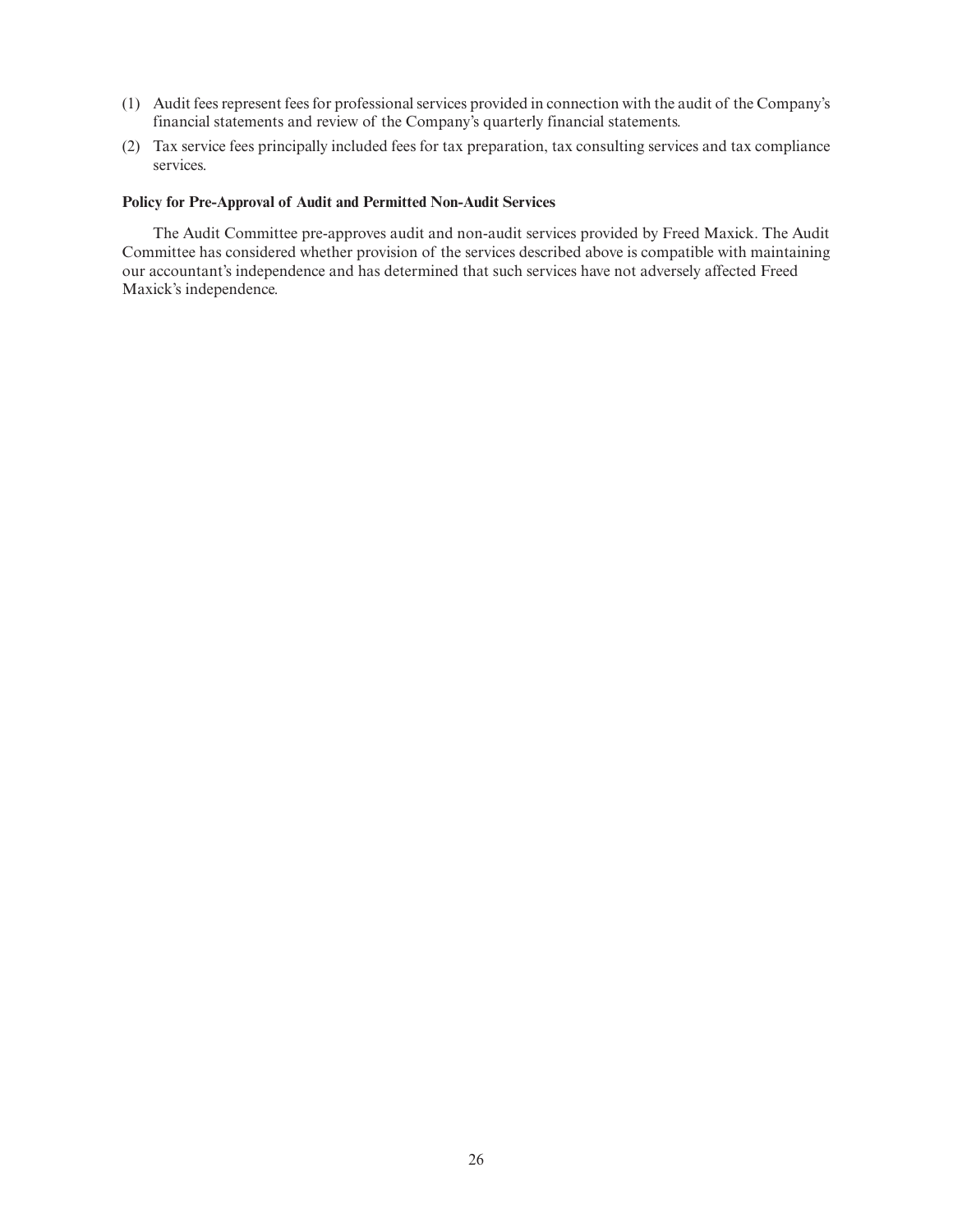## **OTHER MATTERS**

Our management does not know of any other matters to come before the 2022 Annual Meeting. However, if any other matters come before the Annual Meeting, it is the intention of the persons designated as proxies to vote in accordance with their judgment on such matters.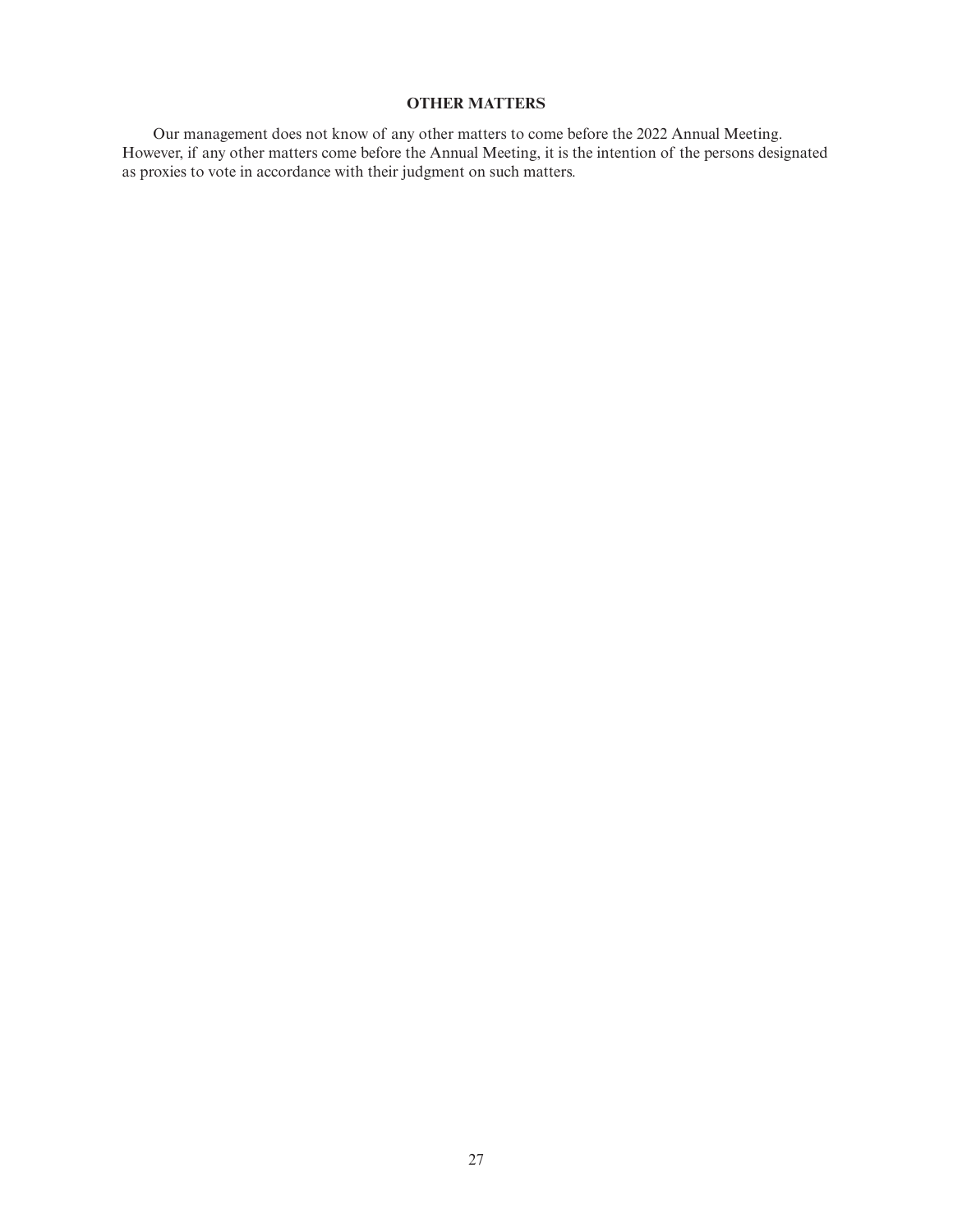## **SHAREHOLDER PROPOSALS AND NOMINATIONS FOR THE 2023 ANNUAL MEETING**

## **Shareholder Proposals for Inclusion in the Proxy Material for the 2023 Annual Meeting**

In accordance with the rules established by the SEC, any shareholder proposal submitted pursuant to Rule 14a-8 under the Exchange Act intended for inclusion in the proxy statement for next year's annual meeting of shareholders must be received by the Company no later than January 16, 2023, assuming the meeting is held within 30 days of the calendar date of the 2022 Annual Meeting. The proposal must comply fully with the requirements of Rule 14a-8.

Any Company shareholder who wishes to submit a proposal to be included in the Proxy Material for the Company's 2023 Annual Meeting of Shareholders must submit such proposal to the Company at its office at 1110 Maple Street, P.O. Box 300, Elma, New York 14059, Attention: Secretary, no later than January 16, 2023, in order to be considered for inclusion, if appropriate, in the Company's proxy statement and form of proxy relating to its 2023 Annual Meeting of Shareholders.

## **Shareholder Proposals for Consideration at the 2023 Annual Meeting, but not for Inclusion in the Proxy Materials**

In accordance with our By-laws, any shareholder proposal to be considered at next year's annual meeting but not for inclusion in the proxy statement must be delivered to our Corporate Secretary no later than February 10, 2023, assuming the meeting is held within 30 days of the calendar date of the 2022 Annual Meeting. The notice must comply fully with the requirements of the By-laws.

## **Shareholder Nominations of Director Candidates for the 2023 Annual Meeting**

Under our By-laws, a shareholder of record may nominate a person for election as a director at next year's annual meeting if the shareholder has delivered timely notice to our Corporate Secretary setting forth:

- the name, age, business address and residence address of each proposed nominee;
- the principal occupation or employment of each nominee;
- the number of shares of Servotronics capital stock which are owned of record and beneficially by each such nominee;
- a written questionnaire with respect to the background and qualification of such proposed nominee and a written statement and agreement executed by each such nominee acknowledging that such person: (A) consents to being named in the Company's proxy statement as a nominee and to serving as a director if elected,(B) intends to serve as a director for the full term for which such person is standing for election, and (C) makes certain other representations as set forth in the By-laws;
- certain information regarding the proposing shareholder; and
- any other information concerning each nominee that would be required under the rules of the SEC in a proxy statement soliciting proxies for the election of those nominees.

To be timely, a shareholder's notice must be delivered to our Corporate Secretary not later than February 10, 2023. The Nominating and Corporate Governance Committee will consider every nominee proposed by a shareholder that is received in a timely manner in accordance with these procedures and report each such nomination, along with the Nominating and Corporate Governance Committee's recommendations, to the full Board. Any nomination that does not comply with the procedures set forth in our By-laws will be void.

In addition to satisfying the foregoing requirements, to comply with the SEC's universal proxy rules (once effective), shareholders who intend to solicit proxies in support of director nominees other than the Board's nominees must provide notice that sets forth the information required by Rule 14a-19 under the Exchange Act no later than April 11, 2023.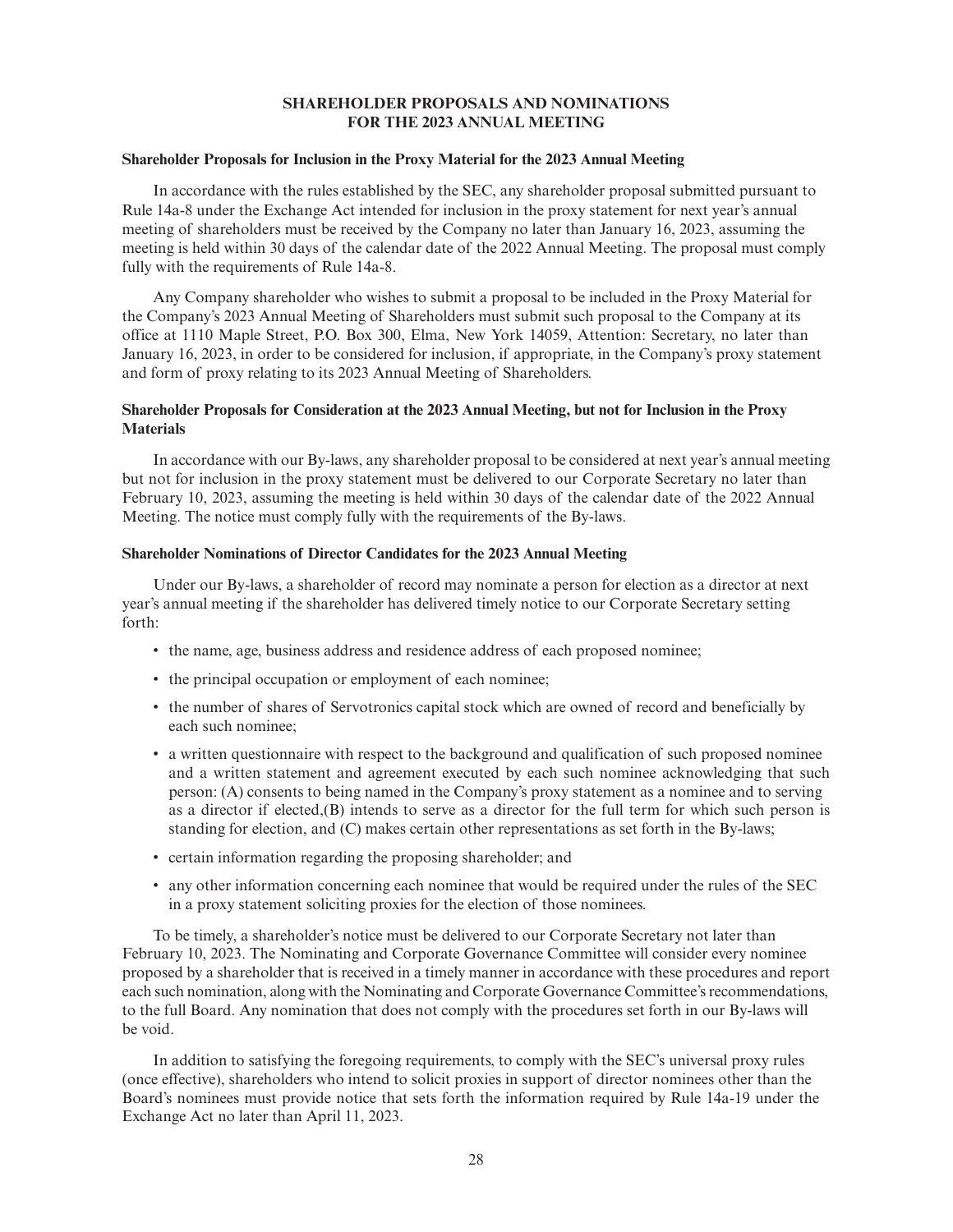The Nominating and Corporate Governance Committee may also, in its discretion, consider shareholders' informal recommendations of possible nominees. Shareholders may send such informal recommendations, including the candidate's name and background information, to the Committee by directing them in care of our Corporate Secretary.

All such notices, proposals, nominations and recommendations should be directed to the attention of our Corporate Secretary at Servotronics, Inc., 1110 Maple Street, P.O. Box 300, Elma, New York 14059.

## BY ORDER OF THE BOARD OF DIRECTORS

BERNADINE E. KUCINSKI *Secretary*

May 16, 2022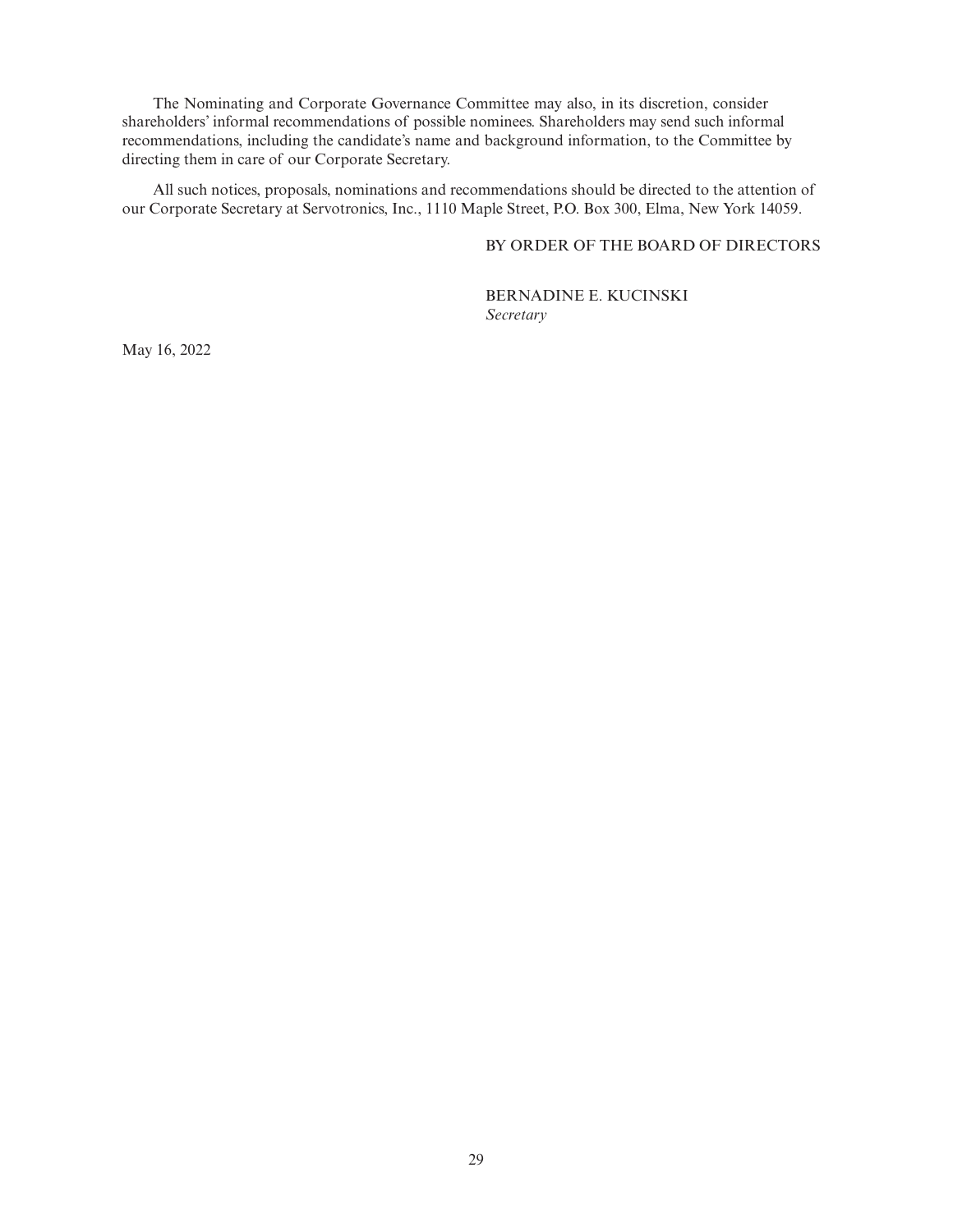## **APPENDIX A**

## **SERVOTRONICS, INC.**

## **2022 EQUITY INCENTIVE PLAN**

## 1. Purpose; Eligibility.

1.1 General Purpose. The name of this plan is the Servotronics, Inc. 2022 Equity Incentive Plan (the "**Plan**"). The purposes of the Plan are to (a) enable Servotronics, Inc., a Delaware corporation (the "**Company**"), and any Affiliate to attract and retain the types of Employees and Directors who will contribute to the Company's long range success; (b) provide incentives that align the interests of Employees and Directors with those of the shareholders of the Company; and (c) promote the success of the Company's business.

1.2 Eligible Award Recipients. The persons eligible to receive Awards are the Employees and Directors of the Company and its Affiliates and such other individuals designated by the Committee who are reasonably expected to become Employees and Directors after the receipt of Awards.

1.3 Available Awards. Awards that may be granted under the Plan include: (a) Incentive Stock Options, (b) Non-qualified Stock Options, (c) Stock Appreciation Rights, (d) Restricted Awards, (e) Performance Share Awards, (f) Cash Awards, and (g) Other Equity-Based Awards.

## 2. Definitions.

"**Affiliate**" means a corporation or other entity that, directly or through one or more intermediaries, controls, is controlled by or is under common control with, the Company.

"**Applicable Laws**" means the requirements related to or implicated by the administration of the Plan under applicable state corporate law, United States federal and state securities laws, the Code, the rules of any stock exchange or quotation system on which the shares of Common Stock are listed or quoted, and the applicable laws of any other jurisdiction where Awards are granted under the Plan.

"**Award**" means any right granted under the Plan, including an Incentive Stock Option, a Non-qualified Stock Option, a Stock Appreciation Right, a Restricted Award, a Performance Share Award, a Cash Award, or an Other Equity-Based Award.

"**Award Agreement**" means a written agreement, contract, certificate or other instrument or document evidencing the terms and conditions of an individual Award granted under the Plan which may, in the discretion of the Company, be transmitted electronically to any Participant. Each Award Agreement shall be subject to the terms and conditions of the Plan.

"**Beneficial Owner**" has the meaning assigned to such term in Rule 13d-3 and Rule 13d-5 under the Exchange Act, except that in calculating the beneficial ownership of any particular Person, such Person shall be deemed to have beneficial ownership of all securities that such Person has the right to acquire by conversion or exercise of other securities, whether such right is currently exercisable or is exercisable only after the passage of time. The terms "Beneficially Owns" and "Beneficially Owned" have a corresponding meaning.

"**Board**" means the Board of Directors of the Company, as constituted at any time.

"**Cash Award**" means an Award denominated in cash that is granted under Section 10 of the Plan.

"**Cause**" means:

With respect to any Employee, unless the applicable Award Agreement states otherwise:

(a) If the Employee is a party to an employment agreement with the Company or its Affiliates and such agreement provides for a definition of Cause, the definition contained therein; or

(b) If no such agreement exists, or if such agreement does not define Cause: (i) the commission of, or plea of guilty or no contest to, a felony or a crime involving moral turpitude or the commission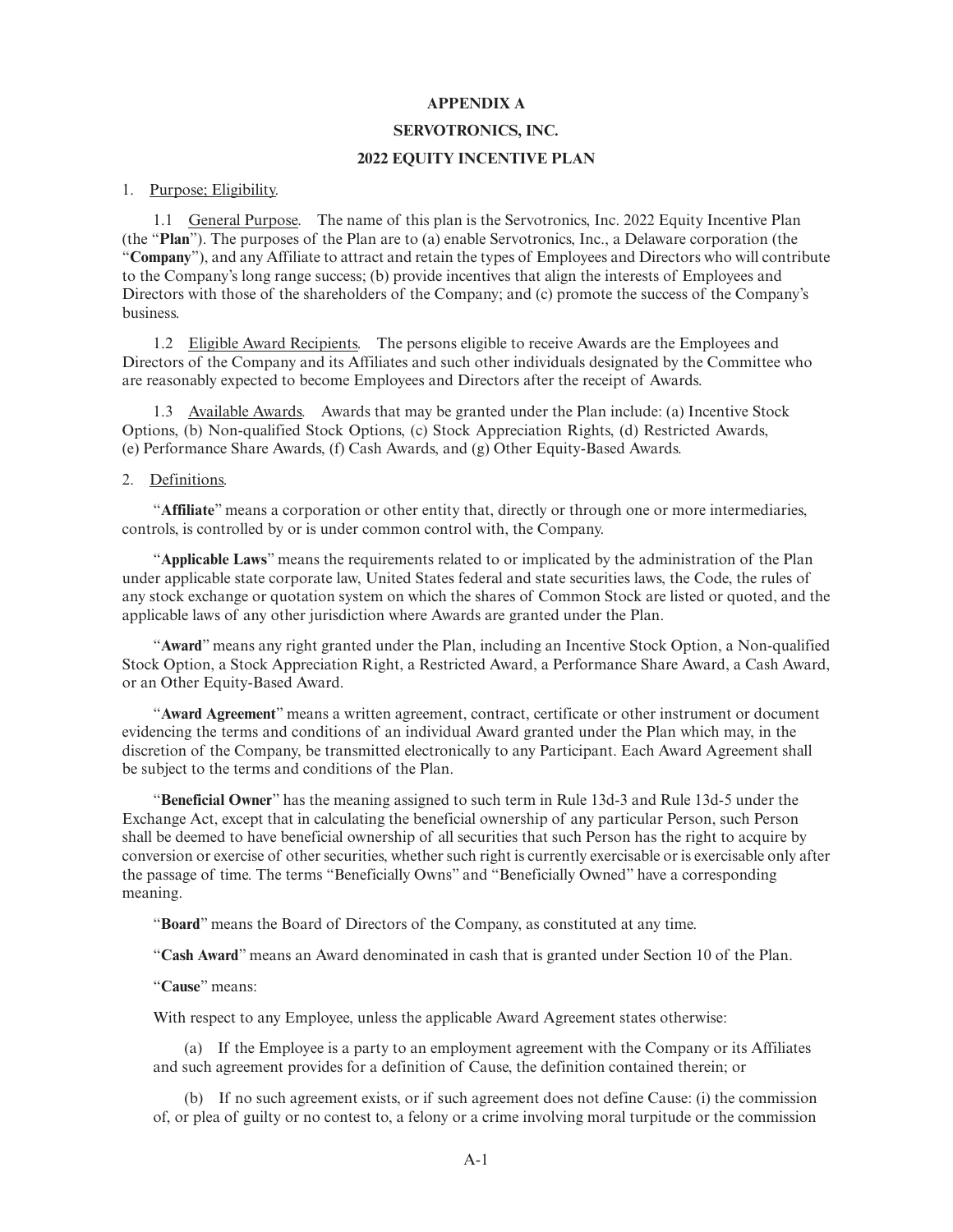of any other act involving willful malfeasance or material fiduciary breach with respect to the Company or an Affiliate; (ii) conduct that results in or is reasonably likely to result in harm to the reputation or business of the Company or any of its Affiliates; (iii) gross negligence or willful misconduct with respect to the Company or an Affiliate; (iv) material violation of state or federal securities laws; or (v) material violation of the Company's written policies or codes of conduct, including written policies related to discrimination, harassment, performance of illegal or unethical activities, and ethical misconduct.

With respect to any Director, unless the applicable Award Agreement states otherwise, a determination by a majority of the disinterested Board members that the Director has engaged in any of the following: (a) malfeasance in office; (b) gross misconduct or neglect; (c) false or fraudulent misrepresentation inducing the director's appointment; (d) willful conversion of corporate funds; or (e) repeated failure to participate in Board meetings on a regular basis despite having received proper notice of the meetings in advance.

The Committee, in its absolute discretion, shall determine the effect of all matters and questions relating to whether a Participant has been discharged for Cause.

## "**Change in Control**" means

(a) The direct or indirect sale, transfer, conveyance or other disposition (other than by way of merger or consolidation), in one or a series of related transactions, of all or substantially all of the properties or assets of the Company and its subsidiaries, taken as a whole, to any Person that is not a subsidiary of the Company;

(b) The Incumbent Directors cease for any reason to constitute at least a majority of the Board;

(c) The date which is 10 business days prior to the consummation of a complete liquidation or dissolution of the Company;

(d) The acquisition by any Person of Beneficial Ownership of 50% or more (on a fully diluted basis) of either (i) the then outstanding shares of Common Stock of the Company, taking into account as outstanding for this purpose such Common Stock issuable upon the exercise of options or warrants, the conversion of convertible stock or debt, and the exercise of any similar right to acquire such Common Stock (the "Outstanding Company Common Stock") or (ii) the combined voting power of the then outstanding voting securities of the Company entitled to vote generally in the election of directors (the "Outstanding Company Voting Securities"); provided, however, that for purposes of this Plan, the following acquisitions shall not constitute a Change in Control: (A) any acquisition by the Company or any Affiliate, (B) any acquisition by any employee benefit plan sponsored or maintained by the Company or any subsidiary, (C) any acquisition which complies with clauses, (i), (ii) and (iii) of subsection (e) of this definition or (D) in respect of an Award held by a particular Participant, any acquisition by the Participant or any group of persons including the Participant (or any entity controlled by the Participant or any group of persons including the Participant); or

(e) The consummation of a reorganization, merger, consolidation, statutory share exchange or similar form of corporate transaction involving the Company that requires the approval of the Company's shareholders, whether for such transaction or the issuance of securities in the transaction (a "Business Combination"), unless immediately following such Business Combination: (i) more than 50% of the total voting power of (A) the entity resulting from such Business Combination (the "Surviving Company"), or (B) if applicable, the ultimate parent entity that directly or indirectly has beneficial ownership of sufficient voting securities eligible to elect a majority of the members of the board of directors (or the analogous governing body) of the Surviving Company (the "Parent Company"), is represented by the Outstanding Company Voting Securities that were outstanding immediately prior to such Business Combination (or, if applicable, is represented by shares into which the Outstanding Company Voting Securities were converted pursuant to such Business Combination), and such voting power among the holders thereof is in substantially the same proportion as the voting power of the Outstanding Company Voting Securities among the holders thereof immediately prior to the Business Combination; (ii) no Person (other than any employee benefit plan sponsored or maintained by the Surviving Company or the Parent Company) is or becomes the Beneficial Owner, directly or indirectly, of 50% or more of the total voting power of the outstanding voting securities eligible to elect members of the board of directors of the Parent Company (or the analogous governing body) (or, if there is no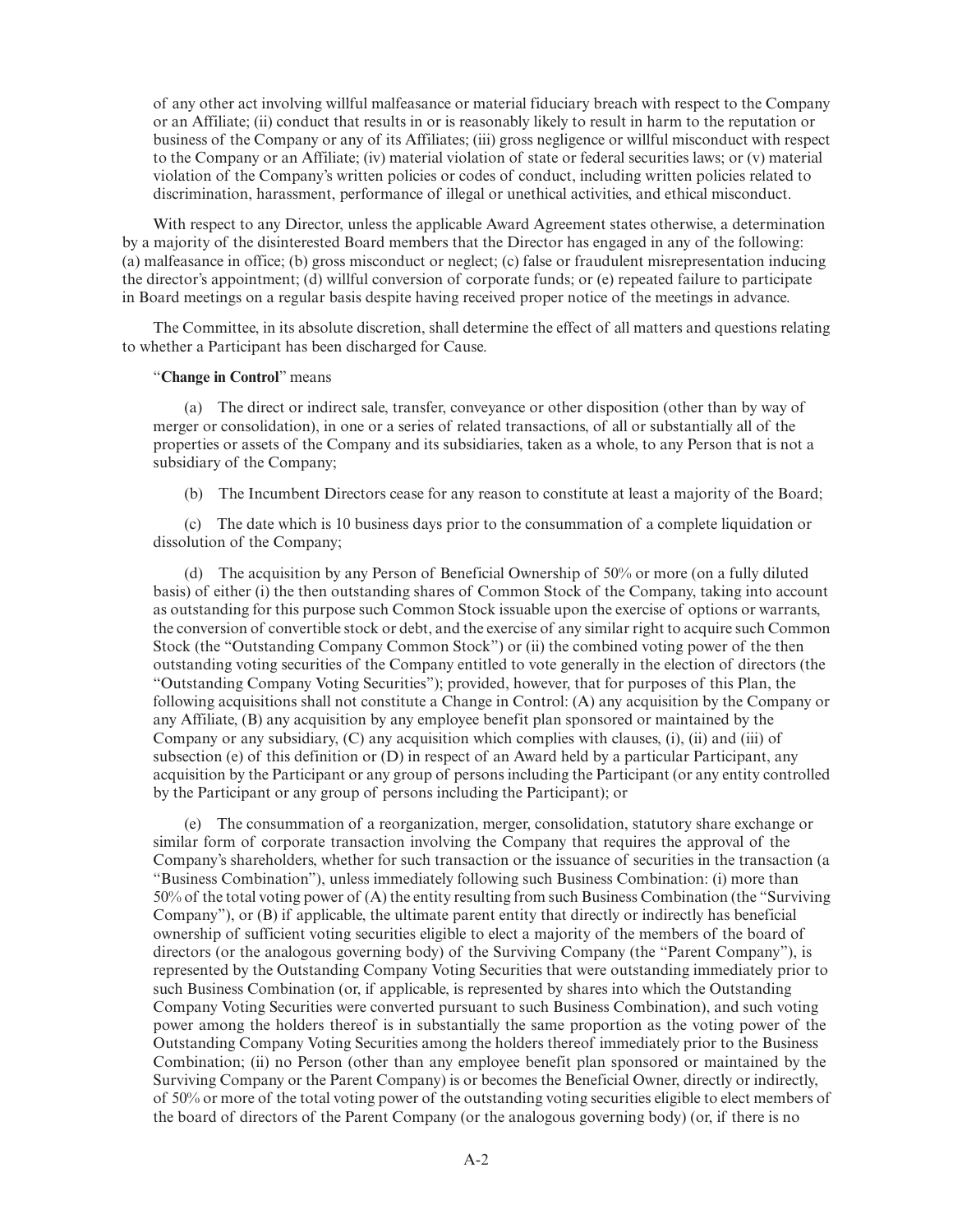Parent Company, the Surviving Company); and (iii) at least a majority of the members of the board of directors (or the analogous governing body) of the Parent Company (or, if there is no Parent Company, the Surviving Company) following the consummation of the Business Combination were Board members at the time of the Board's approval of the execution of the initial agreement providing for such Business Combination.

"**Code**" means the Internal Revenue Code of 1986, as it may be amended from time to time. Any reference to a section of the Code shall be deemed to include a reference to any regulations promulgated thereunder.

"**Committee**" means a committee of one or more members of the Board appointed by the Board to administer the Plan in accordance with Section 3.3 and Section 3.4.

"**Common Stock**" means the common stock, \$0.20 par value per share, of the Company, or such other securities of the Company as may be designated by the Committee from time to time in substitution thereof.

"**Company**" means Servotronics, Inc. a Delaware corporation, and any successor thereto.

"**Continuous Service**" means that the Participant's service with the Company or an Affiliate, whether as an Employee or Director, is not interrupted or terminated. The Participant's Continuous Service shall not be deemed to have terminated merely because of a change in the capacity in which the Participant renders service to the Company or an Affiliate as an Employee or Director or a change in the entity for which the Participant renders such service, *provided that* there is no interruption or termination of the Participant's Continuous Service; *provided further that* if any Award is subject to Section 409A of the Code, this sentence shall only be given effect to the extent consistent with Section 409A of the Code. For example, a change in status from an Employee of the Company to a Director of an Affiliate will not constitute an interruption of Continuous Service. The Committee or its delegate, in its sole discretion, may determine whether Continuous Service shall be considered interrupted in the case of any leave of absence approved by that party, including sick leave, military leave or any other personal or family leave of absence. The Committee or its delegate, in its sole discretion, may determine whether a Company transaction, such as a sale or spinoff of a division or subsidiary that employs a Participant, shall be deemed to result in a termination of Continuous Service for purposes of affected Awards, and such decision shall be final, conclusive and binding.

"**Deferred Stock Units (DSUs)**" has the meaning set forth in Section 8.1(b) hereof.

"**Director**" means a member of the Board.

"**Disability**" means, unless the applicable Award Agreement says otherwise, that the Participant is unable to engage in any substantial gainful activity by reason of any medically determinable physical or mental impairment; *provided, however,* for purposes of determining the term of an Incentive Stock Option pursuant to Section 6.10 hereof, the term Disability shall have the meaning ascribed to it under Section 22(e)(3) of the Code. The determination of whether an individual has a Disability shall be determined under procedures established by the Committee. Except in situations where the Committee is determining Disability for purposes of the term of an Incentive Stock Option pursuant to Section 6.10 hereof within the meaning of Section 22(e)(3) of the Code, the Committee may rely on any determination that a Participant is disabled for purposes of benefits under any long-term disability plan maintained by the Company or any Affiliate in which a Participant participates.

"**Disqualifying Disposition**" has the meaning set forth in Section 17.10.

"**Effective Date**" shall mean the date as of which this Plan is adopted by the Board.

"**Employee**" means any person, including an Officer or Director, employed by the Company or an Affiliate; *provided, that,* for purposes of determining eligibility to receive Incentive Stock Options, an Employee shall mean an employee of the Company or a parent or subsidiary corporation within the meaning of Section 424 of the Code. Mere service as a Director or payment of a director's fee by the Company or an Affiliate shall not be sufficient to constitute "employment" by the Company or an Affiliate.

"**Exchange Act**" means the Securities Exchange Act of 1934, as amended.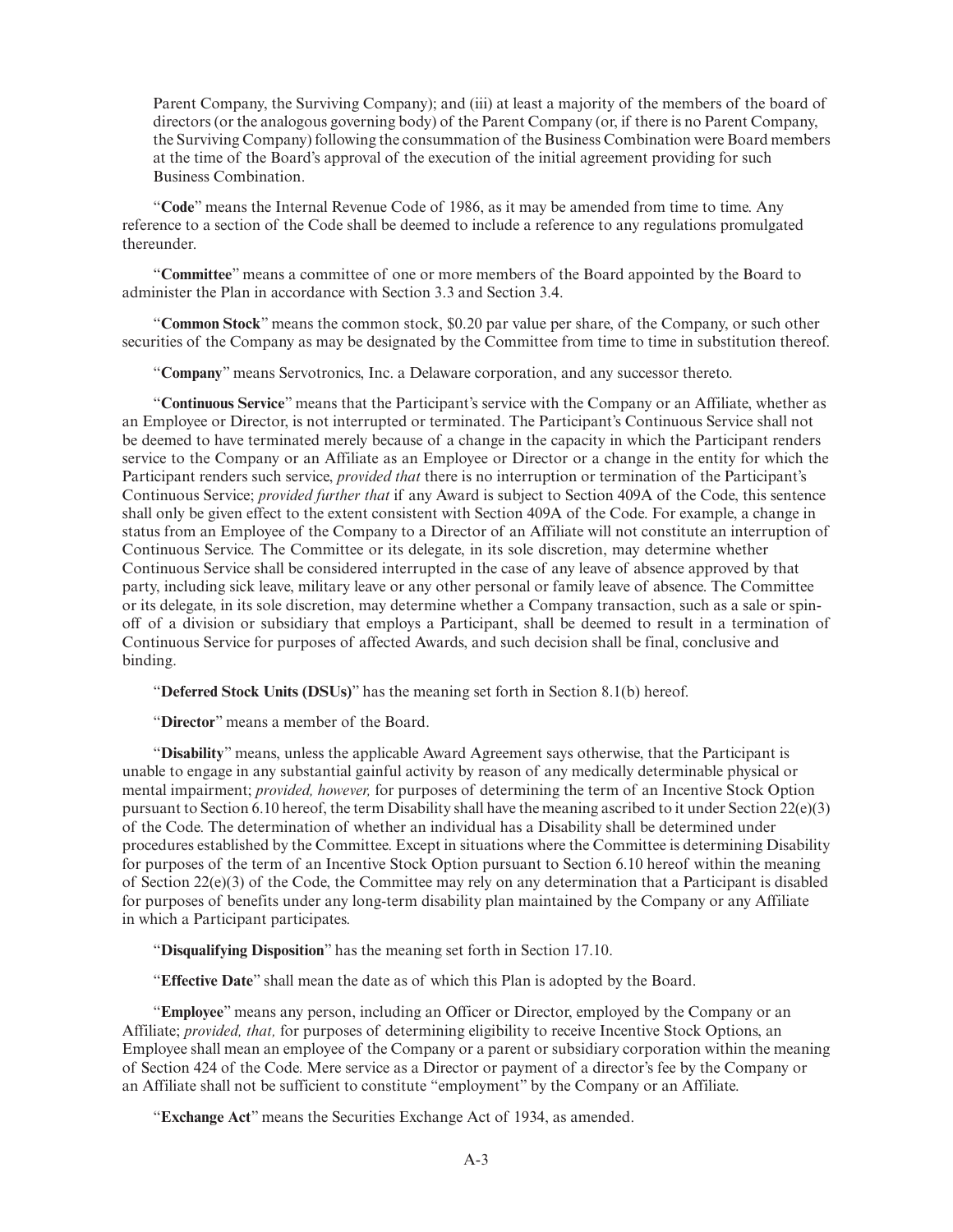"**Fair Market Value**" means, as of any date, the value of the Common Stock as determined below. If the Common Stock is listed on any established stock exchange or a national market system, the Fair Market Value shall be the closing price of a share of Common Stock (or if no sales were reported the closing price on the date immediately preceding such date) as quoted on such exchange or system on the day of determination, as reported in the *Wall Street Journal* or such other source as the Committee deems relaible. In the absence of an established market for the Common Stock, the Fair Market Value shall be determined in good faith by the Committee and such determination shall be conclusive and binding on all persons.

"**Fiscal Year**" means the Company's fiscal year.

"**Free Standing Rights**" has the meaning set forth in Section 7.

"**Good Reason**" means, unless the applicable Award Agreement states otherwise:

(a) If an Employee is a party to an employment agreement with the Company or its Affiliates and such agreement provides for a definition of Good Reason, the definition contained therein; or

(b) If no such agreement exists or if such agreement does not define Good Reason, the occurrence of one or more of the following without the Participant's express written consent, which circumstances are not remedied by the Company within thirty (30) days of its receipt of a written notice from the Participant describing the applicable circumstances (which notice must be provided by the Participant within ninety (90) days of the Participant's knowledge of the applicable circumstances): (i) any material, adverse change in the Participant's duties, responsibilities, authority, title, status or reporting structure; (ii) a material reduction in the Participant's base salary or bonus opportunity; or (iii) a geographical relocation of the Participant's principal office location by more than fifty (50) miles.

"**Grant Date**" means the date on which the Committee adopts a resolution, or takes other appropriate action, expressly granting an Award to a Participant that specifies the key terms and conditions of the Award or, if a later date is set forth in such resolution, then such date as is set forth in such resolution.

"**Incentive Stock Option**" means an Option that is designated by the Committee as an incentive stock option within the meaning of Section 422 of the Code and that meets the requirements set out in the Plan.

"**Incumbent Directors**" means individuals who, on the Effective Date, constitute the Board, *provided that* any individual becoming a Director subsequent to the Effective Date whose election or nomination for election to the Board was approved by a vote of at least two-thirds of the Incumbent Directors then on the Board (either by a specific vote or by approval of the proxy statement of the Company in which such person is named as a nominee for Director without objection to such nomination) shall be an Incumbent Director. No individual initially elected or nominated as a director of the Company as a result of an actual or threatened election contest with respect to Directors or as a result of any other actual or threatened solicitation of proxies by or on behalf of any person other than the Board shall be an Incumbent Director.

"**Non-Employee Director**" means a Director who is a "non-employee director" within the meaning of Rule 16b-3.

"**Non-qualified Stock Option**" means an Option that by its terms does not qualify or is not intended to qualify as an Incentive Stock Option.

"**Officer**" means a person who is an officer of the Company within the meaning of Section 16 of the Exchange Act and the rules and regulations promulgated thereunder.

"**Option**" means an Incentive Stock Option or a Non-qualified Stock Option granted pursuant to the Plan.

"**Optionholder**" means a person to whom an Option is granted pursuant to the Plan or, if applicable, such other person who holds an outstanding Option.

"**Option Exercise Price**" means the price at which a share of Common Stock may be purchased upon the exercise of an Option.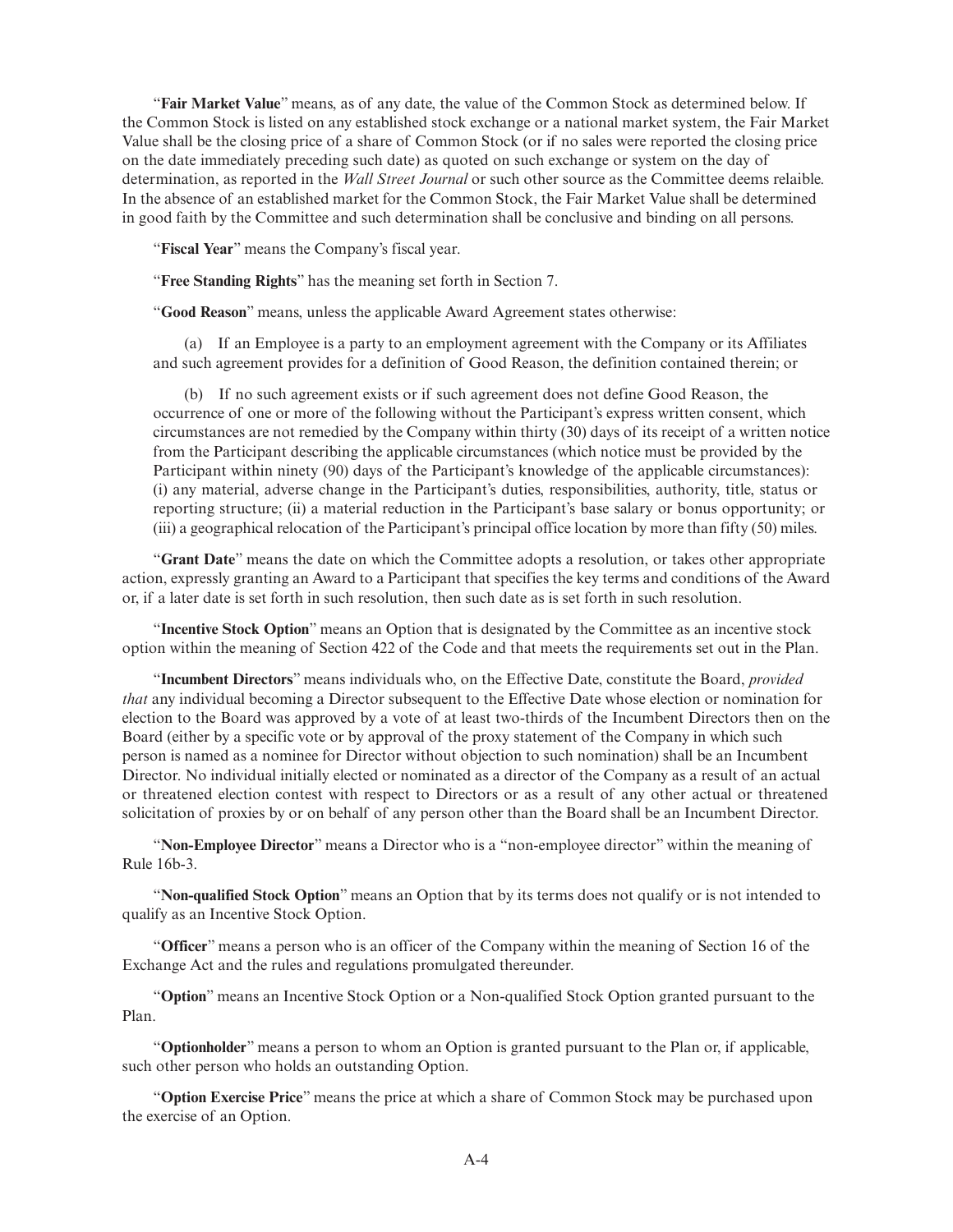**"Other Equity-Based Award"** means an Award that is not an Option, Stock Appreciation Right, Restricted Stock, Restricted Stock Unit, or Performance Share Award that is granted under Section 10 and is payable by delivery of Common Stock and/or which is measured by reference to the value of Common Stock.

"**Participant**" means an eligible person to whom an Award is granted pursuant to the Plan or, if applicable, such other person who holds an outstanding Award.

"**Performance Goals**" means, for a Performance Period, the one or more goals established by the Committee for the Performance Period based upon business criteria or other performance measures determined by the Committee in its discretion.

"**Performance Period**" means the one or more periods of time not less than one fiscal quartering duration, as the Committee may select, over which the attainment of one or more Performance Goals will be measured for the purpose of determining a Participant's right to and the payment of a Performance Share Award or a Cash Award.

"**Performance Share Award**" means any Award granted pursuant to Section 9 hereof.

"**Performance Share**" means the grant of a right to receive a number of actual shares of Common Stock or share units based upon the performance of the Company during a Performance Period, as determined by the Committee.

"**Permitted Transferee**" means a member of the Optionholder's immediate family (child, stepchild, grandchild, parent, stepparent, grandparent, spouse, former spouse, sibling, niece, nephew, mother-in-law, father-in-law, son-in-law, daughter-in-law, brother-in-law, or sister-in-law, including adoptive relationships), any person sharing the Optionholder's household (other than a tenant or employee), a trust in which these persons have more than 50% of the beneficial interest, a foundation in which these persons (or the Optionholder) control the management of assets, and any other entity in which these persons (or the Optionholder) own more than 50% of the voting interests.

**"Person"** means a person as defined in Section 13(d)(3) of the Exchange Act.

"**Plan**" means this Servotronics, Inc. 2022 Equity Incentive Plan, as amended and/or amended and restated from time to time.

"**Related Rights**" has the meaning set forth in Section 7.

"**Restricted Award**" means any Award granted pursuant to Section 8.

"**Restricted Period**" has the meaning set forth in Section 8.

"**Rule 16b-3**" means Rule 16b-3 promulgated under the Exchange Act or any successor to Rule 16b-3, as in effect from time to time.

"**Securities Act**" means the Securities Act of 1933, as amended.

"**Stock Appreciation Right**" means the right pursuant to an Award granted under Section 7 to receive, upon exercise, an amount payable in cash or shares equal to the number of shares subject to the Stock Appreciation Right that is being exercised multiplied by the excess of (a) the Fair Market Value of a share of Common Stock on the date the Award is exercised, over (b) the exercise price specified in the Stock Appreciation Right Award Agreement.

"**Stock for Stock Exchange**" has the meaning set forth in Section 6.4.

**"Substitute Award"** has the meaning set forth in Section 4.6.

"**Ten Percent Shareholder**" means a person who owns (or is deemed to own pursuant to Section 424(d) of the Code) stock possessing more than 10% of the total combined voting power of all classes of stock of the Company or of any of its Affiliates.

**"Total Share Reserve**" has the meaning set forth in Section 4.1.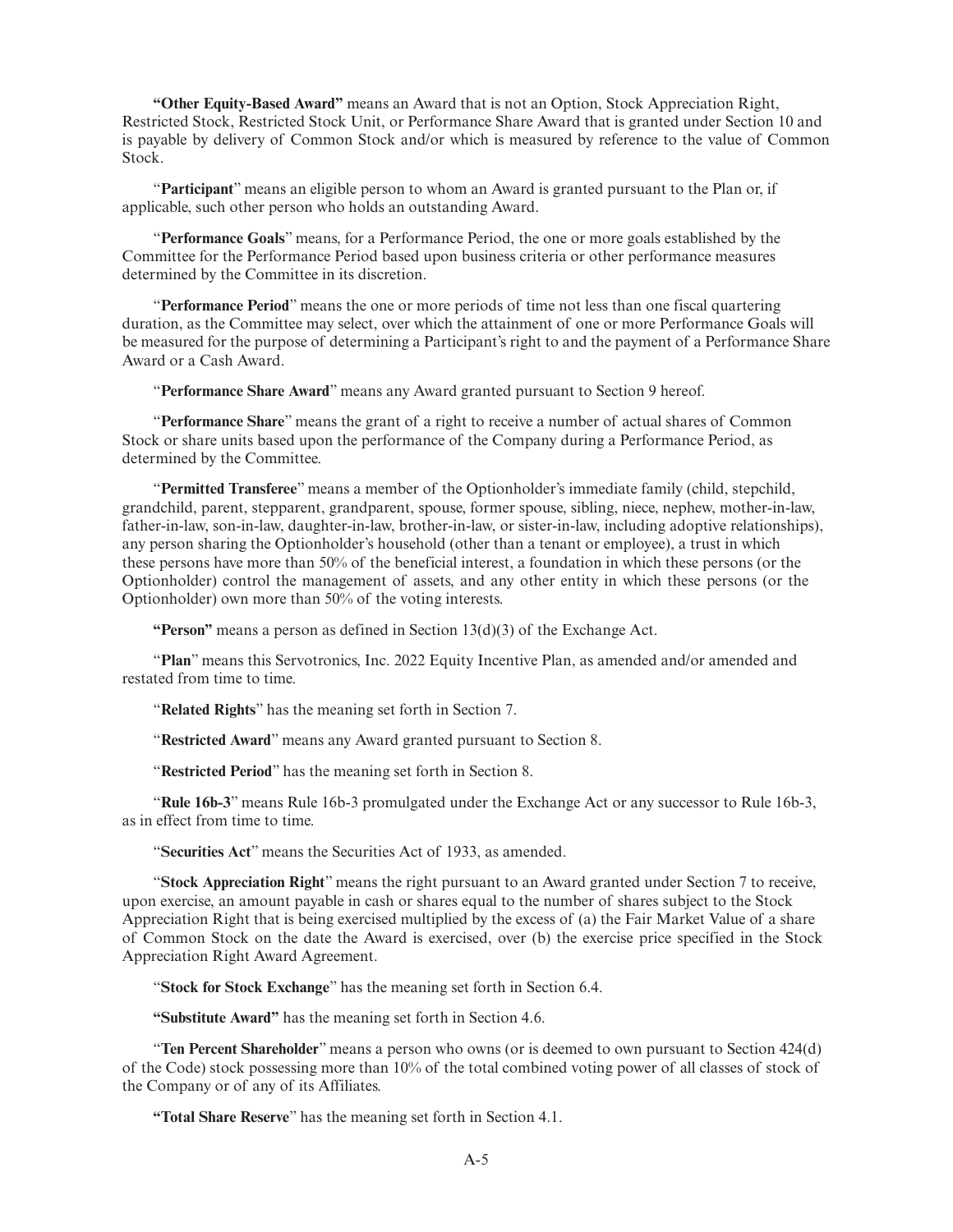## 3. Administration.

3.1 Authority of Committee. The Plan shall be administered by the Committee or, in the Board's sole discretion, by the Board. Subject to the terms of the Plan, the Committee's charter and Applicable Laws, and in addition to other express powers and authorization conferred by the Plan, the Committee shall have the authority:

(a) to construe and interpret the Plan and apply its provisions;

(b) to promulgate, amend, and rescind rules and regulations relating to the administration of the Plan;

(c) to authorize any person to execute, on behalf of the Company, any instrument required to carry out the purposes of the Plan;

(d) to delegate its authority to one or more Officers of the Company with respect to Awards that do not involve "insiders" within the meaning of Section 16 of the Exchange Act;

(e) to determine when Awards are to be granted under the Plan and the applicable Grant Date;

(f) from time to time to select, subject to the limitations set forth in this Plan, those eligible Award recipients to whom Awards shall be granted;

(g) to determine the number of shares of Common Stock, if any, to be made subject to each Award;

(h) to determine whether each Option is to be an Incentive Stock Option or a Non-qualified Stock Option;

(i) to prescribe the terms and conditions of each Award, including, without limitation, the exercise price and medium of payment and vesting provisions, and to specify the provisions of the Award Agreement relating to such grant;

(j) to determine the target number of Performance Shares to be granted pursuant to a Performance Share Award, the performance measures that will be used to establish the Performance Goals, the Performance Period(s) and the number of Performance Shares earned by a Participant;

(k) to amend any outstanding Awards, including for the purpose of modifying the time or manner of vesting, or the term of any outstanding Award; *provided, however*, that if any such amendment impairs a Participant's rights or increases a Participant's obligations under his or her Award or creates or increases a Participant's federal income tax liability with respect to an Award, such amendment shall also be subject to the Participant's consent;

(l) to determine the duration and purpose of leaves of absences which may be granted to a Participant without constituting termination of their employment for purposes of the Plan, which periods shall be no shorter than the periods generally applicable to Employees under the Company's employment policies;

(m) to make decisions with respect to outstanding Awards that may become necessary upon a change in corporate control or an event that triggers anti-dilution adjustments;

(n) to interpret, administer, reconcile any inconsistency in, correct any defect in and/or supply any omission in the Plan and any instrument or agreement relating to, or Award granted under, the Plan; and

(o) to exercise discretion to make any and all other determinations which it determines to be necessary or advisable for the administration of the Plan.

The Committee also may modify the purchase price or the exercise price of any outstanding Award, *provided that* if the modification effects a repricing, shareholder approval shall be required before the repricing is effective.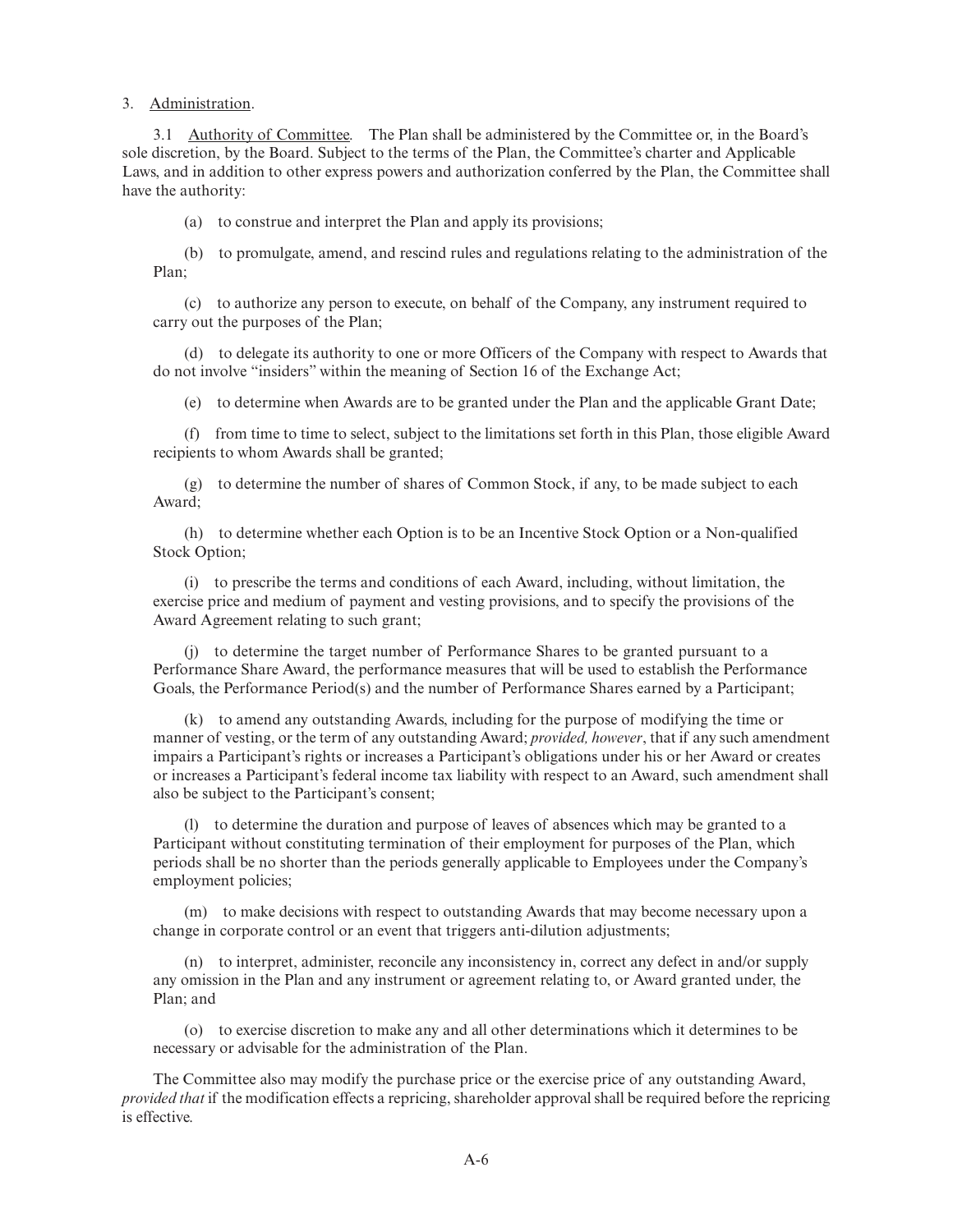3.2 Committee Decisions Final. All decisions made by the Committee pursuant to the provisions of the Plan shall be final and binding on the Company and the Participants, unless such decisions are determined by a court having jurisdiction to be arbitrary and capricious.

3.3 Delegation. The Committee or, if no Committee has been appointed, the Board may delegate administration of the Plan to a committee or committees of one or more members of the Board, and the term "**Committee**" shall apply to any person or persons to whom such authority has been delegated. The Committee shall have the power to delegate to a subcommittee any of the administrative powers the Committee is authorized to exercise (and references in this Plan to the Board or the Committee shall thereafter be to the committee or subcommittee), subject, however, to such resolutions, not inconsistent with the provisions of the Plan, as may be adopted from time to time by the Board. The Board may abolish the Committee at any time and revest in the Board the administration of the Plan. The members of the Committee shall be appointed by and serve at the pleasure of the Board. From time to time, the Board may increase or decrease the size of the Committee, add additional members to, remove members (with or without cause) from, appoint new members in substitution therefor, and fill vacancies, however caused, in the Committee. The Committee shall act pursuant to a vote of the majority of its members or, in the case of a Committee comprised of only two members, the unanimous consent of its members, whether present or not, or by the written consent of the majority of its members and minutes shall be kept of all of its meetings and copies thereof shall be provided to the Board. Subject to the limitations prescribed by the Plan and the Board, the Committee may establish and follow such rules and regulations for the conduct of its business as it may determine to be advisable.

3.4 Committee Composition. Except as otherwise determined by the Board, the Committee shall consist solely of two or more Non-Employee Directors. The Board shall have discretion to determine whether or not it intends to comply with the exemption requirements of Rule 16b-3. However, if the Board intends to satisfy such exemption requirements, with respect to Awards to any insider subject to Section 16 of the Exchange Act, the Committee shall be a compensation committee of the Board that at all times consists solely of two or more Non-Employee Directors. Within the scope of such authority, the Board or the Committee may delegate to a committee of one or more members of the Board who are not Non-Employee Directors the authority to grant Awards to eligible persons who are not then subject to Section 16 of the Exchange Act. Nothing herein shall create an inference that an Award is not validly granted under the Plan in the event Awards are granted under the Plan by a compensation committee of the Board that does not at all times consist solely of two or more Non-Employee Directors.

3.5 Indemnification. In addition to such other rights of indemnification as they may have as Directors or members of the Committee, and to the extent allowed by Applicable Laws, the Committee shall be indemnified by the Company against the reasonable expenses, including attorney's fees, actually incurred in connection with any action, suit or proceeding or in connection with any appeal therein, to which the Committee may be party by reason of any action taken or failure to act under or in connection with the Plan or any Award granted under the Plan, and against all amounts paid by the Committee in settlement thereof (*provided, however*, that the settlement has been approved by the Company, which approval shall not be unreasonably withheld) or paid by the Committee in satisfaction of a judgment in any such action, suit or proceeding, except in relation to matters as to which it shall be adjudged in such action, suit or proceeding that such Committee did not act in good faith and in a manner which such person reasonably believed to be in the best interests of the Company, or in the case of a criminal proceeding, had no reason to believe that the conduct complained of was unlawful; *provided, however*, that within 60 days after the institution of any such action, suit or proceeding, such Committee shall, in writing, offer the Company the opportunity at its own expense to handle and defend such action, suit or proceeding.

## 4. Shares Subject to the Plan.

4.1 Subject to adjustment in accordance with Section 14, no more than 200,000 shares of Common Stock shall be available for the grant of Awards under the Plan (the "**Total Share Reserve**"). During the terms of the Awards, the Company shall keep available at all times the number of shares of Common Stock required to satisfy such Awards.

4.2 Shares of Common Stock available for issuance by the Company under the Plan may consist, in whole or in part, of authorized and unissued shares, treasury shares or shares reacquired by the Company in any manner.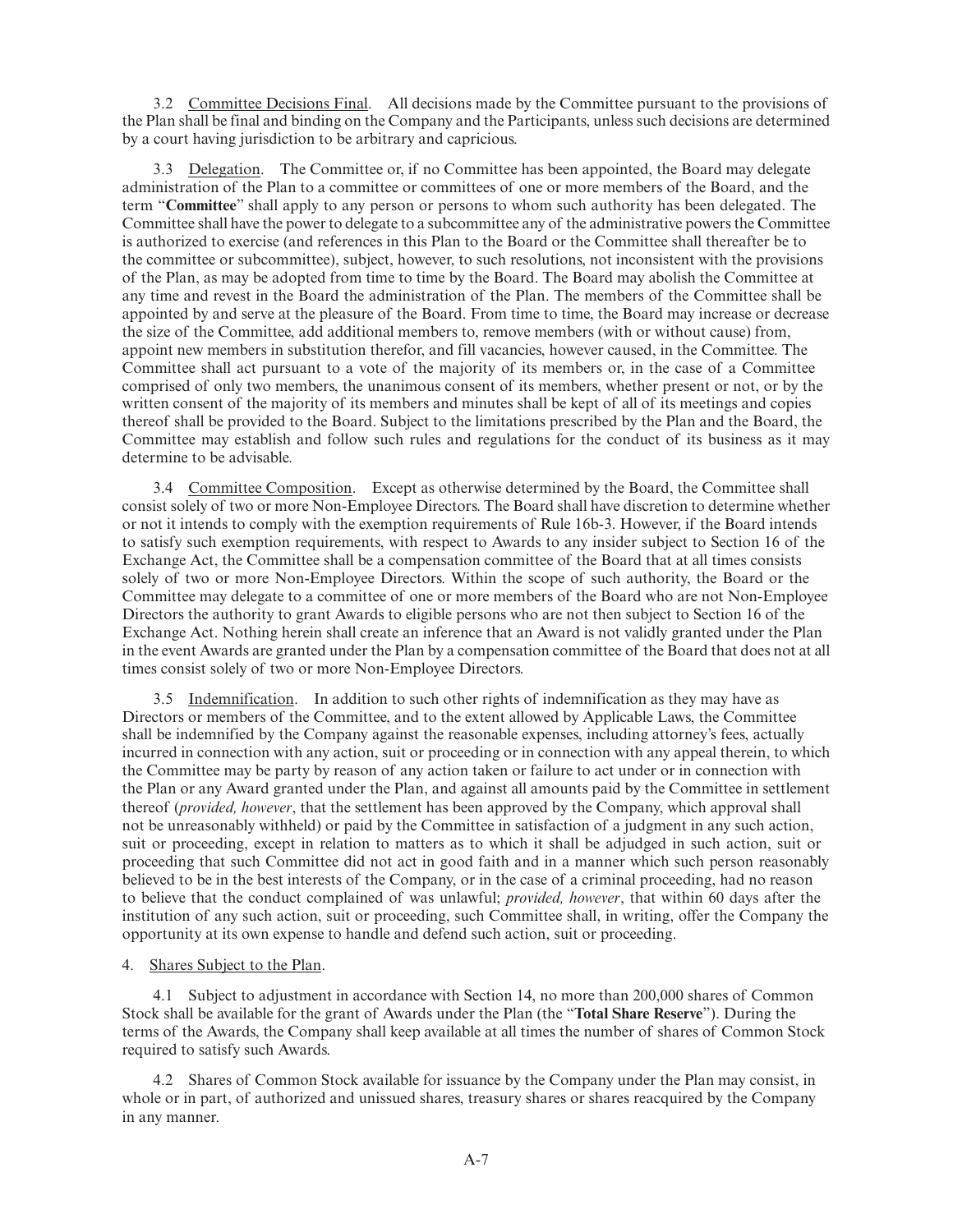4.3 Subject to adjustment in accordance with Section 14, no more than 100,000 shares of Common Stock may be issued in the aggregate pursuant to the exercise of Incentive Stock Options (the **"ISO Limit"**).

4.4 The maximum number of shares of Common Stock subject to Awards granted during a single Fiscal Year to any Non-Employee Director, together with any cash fees paid to such Non-Employee Director during the Fiscal Year shall not exceed a total value of \$150,000 (calculating the value of any Awards based on the grant date fair value for financial reporting purposes).

4.5 Any shares of Common Stock subject to an Award that expires or is canceled, forfeited, or terminated without issuance of the full number of shares of Common Stock to which the Award related will again be available for issuance under the Plan. Notwithstanding anything to the contrary contained herein: shares subject to an Award under the Plan shall not again be made available for issuance or delivery under the Plan if such shares are (a) shares tendered in payment of an Award, (b) shares delivered by a Participant or withheld by the Company to satisfy any tax withholding obligation, or (c) shares covered by a stock-settled Stock Appreciation Right or other Awards that were not issued upon the settlement of the Award. Furthermore, notwithstanding that an Award is settled by the delivery of a net number of shares, the full number of shares underlying such Award shall not be available for subsequent Awards under the Plan. Shares subject to Awards that are settled in cash will be added back to the Plan share reserve and again be available for issuance pursuant to Awards granted under the Plan.

4.6 Awards may, in the sole discretion of the Committee, be granted under the Plan in assumption of, or in substitution for, outstanding awards previously granted by an entity acquired by the Company or with which the Company combines ("**Substitute Awards**"). Substitute Awards shall not be counted against the Total Share Reserve; *provided, that*, Substitute Awards issued in connection with the assumption of, or in substitution for, outstanding options intended to qualify as Incentive Stock Options shall be counted against the ISO limit. Subject to applicable stock exchange requirements, available shares under a shareholderapproved plan of an entity directly or indirectly acquired by the Company or with which the Company combines (as appropriately adjusted to reflect such acquisition or transaction) may be used for Awards under the Plan and shall not count toward the Total Share Limit.

## 5. Eligibility.

5.1 Eligibility for Specific Awards. Incentive Stock Options may be granted only to Employees. Awards other than Incentive Stock Options may be granted to Employees and Directors and those individuals whom the Committee determines are reasonably expected to become Employees and Directors following the Grant Date.

5.2 Ten Percent Shareholders. A Ten Percent Shareholder shall not be granted an Incentive Stock Option unless the Option Exercise Price is at least 110% of the Fair Market Value of the Common Stock on the Grant Date and the Option is not exercisable after the expiration of five years from the Grant Date.

6. Option Provisions. Each Option granted under the Plan shall be evidenced by an Award Agreement. Each Option so granted shall be subject to the conditions set forth in this Section 6, and to such other conditions not inconsistent with the Plan as may be reflected in the applicable Award Agreement. All Options shall be separately designated Incentive Stock Options or Non-qualified Stock Options at the time of grant, and, if certificates are issued, a separate certificate or certificates will be issued for shares of Common Stock purchased on exercise of each type of Option. Notwithstanding the foregoing, the Company shall have no liability to any Participant or any other person if an Option designated as an Incentive Stock Option fails to qualify as such at any time or if an Option is determined to constitute "nonqualified deferred compensation" within the meaning of Section 409A of the Code and the terms of such Option do not satisfy the requirements of Section 409A of the Code. The provisions of separate Options need not be identical, but each Option shall include (through incorporation of provisions hereof by reference in the Option or otherwise) the substance of each of the following provisions:

6.1 Term. Subject to the provisions of Section 5.2 regarding Ten Percent Shareholders, no Incentive Stock Option shall be exercisable after the expiration of 10 years from the Grant Date. The term of a Non-qualified Stock Option granted under the Plan shall be determined by the Committee; *provided, however*, no Non-qualified Stock Option shall be exercisable after the expiration of 10 years from the Grant Date.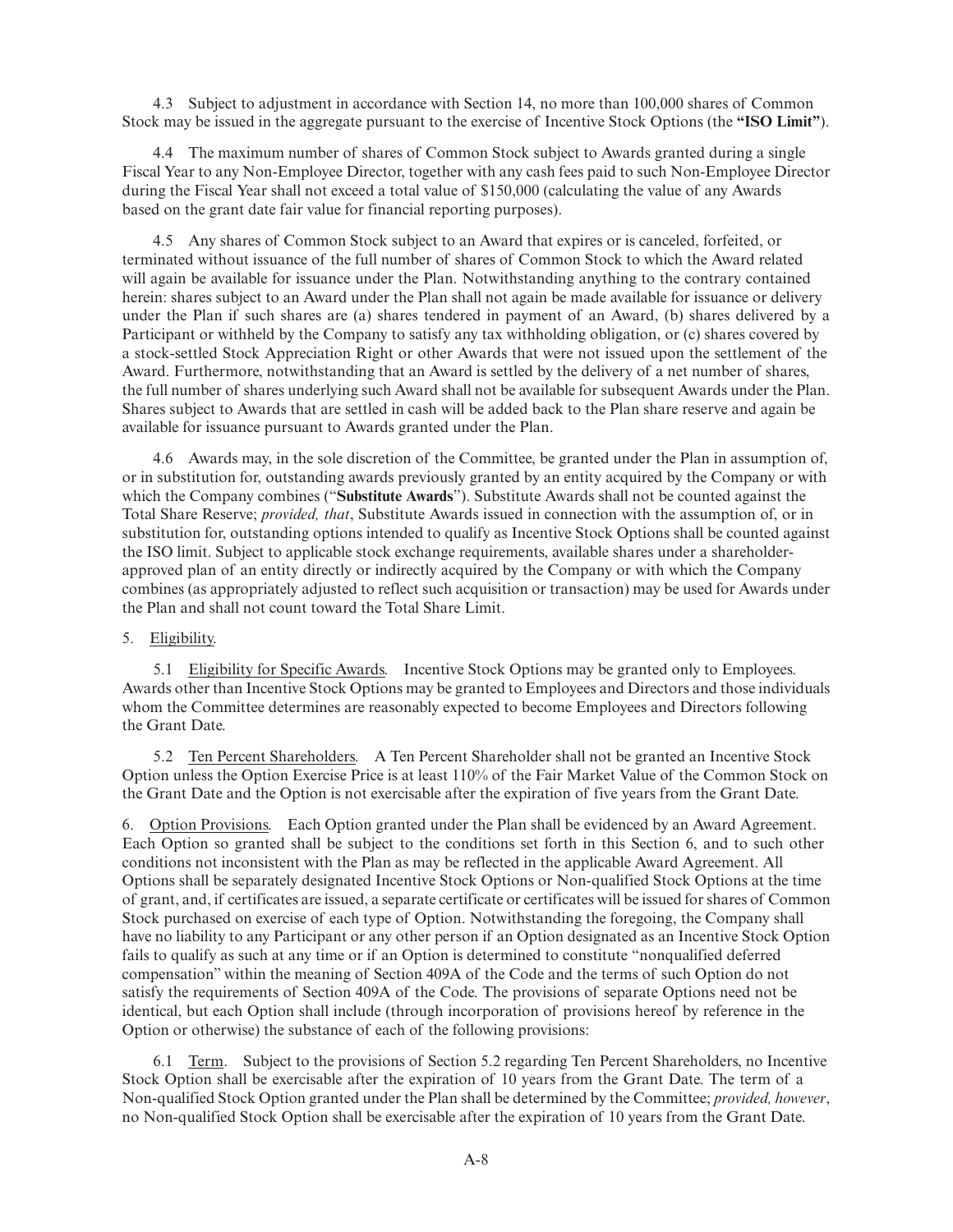6.2 Exercise Price of an Incentive Stock Option. Subject to the provisions of Section 5.2 regarding Ten Percent Shareholders, the Option Exercise Price of each Incentive Stock Option shall be not less than 100% of the Fair Market Value of the Common Stock subject to the Option on the Grant Date. Notwithstanding the foregoing, an Incentive Stock Option may be granted with an Option Exercise Price lower than that set forth in the preceding sentence if such Option is granted pursuant to an assumption or substitution for another option in a manner satisfying the provisions of Section 424(a) of the Code.

6.3 Exercise Price of a Non-qualified Stock Option. The Option Exercise Price of each Non-qualified Stock Option shall be not less than 100% of the Fair Market Value of the Common Stock subject to the Option on the Grant Date. Notwithstanding the foregoing, a Non-qualified Stock Option may be granted with an Option Exercise Price lower than that set forth in the preceding sentence if such Option is granted pursuant to an assumption or substitution for another option in a manner satisfying the provisions of Section 409A of the Code.

6.4 Consideration. The Option Exercise Price of Common Stock acquired pursuant to an Option shall be paid, to the extent permitted by applicable statutes and regulations, either (a) in cash or by certified or bank check at the time the Option is exercised or (b) in the discretion of the Committee, upon such terms as the Committee shall approve, the Option Exercise Price may be paid: (i) by delivery to the Company of other Common Stock, duly endorsed for transfer to the Company, with a Fair Market Value on the date of delivery equal to the Option Exercise Price (or portion thereof) due for the number of shares being acquired, or by means of attestation whereby the Participant identifies for delivery specific shares of Common Stock that have an aggregate Fair Market Value on the date of attestation equal to the Option Exercise Price (or portion thereof) and receives a number of shares of Common Stock equal to the difference between the number of shares thereby purchased and the number of identified attestation shares of Common Stock (a "**Stock for Stock Exchange**"); (ii) through a "cashless" exercise program established with a broker; (iii) by a reduction in the number of shares of Common Stock otherwise deliverable upon exercise of such Option with a Fair Market Value equal to the aggregate Option Exercise Price at the time of exercise; (iv) by any combination of the foregoing methods; or (v) in any other form of legal consideration that may be acceptable to the Committee. Unless otherwise specifically provided in the Award Agreement, the exercise price of Common Stock acquired pursuant to an Option that is paid by delivery (or attestation) to the Company of other Common Stock acquired, directly or indirectly from the Company, shall be paid only by shares of the Common Stock of the Company that have been held for more than six months (or such longer or shorter period of time required to avoid a charge to earnings for financial accounting purposes). Notwithstanding the foregoing, during any period for which the Common Stock is publicly traded (i.e., the Common Stock is listed on any established stock exchange or a national market system) an exercise by a Director or Officer that involves or may involve a direct or indirect extension of credit or arrangement of an extension of credit by the Company, directly or indirectly, in violation of Section 402(a) of the Sarbanes-Oxley Act of 2002 shall be prohibited with respect to any Award under this Plan.

6.5 Transferability of an Incentive Stock Option. An Incentive Stock Option shall not be transferable except by will or by the laws of descent and distribution and shall be exercisable during the lifetime of the Optionholder only by the Optionholder. Notwithstanding the foregoing, the Optionholder may, by delivering written notice to the Company, in a form satisfactory to the Company, designate a third party who, in the event of the death of the Optionholder, shall thereafter be entitled to exercise the Option.

6.6 Transferability of a Non-qualified Stock Option. A Non-qualified Stock Option may, in the sole discretion of the Committee, be transferable to a Permitted Transferee, upon written approval by the Committee to the extent provided in the Award Agreement. If the Non-qualified Stock Option does not provide for transferability, then the Non-qualified Stock Option shall not be transferable except by will or by the laws of descent and distribution and shall be exercisable during the lifetime of the Optionholder only by the Optionholder. Notwithstanding the foregoing, the Optionholder may, by delivering written notice to the Company, in a form satisfactory to the Company, designate a third party who, in the event of the death of the Optionholder, shall thereafter be entitled to exercise the Option.

6.7 Vesting of Options. Subject to Section 13.6, each Option shall vest, and therefore become exercisable, in periodic installments that may, but need not, be equal. The Option may be subject to such other terms and conditions on the time or times when it may be exercised (which may be based on performance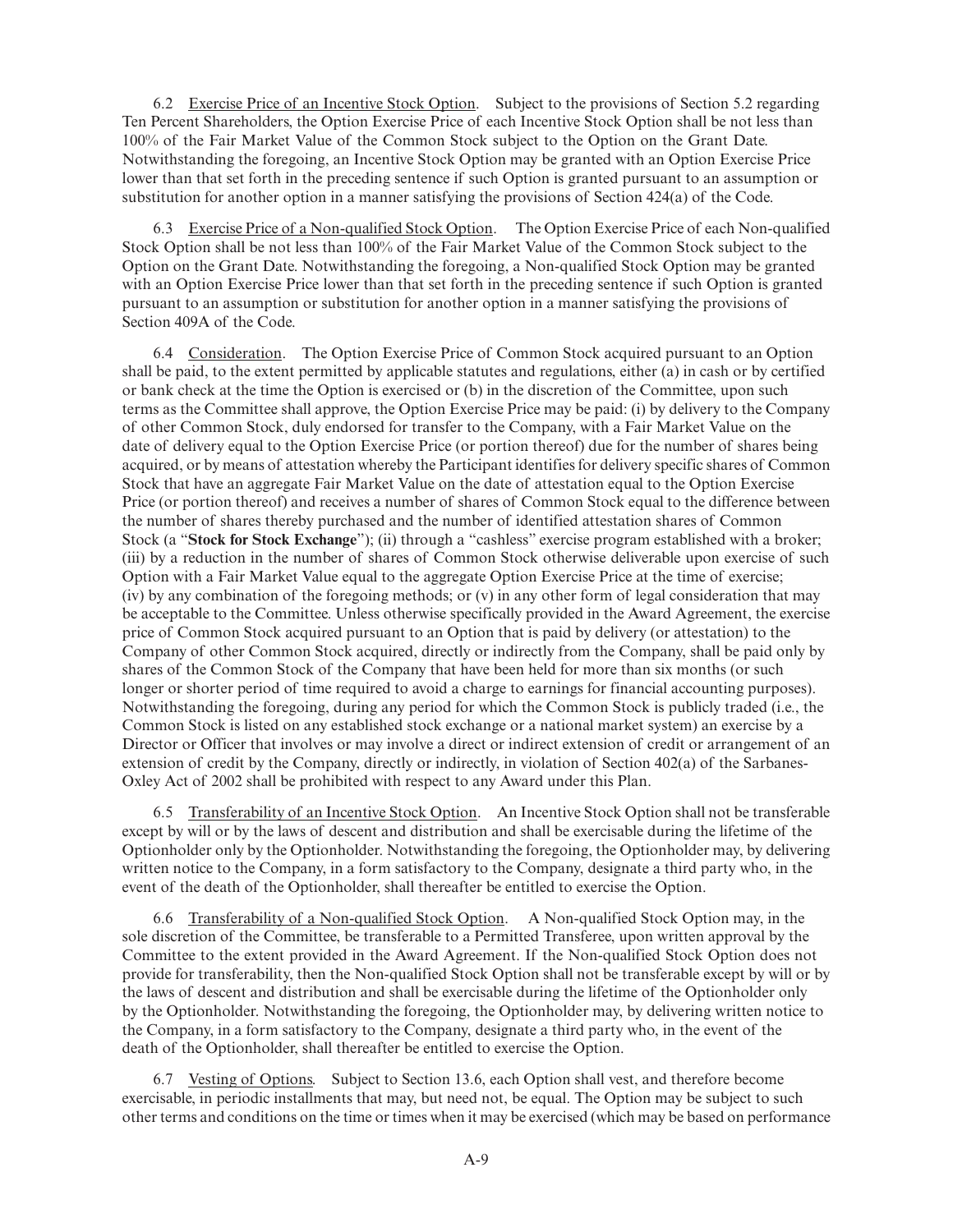or other criteria) as the Committee may deem appropriate. The vesting provisions of individual Options may vary. No Option may be exercised for a fraction of a share of Common Stock.

6.8 Termination of Continuous Service. Unless otherwise provided in an Award Agreement or in an employment agreement the terms of which have been approved by the Committee, in the event an Optionholder's Continuous Service terminates (other than upon the Optionholder's death or Disability), the Optionholder may exercise his or her Option (to the extent that the Optionholder was entitled to exercise such Option as of the date of termination) but only within such period of time ending on the earlier of (a) the date three months following the termination of the Optionholder's Continuous Service or (b) the expiration of the term of the Option as set forth in the Award Agreement; *provided that*, if the termination of Continuous Service is by the Company for Cause, all outstanding Options (whether or not vested) shall immediately terminate and cease to be exercisable. If, after termination, the Optionholder does not exercise his or her Option within the time specified in the Award Agreement, the Option shall terminate.

6.9 Extension of Termination Date. An Optionholder's Award Agreement may also provide that if the exercise of the Option following the termination of the Optionholder's Continuous Service for any reason would be prohibited at any time because the issuance of shares of Common Stock would violate the registration requirements under the Securities Act or any other state or federal securities law or the rules of any securities exchange or interdealer quotation system, then the Option shall terminate on the earlier of (a) the expiration of the term of the Option in accordance with Section 6.1 or (b) the expiration of a period after termination of the Participant's Continuous Service that is three months after the end of the period during which the exercise of the Option would be in violation of such registration or other securities law requirements.

6.10 Disability of Optionholder. Unless otherwise provided in an Award Agreement, in the event that an Optionholder's Continuous Service terminates as a result of the Optionholder's Disability, the Optionholder may exercise his or her Option (to the extent that the Optionholder was entitled to exercise such Option as of the date of termination), but only within such period of time ending on the earlier of (a) the date 12 months following such termination or (b) the expiration of the term of the Option as set forth in the Award Agreement. If, after termination, the Optionholder does not exercise his or her Option within the time specified herein or in the Award Agreement, the Option shall terminate.

6.11 Death of Optionholder. Unless otherwise provided in an Award Agreement, in the event an Optionholder's Continuous Service terminates as a result of the Optionholder's death, then the Option may be exercised (to the extent the Optionholder was entitled to exercise such Option as of the date of death) by the Optionholder's estate, by a person who acquired the right to exercise the Option by bequest or inheritance or by a person designated to exercise the Option upon the Optionholder's death, but only within the period ending on the earlier of (a) the date 12 months following the date of death or (b) the expiration of the term of such Option as set forth in the Award Agreement. If, after the Optionholder's death, the Option is not exercised within the time specified herein or in the Award Agreement, the Option shall terminate.

6.12 Incentive Stock Option \$100,000 Limitation. To the extent that the aggregate Fair Market Value (determined at the time of grant) of Common Stock with respect to which Incentive Stock Options are exercisable for the first time by any Optionholder during any calendar year (under all plans of the Company and its Affiliates) exceeds \$100,000, the Options or portions thereof which exceed such limit (according to the order in which they were granted) shall be treated as Non-qualified Stock Options.

7. Stock Appreciation Rights. Each Stock Appreciation Right granted under the Plan shall be evidenced by an Award Agreement. Each Stock Appreciation Right so granted shall be subject to the conditions set forth in this Section 7, and to such other conditions not inconsistent with the Plan as may be reflected in the applicable Award Agreement. Stock Appreciation Rights may be granted alone ("**Free Standing Rights**") or in tandem with an Option granted under the Plan ("**Related Rights**").

7.1 Grant Requirements for Related Rights. Any Related Right that relates to a Non-qualified Stock Option may be granted at the same time the Option is granted or at any time thereafter but before the exercise or expiration of the Option. Any Related Right that relates to an Incentive Stock Option must be granted at the same time the Incentive Stock Option is granted.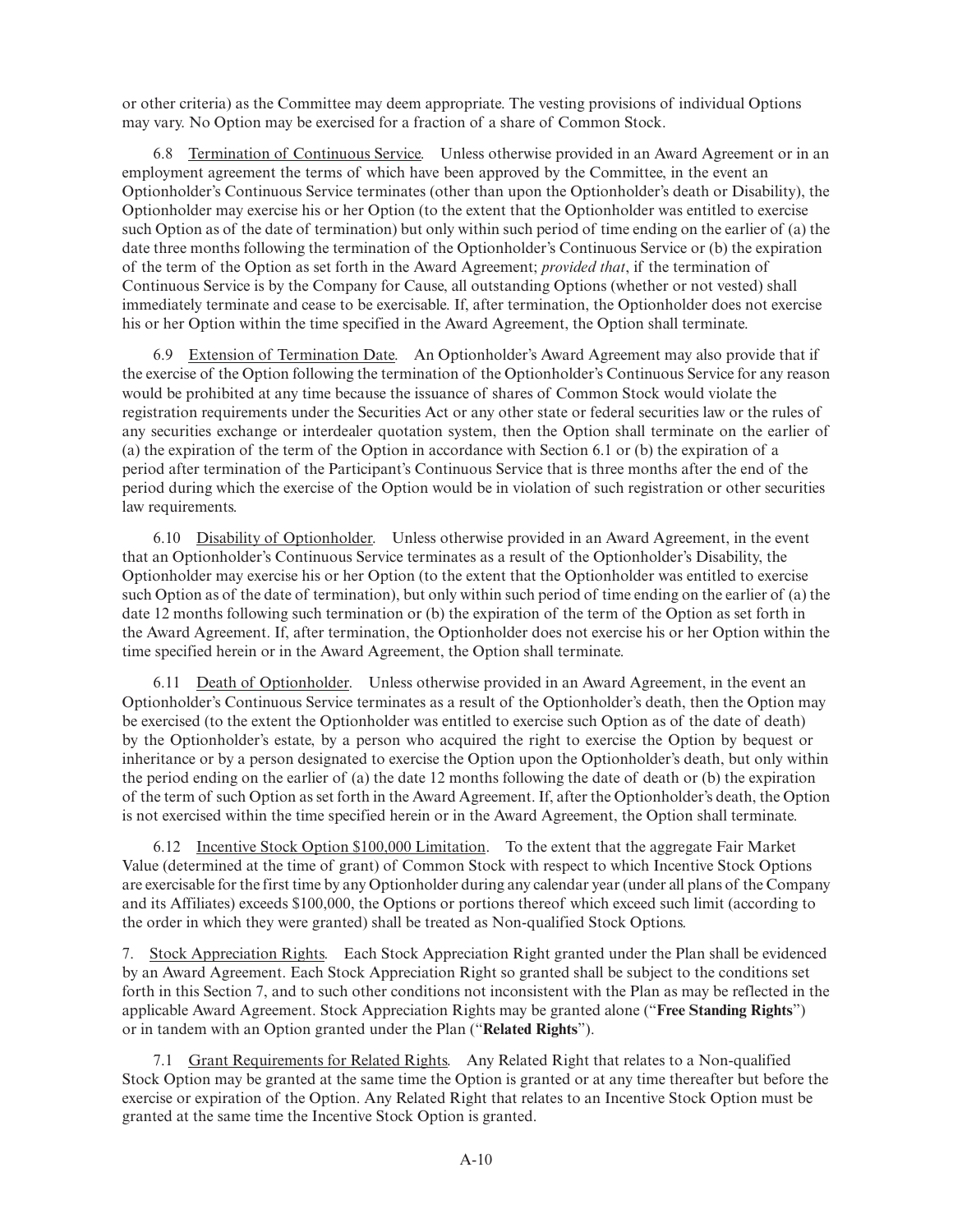7.2 Term. The term of a Stock Appreciation Right granted under the Plan shall be determined by the Committee; *provided, however*, no Stock Appreciation Right shall be exercisable later than the tenth anniversary of the Grant Date.

7.3 Vesting. Subject to Section 13.6, each Stock Appreciation Right shall vest and therefore become exercisable in periodic installments that may, but need not, be equal. The Stock Appreciation Right may be subject to such other terms and conditions on the time or times when it may be exercised as the Committee may deem appropriate. The vesting provisions of individual Stock Appreciation Rights may vary. No Stock Appreciation Right may be exercised for a fraction of a share of Common Stock.

7.4 Exercise and Payment. Upon exercise of a Stock Appreciation Right, the holder shall be entitled to receive from the Company an amount equal to the number of shares of Common Stock subject to the Stock Appreciation Right that is being exercised multiplied by the excess of (i) the Fair Market Value of a share of Common Stock on the date the Award is exercised, over (ii) the exercise price specified in the Stock Appreciation Right or related Option. Payment with respect to the exercise of a Stock Appreciation Right shall be made on the date of exercise. Payment shall be made in the form of shares of Common Stock (with or without restrictions as to substantial risk of forfeiture and transferability, as determined by the Committee in its sole discretion), cash or a combination thereof, as determined by the Committee.

7.5 Exercise Price. The exercise price of a Free Standing Right shall be determined by the Committee, but shall not be less than 100% of the Fair Market Value of one share of Common Stock on the Grant Date of such Stock Appreciation Right. A Related Right granted simultaneously with or subsequent to the grant of an Option and in conjunction therewith or in the alternative thereto shall have the same exercise price as the related Option, shall be transferable only upon the same terms and conditions as the related Option, and shall be exercisable only to the same extent as the related Option; *provided, however*, that a Stock Appreciation Right, by its terms, shall be exercisable only when the Fair Market Value per share of Common Stock subject to the Stock Appreciation Right and related Option exceeds the exercise price per share thereof and no Stock Appreciation Rights may be granted in tandem with an Option unless the Committee determines that the requirements of Section 7.1 are satisfied.

7.6 Reduction in the Underlying Option Shares. Upon any exercise of a Related Right, the number of shares of Common Stock for which any related Option shall be exercisable shall be reduced by the number of shares for which the Stock Appreciation Right has been exercised. The number of shares of Common Stock for which a Related Right shall be exercisable shall be reduced upon any exercise of any related Option by the number of shares of Common Stock for which such Option has been exercised.

8. Restricted Awards. A Restricted Award is an Award of actual shares of Common Stock ("**Restricted Stock**") or hypothetical Common Stock units ("**Restricted Stock Units**") having a value equal to the Fair Market Value of an identical number of shares of Common Stock, which may, but need not, provide that such Restricted Award may not be sold, assigned, transferred or otherwise disposed of, pledged or hypothecated as collateral for a loan or as security for the performance of any obligation or for any other purpose for such period (the "**Restricted Period**") as the Committee shall determine. Each Restricted Award granted under the Plan shall be evidenced by an Award Agreement. Each Restricted Award so granted shall be subject to the conditions set forth in this Section 8, and to such other conditions not inconsistent with the Plan as may be reflected in the applicable Award Agreement.

## 8.1 Restricted Stock and Restricted Stock Units.

(a) Each Participant granted Restricted Stock shall execute and deliver to the Company an Award Agreement with respect to the Restricted Stock setting forth the restrictions and other terms and conditions applicable to such Restricted Stock. If the Committee determines that the Restricted Stock shall be held by the Company or in escrow rather than delivered to the Participant pending the release of the applicable restrictions, the Committee may require the Participant to additionally execute and deliver to the Company (A) an escrow agreement satisfactory to the Committee, if applicable and (B) the appropriate blank stock power with respect to the Restricted Stock covered by such agreement. If a Participant fails to execute an agreement evidencing an Award of Restricted Stock and, if applicable, an escrow agreement and stock power, the Award shall be null and void. Subject to the restrictions set forth in the Award, the Participant generally shall have the rights and privileges of a shareholder as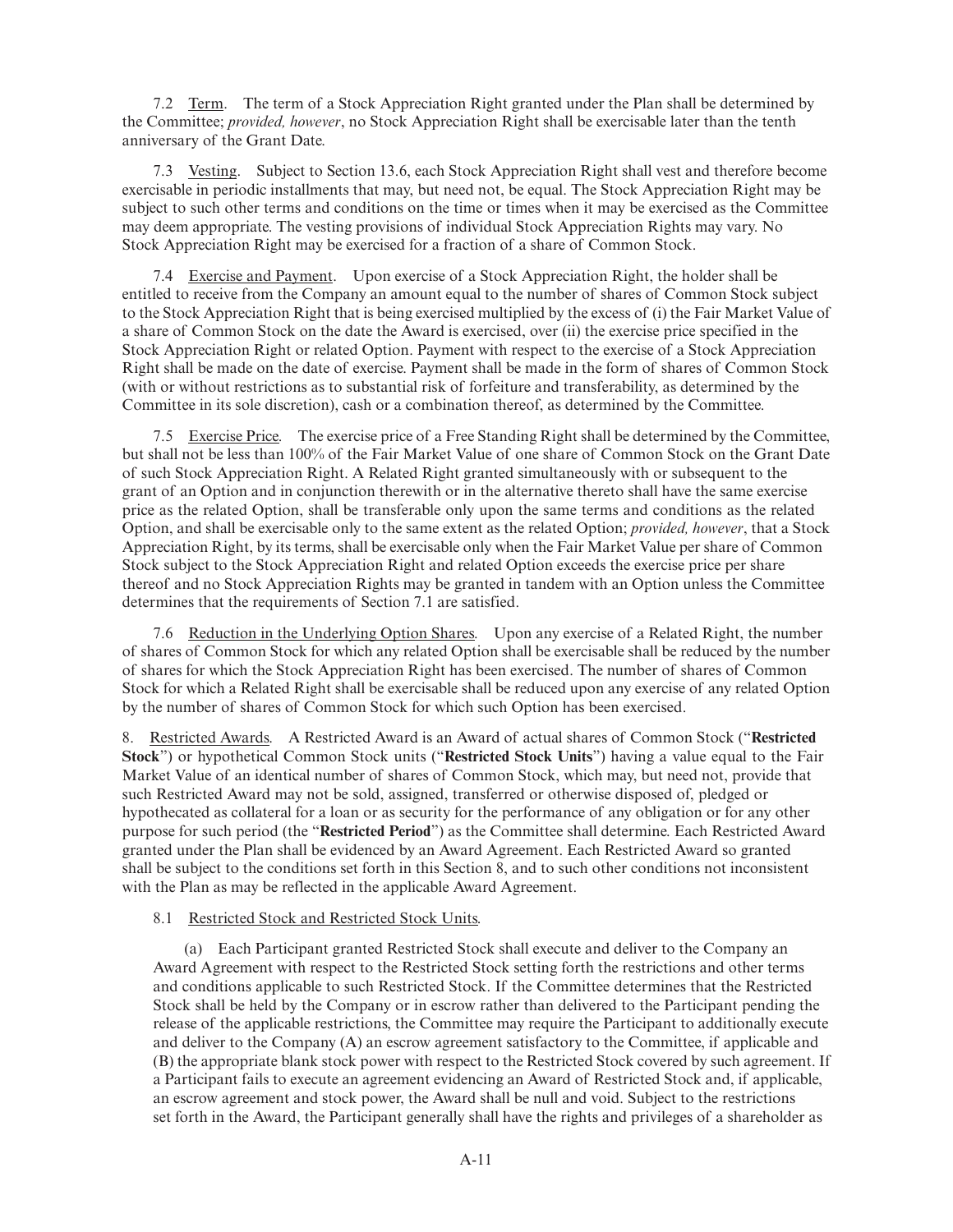to such Restricted Stock, including the right to vote such Restricted Stock and the right to receive dividends; *provided that*, any cash dividends and stock dividends with respect to the Restricted Stock shall be withheld by the Company for the Participant's account. The cash dividends or stock dividends so withheld by the Committee and attributable to any particular share of Restricted Stock shall be distributed to the Participant in cash or, at the discretion of the Committee, in shares of Common Stock having a Fair Market Value equal to the amount of such dividends, if applicable, upon the release of restrictions on such share and, if such share is forfeited, the Participant shall have no right to such dividends.

(b) The terms and conditions of a grant of Restricted Stock Units shall be reflected in an Award Agreement. No shares of Common Stock shall be issued at the time a Restricted Stock Unit is granted, and the Company will not be required to set aside funds for the payment of any such Award. A Participant shall have no voting rights with respect to any Restricted Stock Units granted hereunder. The Committee may also grant Restricted Stock Units with a deferral feature, whereby settlement is deferred beyond the vesting date until the occurrence of a future payment date or event set forth in an Award Agreement ("**Deferred Stock Units**"). At the discretion of the Committee, each Restricted Stock Unit or Deferred Stock Unit (representing one share of Common Stock) may be credited with an amount equal to the cash and stock dividends paid by the Company in respect of one share of Common Stock ("**Dividend Equivalents**"). Dividend Equivalents shall be withheld by the Company and credited to the Participant's account. Dividend Equivalents credited to a Participant's account and attributable to any particular Restricted Stock Unit or Deferred Stock Unit shall be distributed in cash or, at the discretion of the Committee, in shares of Common Stock having a Fair Market Value equal to the amount of such Dividend Equivalents to the Participant upon settlement of such Restricted Stock Unit or Deferred Stock Unit and, if such Restricted Stock Unit or Deferred Stock Unit is forfeited, the Participant shall have no right to such Dividend Equivalents.

## 8.2 Restrictions.

(a) Restricted Stock awarded to a Participant shall be subject to the following restrictions until the expiration of the Restricted Period, and to such other terms and conditions as may be set forth in the applicable Award Agreement: (A) if an escrow arrangement is used, the Participant shall not be entitled to delivery of the stock certificate; (B) the shares shall be subject to the restrictions on transferability set forth in the Award Agreement; (C) the shares shall be subject to forfeiture to the extent provided in the applicable Award Agreement; and (D) to the extent such shares are forfeited, the stock certificates shall be returned to the Company, and all rights of the Participant to such shares and as a shareholder with respect to such shares shall terminate without further obligation on the part of the Company.

(b) Restricted Stock Units and Deferred Stock Units awarded to any Participant shall be subject to (A) forfeiture until the expiration of the Restricted Period, and satisfaction of any applicable Performance Goals during such period, to the extent provided in the applicable Award Agreement, and to the extent such Restricted Stock Units or Deferred Stock Units are forfeited, all rights of the Participant to such Restricted Stock Units or Deferred Stock Units shall terminate without further obligation on the part of the Company and (B) such other terms and conditions as may be set forth in the applicable Award Agreement.

(c) The Committee shall have the authority to remove any or all of the restrictions on the Restricted Stock, Restricted Stock Units and Deferred Stock Units whenever it may determine that, by reason of changes in Applicable Laws or other changes in circumstances arising after the date the Restricted Stock or Restricted Stock Units or Deferred Stock Units are granted, such action is appropriate.

8.3 Restricted Period. With respect to Restricted Awards, the Restricted Period shall commence on the Grant Date and end at the time or times set forth on a schedule established by the Committee in the applicable Award Agreement. No Restricted Award may be granted or settled for a fraction of a share of Common Stock. The Committee may, but shall not be required to, provide for an acceleration of vesting in the terms of any Award Agreement upon the occurrence of a specified event.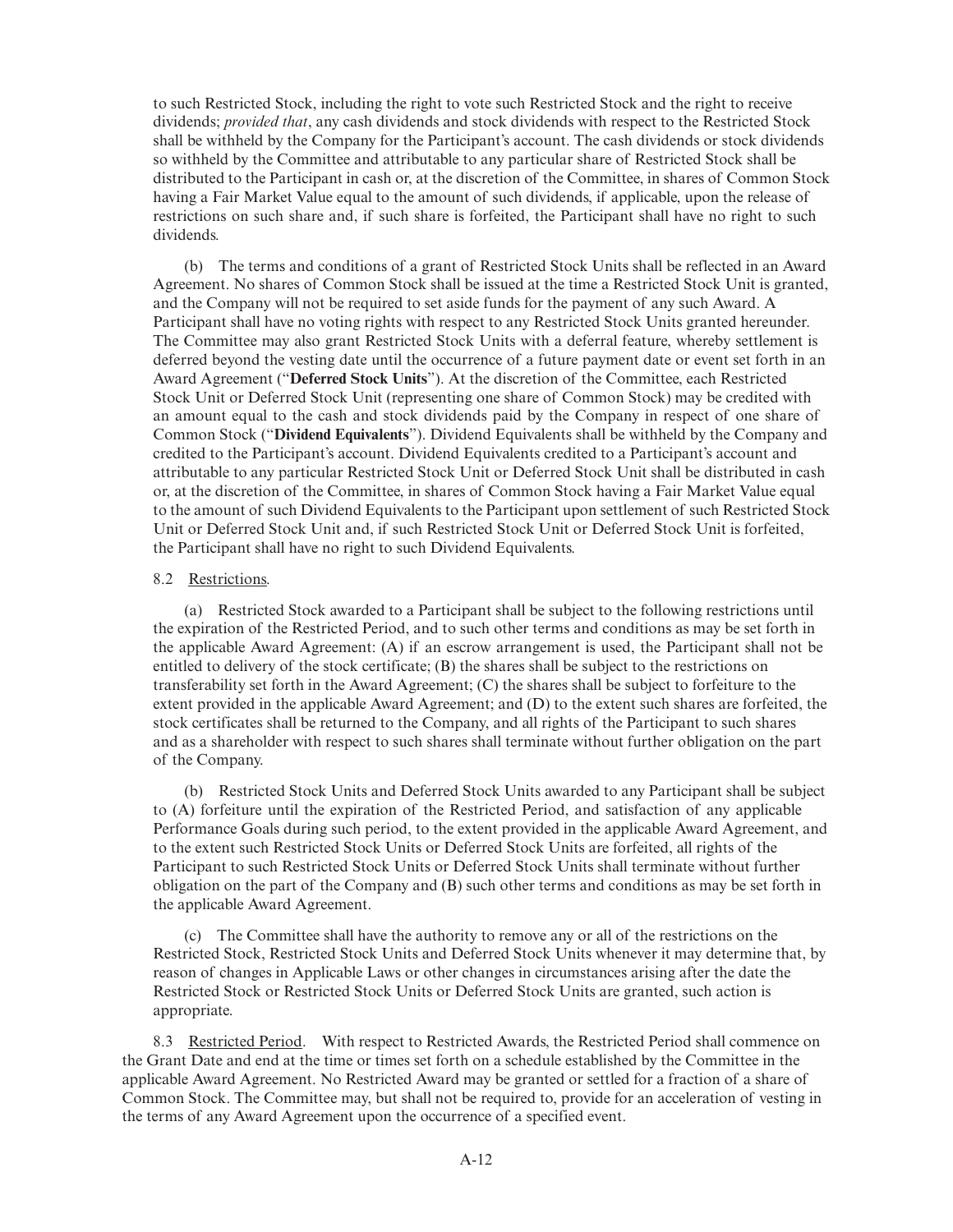8.4 Delivery of Restricted Stock and Settlement of Restricted Stock Units. Upon the expiration of the Restricted Period with respect to any shares of Restricted Stock, the restrictions set forth in Section 8.2 and the applicable Award Agreement shall be of no further force or effect with respect to such shares, except as set forth in the applicable Award Agreement. If an escrow arrangement is used, upon such expiration, the Company shall deliver to the Participant, or his or her beneficiary, without charge, the stock certificate evidencing the shares of Restricted Stock which have not then been forfeited and with respect to which the Restricted Period has expired (to the nearest full share) and any cash dividends or stock dividends credited to the Participant's account with respect to such Restricted Stock. Upon the expiration of the Restricted Period with respect to any outstanding Restricted Stock Units, or at the expiration of the deferral period with respect to any outstanding Deferred Stock Units, the Company shall deliver to the Participant, or his or her beneficiary, without charge, one share of Common Stock for each such outstanding vested Restricted Stock Unit or Deferred Stock Unit ("**Vested Unit**") and cash equal to any Dividend Equivalents credited with respect to each such Vested Unit in accordance with Section 8.1(b) hereof or, at the discretion of the Committee, in shares of Common Stock having a Fair Market Value equal to such Dividend Equivalents; *provided, however*, that, if explicitly provided in the applicable Award Agreement, the Committee may, in its sole discretion, elect to pay cash or part cash and part Common Stock in lieu of delivering only shares of Common Stock for Vested Units. If a cash payment is made in lieu of delivering shares of Common Stock, the amount of such payment shall be equal to the Fair Market Value of the Common Stock as of the date on which the Restricted Period lapsed in the case of Restricted Stock Units, or the delivery date in the case of Deferred Stock Units, with respect to each Vested Unit.

8.5 Stock Restrictions. Each certificate representing Restricted Stock awarded under the Plan shall bear a legend in such form as the Company deems appropriate.

9. Performance Share Awards. Each Performance Share Award granted under the Plan shall be evidenced by an Award Agreement. Each Performance Share Award so granted shall be subject to the conditions set forth in this Section 9, and to such other conditions not inconsistent with the Plan as may be reflected in the applicable Award Agreement. The Committee shall have the discretion to determine: (i) the number of shares of Common Stock or stock-denominated units subject to a Performance Share Award granted to any Participant; (ii) the Performance Period applicable to any Award; (iii) the conditions that must be satisfied for a Participant to earn an Award; and (iv) the other terms, conditions and restrictions of the Award.

9.1 Earning Performance Share Awards. The number of Performance Shares earned by a Participant will depend on the extent to which the performance goals established by the Committee are attained within the applicable Performance Period, as determined by the Committee.

10. Other Equity-Based Awards and Cash Awards. The Committee may grant Other Equity-Based Awards, either alone or in tandem with other Awards, in such amounts and subject to such conditions as the Committee shall determine in its sole discretion. Each Equity-Based Award shall be evidenced by an Award Agreement and shall be subject to such conditions, not inconsistent with the Plan, as may be reflected in the applicable Award Agreement. The Committee may grant Cash Awards in such amounts and subject to such Performance Goals, other vesting conditions, and such other terms as the Committee determines in its discretion. Cash Awards shall be evidenced in such form as the Committee may determine.

11. Securities Law Compliance. Each Award Agreement shall provide that no shares of Common Stock shall be purchased or sold thereunder unless and until (a) any then applicable requirements of state or federal laws and regulatory agencies have been fully complied with to the satisfaction of the Company and its counsel and (b) if required to do so by the Company, the Participant has executed and delivered to the Company a letter of investment intent in such form and containing such provisions as the Committee may require. The Company shall use reasonable efforts to seek to obtain from each regulatory commission or agency having jurisdiction over the Plan such authority as may be required to grant Awards and to issue and sell shares of Common Stock upon exercise of the Awards; *provided, however*, that this undertaking shall not require the Company to register under the Securities Act the Plan, any Award or any Common Stock issued or issuable pursuant to any such Award. If, after reasonable efforts, the Company is unable to obtain from any such regulatory commission or agency the authority which counsel for the Company deems necessary for the lawful issuance and sale of Common Stock under the Plan, the Company shall be relieved from any liability for failure to issue and sell Common Stock upon exercise of such Awards unless and until such authority is obtained.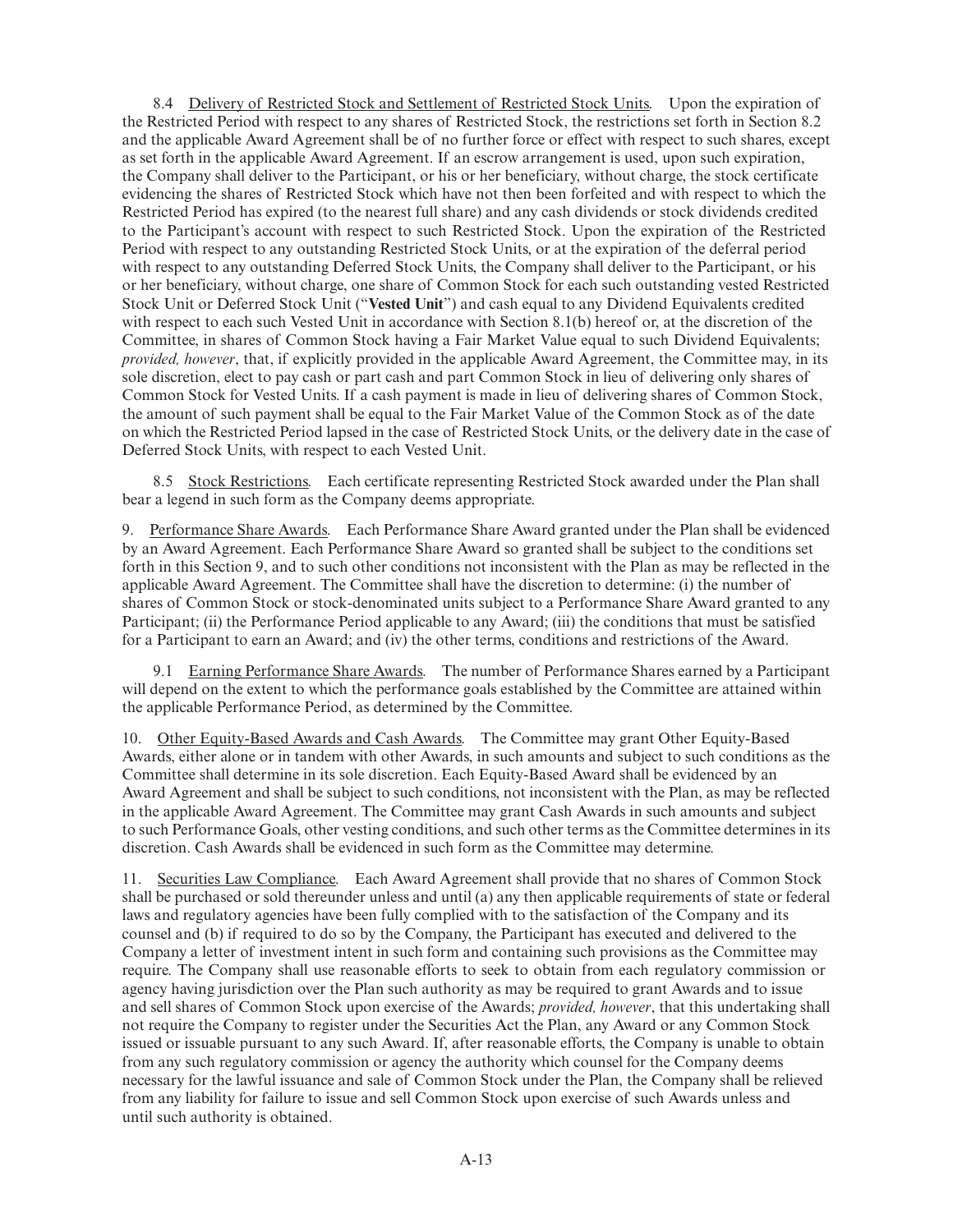12. Use of Proceeds from Stock. Proceeds from the sale of Common Stock pursuant to Awards, or upon exercise thereof, shall constitute general funds of the Company.

## 13. Miscellaneous.

13.1 Acceleration of Exercisability and Vesting. The Committee shall have the power to accelerate the time at which an Award may first be exercised or the time during which an Award or any part thereof will vest in accordance with the Plan, notwithstanding the provisions in the Award stating the time at which it may first be exercised or the time during which it will vest.

13.2 Shareholder Rights. Except as provided in the Plan or an Award Agreement, no Participant shall be deemed to be the holder of, or to have any of the rights of a holder with respect to, any shares of Common Stock subject to such Award unless and until such Participant has satisfied all requirements for exercise of the Award pursuant to its terms and no adjustment shall be made for dividends (ordinary or extraordinary, whether in cash, securities or other property) or distributions of other rights for which the record date is prior to the date such Common Stock certificate is issued, except as provided in Section 14 hereof.

13.3 No Employment or Other Service Rights. Nothing in the Plan or any instrument executed or Award granted pursuant thereto shall confer upon any Participant any right to continue to serve the Company or an Affiliate in the capacity in effect at the time the Award was granted or shall affect the right of the Company or an Affiliate to terminate (a) the employment of an Employee with or without notice and with or without Cause or (b) the service of a Director pursuant to the By-laws of the Company or an Affiliate, and any applicable provisions of the corporate law of the state in which the Company or the Affiliate is incorporated, as the case may be.

13.4 Transfer; Approved Leave of Absence. For purposes of the Plan, no termination of employment by an Employee shall be deemed to result from either (a) a transfer of employment to the Company from an Affiliate or from the Company to an Affiliate, or from one Affiliate to another, or (b) an approved leave of absence for military service or sickness, or for any other purpose approved by the Company, if the Employee's right to reemployment is guaranteed either by a statute or by contract or under the policy pursuant to which the leave of absence was granted or if the Committee otherwise so provides in writing, in either case, except to the extent inconsistent with Section 409A of the Code if the applicable Award is subject thereto.

13.5 Withholding Obligations. To the extent provided by the terms of an Award Agreement and subject to the discretion of the Committee, the Participant may satisfy any federal, state or local tax withholding obligation relating to the exercise or acquisition of Common Stock under an Award by any of the following means (in addition to the Company's right to withhold from any compensation paid to the Participant by the Company) or by a combination of such means: (a) tendering a cash payment; (b) authorizing the Company to withhold shares of Common Stock from the shares of Common Stock otherwise issuable to the Participant as a result of the exercise or acquisition of Common Stock under the Award, *provided, however*, that no shares of Common Stock are withheld with a value exceeding the minimum amount of tax required to be withheld by law; or (c) delivering to the Company previously owned and unencumbered shares of Common Stock of the Company.

13.6 Minimum Vesting. No Award shall be granted with terms providing for any right of exercise or lapse of any vesting obligations earlier than a date that is at least one year following the Grant Date. Notwithstanding the foregoing, the Committee may grant up to a maximum of five percent (5%) of the Total Share Reserve (subject to adjustment under Section 14), without regard for any limitations or other requirements for exercise or vesting as set forth in this Section 13.6, and the minimum vesting requirement does not apply to (A) any Substitute Awards, (B) shares of Common Stock delivered in lieu of fully vested Cash Awards, (C) Awards to Directors that vest proportionally over the service period for which a Director is elected or appointed to the Board, and (D) the Committee's discretion to provide for accelerated exercisability or vesting of any Award, including in cases of retirement, death, disability or a Change in Control, in the terms of the Award or otherwise.

14. Adjustments Upon Changes in Stock. In the event of changes in the outstanding Common Stock or in the capital structure of the Company by reason of any stock or extraordinary cash dividend, stock split, reverse stock split, an extraordinary corporate transaction such as any recapitalization, reorganization,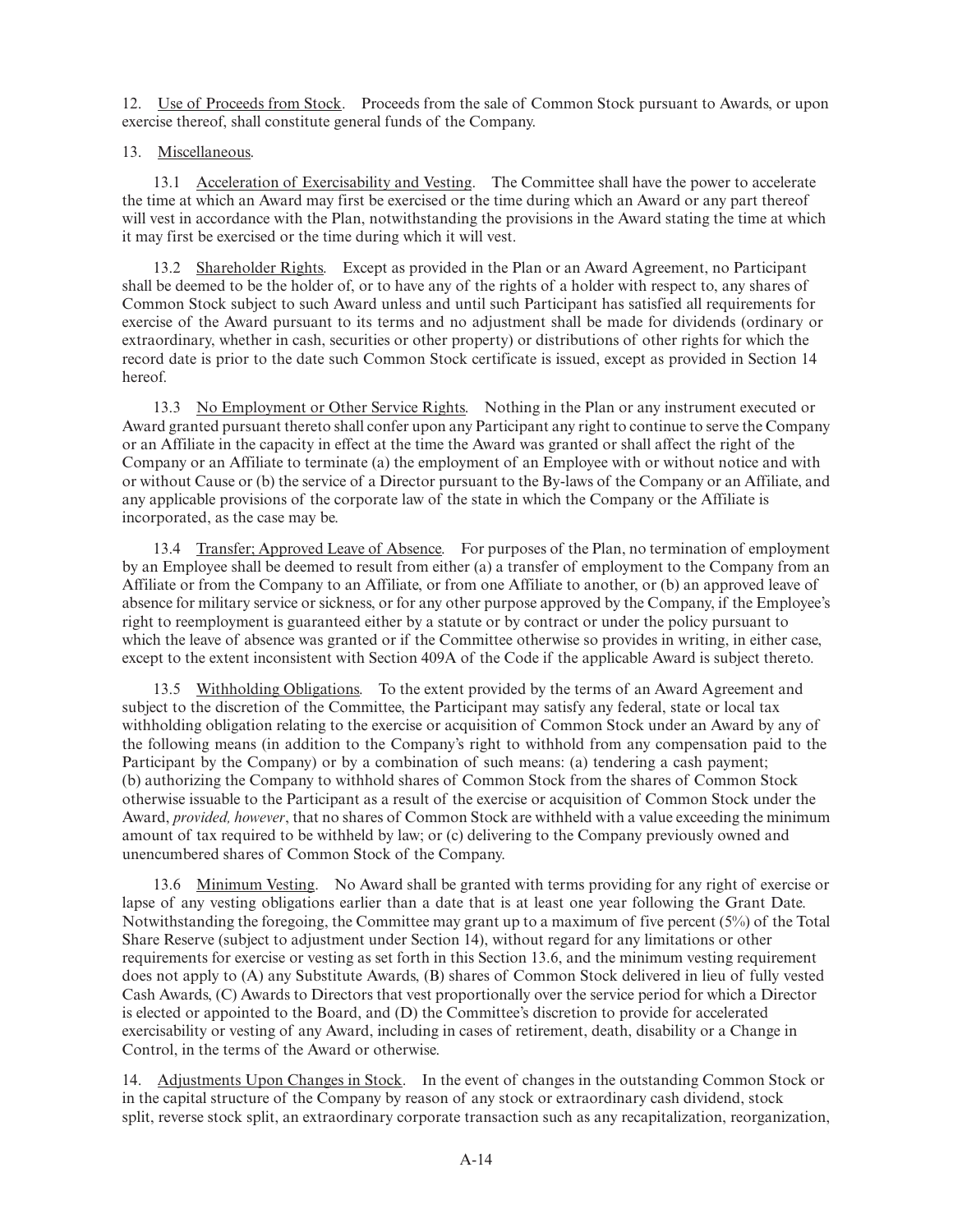merger, consolidation, combination, exchange, or other relevant change in capitalization occurring after the Grant Date of any Award, Awards granted under the Plan and any Award Agreements, the exercise price of Options and Stock Appreciation Rights, the Performance Goals to which Performance Share Awards and Cash Awards are subject, and the maximum number of shares of Common Stock subject to all Awards stated in Section 4 will be equitably adjusted or substituted, as to the number, price or kind of a share of Common Stock or other consideration subject to such Awards to the extent necessary to preserve the economic intent of such Award. In the case of adjustments made pursuant to this Section 14, unless the Committee specifically determines that such adjustment is in the best interests of the Company or its Affiliates, the Committee shall, in the case of Incentive Stock Options, ensure that any adjustments under this Section 14 will not constitute a modification, extension or renewal of the Incentive Stock Options within the meaning of Section 424(h)(3) of the Code and in the case of Non-qualified Stock Options, ensure that any adjustments under this Section 14 will not constitute a modification of such Non-qualified Stock Options within the meaning of Section 409A of the Code. Any adjustments made under this Section 14 shall be made in a manner which does not adversely affect the exemption provided pursuant to Rule 16b-3 under the Exchange Act. The Company shall give each Participant notice of an adjustment hereunder and, upon notice, such adjustment shall be conclusive and binding for all purposes.

## 15. Effect of Change in Control.

15.1 Unless otherwise provided in an Award Agreement, notwithstanding any provision of the Plan to the contrary:

(a) In the event of a Participant's termination of Continuous Service without Cause or for Good Reason during the 18-month period following a Change in Control, notwithstanding any provision of the Plan or any applicable Award Agreement to the contrary, all outstanding Options and Stock Appreciation Rights shall become immediately exercisable with respect to 100% of the shares subject to such Options or Stock Appreciation Rights, and/or the Restricted Period shall expire immediately with respect to 100% of the outstanding shares of Restricted Stock or Restricted Stock Units as of the date of the Participant's termination of Continuous Service.

(b) With respect to Performance Share Awards and Cash Awards, in the event of a Participant's termination of Continuous Service without Cause or for Good Reason, in either case, within 18 months following a Change in Control, all Performance Goals or other vesting criteria will be deemed achieved at 100% of target levels and all other terms and conditions will be deemed met as of the date of the Participant's termination of Continuous Service.

To the extent practicable, any actions taken by the Committee under the immediately preceding clauses (a) and (b) shall occur in a manner and at a time which allows affected Participants the ability to participate in the Change in Control with respect to the shares of Common Stock subject to their Awards.

15.2 In addition, in the event of a Change in Control, the Committee may in its discretion and upon at least 10 days' advance notice to the affected persons, cancel any outstanding Awards and pay to the holders thereof, in cash or stock, or any combination thereof, the value of such Awards based upon the price per share of Common Stock received or to be received by other shareholders of the Company in the event. In the case of any Option or Stock Appreciation Right with an exercise price (or SAR Exercise Price in the case of a Stock Appreciation Right) that equals or exceeds the price paid for a share of Common Stock in connection with the Change in Control, the Committee may cancel the Option or Stock Appreciation Right without the payment of consideration therefor.

15.3 The obligations of the Company under the Plan shall be binding upon any successor corporation or organization resulting from the merger, consolidation or other reorganization of the Company, or upon any successor corporation or organization succeeding to all or substantially all of the assets and business of the Company and its Affiliates, taken as a whole.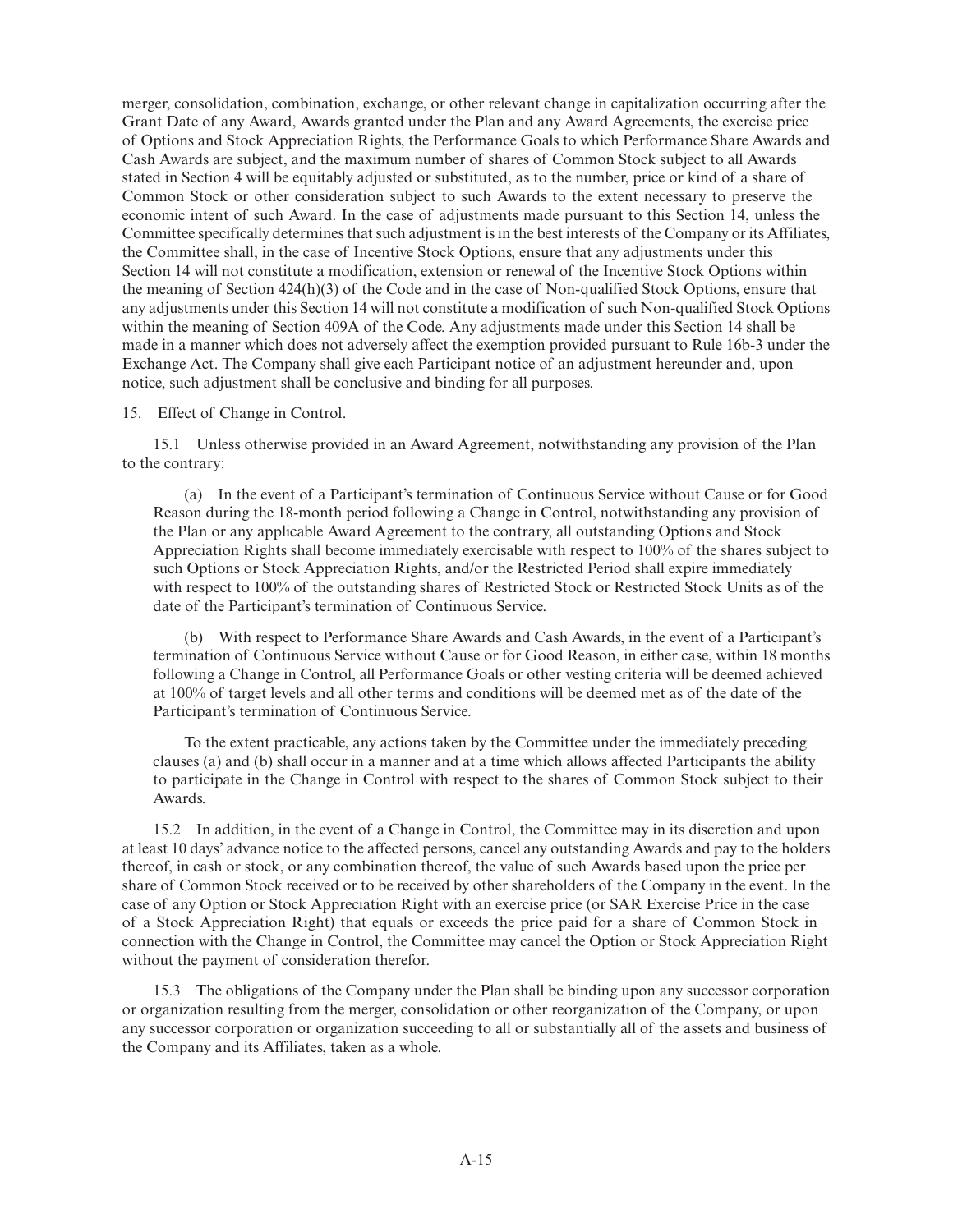## 16. Amendment of the Plan and Awards.

16.1 Amendment of Plan. The Board at any time, and from time to time, may amend or terminate the Plan. However, except as provided in Section 14 relating to adjustments upon changes in Common Stock and Section 16.3, no amendment shall be effective unless approved by the shareholders of the Company to the extent shareholder approval is necessary to satisfy any Applicable Laws. At the time of such amendment, the Board shall determine, upon advice from counsel, whether such amendment will be contingent on shareholder approval.

16.2 Shareholder Approval. The Board may, in its sole discretion, submit any other amendment to the Plan for shareholder approval.

16.3 Contemplated Amendments. It is expressly contemplated that the Board may amend the Plan in any respect the Board deems necessary or advisable to provide eligible Employees and Directors with the maximum benefits provided or to be provided under the provisions of the Code and the regulations promulgated thereunder relating to Incentive Stock Options or to the nonqualified deferred compensation provisions of Section 409A of the Code and/or to bring the Plan and/or Awards granted under it into compliance therewith.

16.4 No Impairment of Rights. Rights under any Award granted before amendment of the Plan shall not be impaired by any amendment of the Plan unless (a) the Company requests the consent of the Participant and (b) the Participant consents in writing.

16.5 Amendment of Awards. The Committee at any time, and from time to time, may amend the terms of any one or more Awards; *provided, however*, that the Committee may not affect any amendment which would otherwise constitute an impairment of the rights under any Award unless (a) the Company requests the consent of the Participant and (b) the Participant consents in writing.

## 17. General Provisions.

17.1 Forfeiture Events. The Committee may specify in an Award Agreement that the Participant's rights, payments and benefits with respect to an Award shall be subject to reduction, cancellation, forfeiture or recoupment upon the occurrence of certain events, in addition to applicable vesting conditions of an Award. Such events may include, without limitation, breach of non-competition, non-solicitation, confidentiality, or other restrictive covenants that are contained in the Award Agreement or otherwise applicable to the Participant, a termination of the Participant's Continuous Service for Cause, or other conduct by the Participant that is detrimental to the business or reputation of the Company and/or its Affiliates.

17.2 Clawback. Notwithstanding any other provisions in this Plan, the Company may cancel any Award, require reimbursement of any Award by a Participant, and effect any other right of recoupment of equity or other compensation provided under the Plan in accordance with any Company policies that may be adopted and/or modified from time to time (**"Clawback Policy"**). In addition, a Participant may be required to repay to the Company previously paid compensation, whether provided pursuant to the Plan or an Award Agreement, in accordance with the Clawback Policy. By accepting an Award, the Participant is agreeing to be bound by the Clawback Policy, as in effect or as may be adopted and/or modified from time to time by the Company in its discretion (including, without limitation, to comply with applicable law or stock exchange listing requirements).

17.3 Other Compensation Arrangements. Nothing contained in this Plan shall prevent the Board from adopting other or additional compensation arrangements, subject to shareholder approval if such approval is required; and such arrangements may be either generally applicable or applicable only in specific cases.

17.4 Unfunded Plan. The Plan shall be unfunded. Neither the Company, the Board nor the Committee shall be required to establish any special or separate fund or to segregate any assets to assure the performance of its obligations under the Plan.

17.5 Recapitalizations. Each Award Agreement shall contain provisions required to reflect the provisions of Section 14.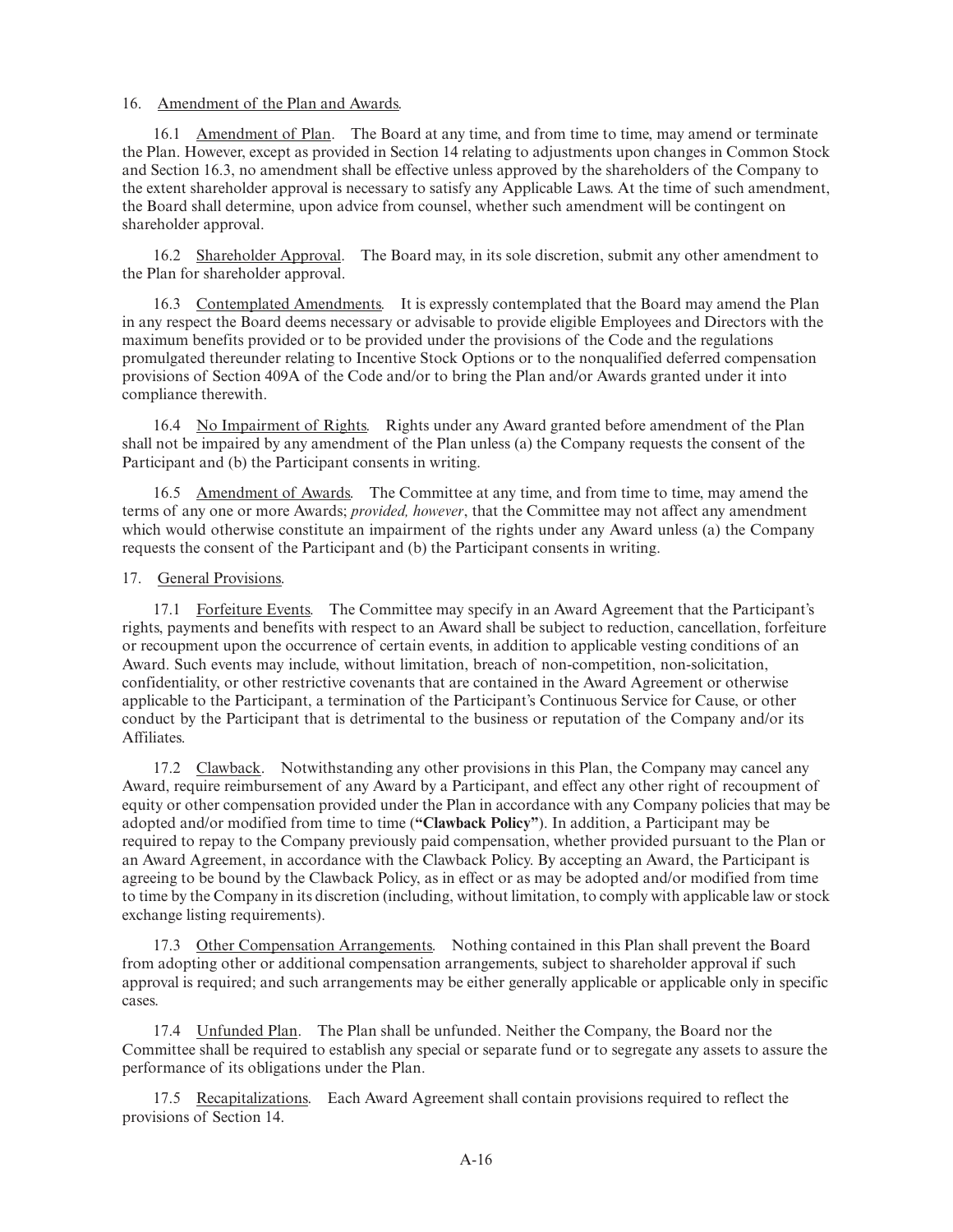17.6 Delivery. Upon exercise of a right granted under this Plan, the Company shall issue Common Stock or pay any amounts due within a reasonable period of time thereafter. Subject to any statutory or regulatory obligations the Company may otherwise have, for purposes of this Plan, 30 days shall be considered a reasonable period of time.

17.7 No Fractional Shares. No fractional shares of Common Stock shall be issued or delivered pursuant to the Plan. The Committee shall determine whether cash, additional Awards or other securities or property shall be issued or paid in lieu of fractional shares of Common Stock or whether any fractional shares should be rounded, forfeited or otherwise eliminated.

17.8 Other Provisions. The Award Agreements authorized under the Plan may contain such other provisions not inconsistent with this Plan, including, without limitation, restrictions upon the exercise of Awards, as the Committee may deem advisable.

17.9 Section 409A. The Plan is intended to comply with Section 409A of the Code to the extent subject thereto, and, accordingly, to the maximum extent permitted, the Plan shall be interpreted and administered to be in compliance therewith. Any payments described in the Plan that are due within the "short-term deferral period" as defined in Section 409A of the Code shall not be treated as deferred compensation unless Applicable Laws require otherwise. Notwithstanding anything to the contrary in the Plan, to the extent required to avoid accelerated taxation and tax penalties under Section 409A of the Code, amounts that would otherwise be payable and benefits that would otherwise be provided pursuant to the Plan during the six (6) month period immediately following the Participant's termination of Continuous Service shall instead be paid on the first payroll date after the six-month anniversary of the Participant's separation from service (or the Participant's death, if earlier). Notwithstanding the foregoing, neither the Company nor the Committee shall have any obligation to take any action to prevent the assessment of any additional tax or penalty on any Participant under Section 409A of the Code and neither the Company nor the Committee will have any liability to any Participant for such tax or penalty.

17.10 Disqualifying Dispositions. Any Participant who shall make a "disposition" (as defined in Section 424 of the Code) of all or any portion of shares of Common Stock acquired upon exercise of an Incentive Stock Option within two years from the Grant Date of such Incentive Stock Option or within one year after the issuance of the shares of Common Stock acquired upon exercise of such Incentive Stock Option (a "**Disqualifying Disposition**") shall be required to immediately advise the Company in writing as to the occurrence of the sale and the price realized upon the sale of such shares of Common Stock.

17.11 Section 16. It is the intent of the Company that the Plan satisfy, and be interpreted in a manner that satisfies, the applicable requirements of Rule 16b-3 as promulgated under Section 16 of the Exchange Act so that Participants will be entitled to the benefit of Rule 16b-3, or any other rule promulgated under Section 16 of the Exchange Act, and will not be subject to short-swing liability under Section 16 of the Exchange Act. Accordingly, if the operation of any provision of the Plan would conflict with the intent expressed in this Section 17.12, such provision to the extent possible shall be interpreted and/or deemed amended so as to avoid such conflict.

17.12 Beneficiary Designation. Each Participant under the Plan may from time to time name any beneficiary or beneficiaries by whom any right under the Plan is to be exercised in case of such Participant's death. Each designation will revoke all prior designations by the same Participant, shall be in a form reasonably prescribed by the Committee and shall be effective only when filed by the Participant in writing with the Company during the Participant's lifetime.

17.13 Expenses. The costs of administering the Plan shall be paid by the Company.

17.14 Severability. If any of the provisions of the Plan or any Award Agreement is held to be invalid, illegal or unenforceable, whether in whole or in part, such provision shall be deemed modified to the extent, but only to the extent, of such invalidity, illegality or unenforceability and the remaining provisions shall not be affected thereby.

17.15 Plan Headings. The headings in the Plan are for purposes of convenience only and are not intended to define or limit the construction of the provisions hereof.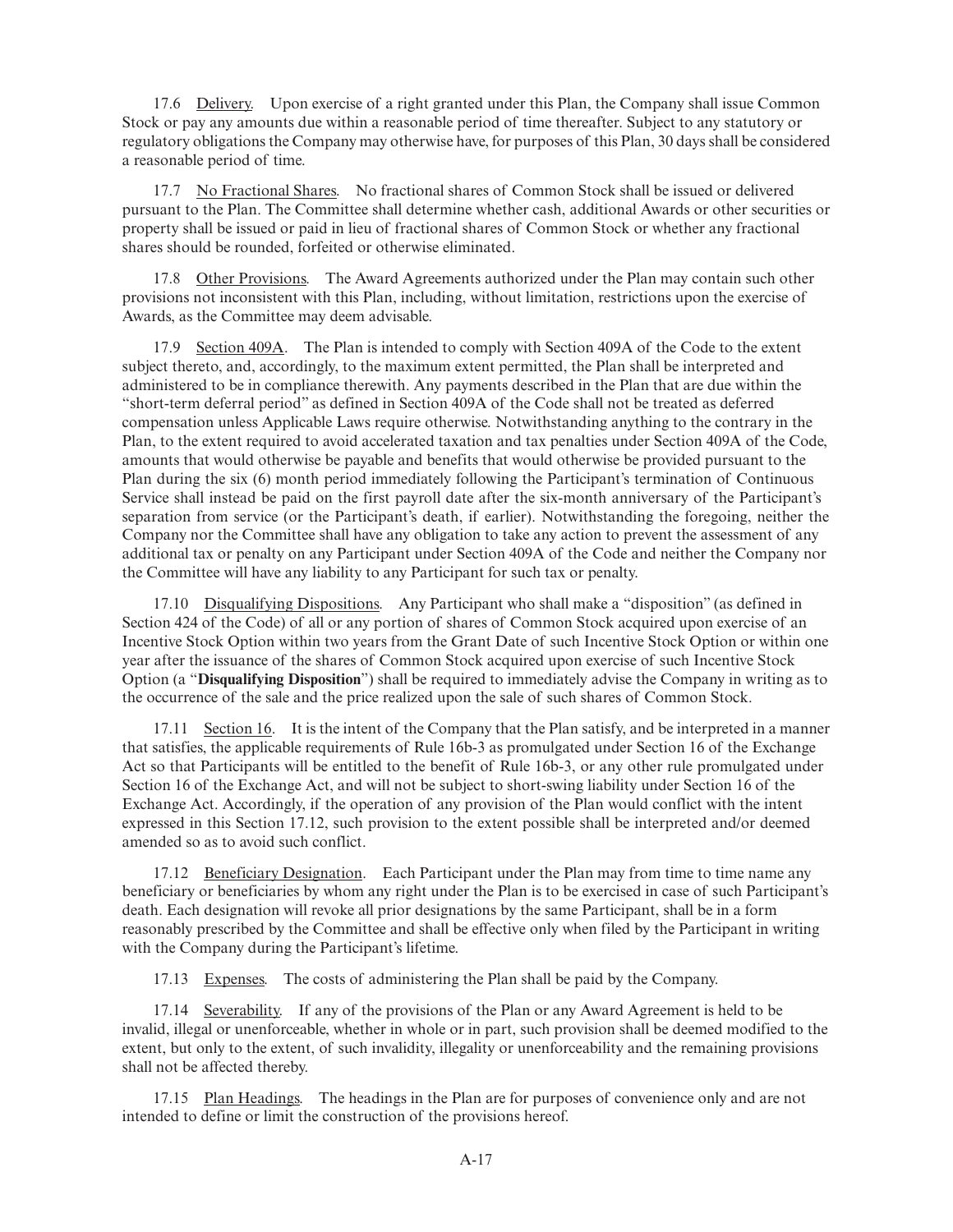17.16 Non-Uniform Treatment. The Committee's determinations under the Plan need not be uniform and may be made by it selectively among persons who are eligible to receive, or actually receive, Awards. Without limiting the generality of the foregoing, the Committee shall be entitled to make nonuniform and selective determinations, amendments and adjustments, and to enter into non-uniform and selective Award Agreements.

18. Effective Date of Plan. The Plan shall become effective as of the Effective Date, but no Award shall be exercised (or, in the case of a stock Award, shall be granted) unless and until the Plan has been approved by the shareholders of the Company, which approval shall be within twelve (12) months before or after the date the Plan is adopted by the Board.

19. Termination or Suspension of the Plan. The Plan shall terminate automatically on the tenth anniversary of the date the Plan is approved by the shareholders of the Company. No Award shall be granted pursuant to the Plan after such date, but Awards theretofore granted may extend beyond that date. The Board may suspend or terminate the Plan at any earlier date pursuant to Section 16.1 hereof. No Awards may be granted under the Plan while the Plan is suspended or after it is terminated.

20. Choice of Law. The law of the State of New York shall govern all questions concerning the construction, validity and interpretation of this Plan, without regard to such state's conflict of law rules.

As adopted by the Board of Directors of Servotronics, Inc. on April 22, 2022.

As approved by the shareholders of Servotronics, Inc. on [DATE].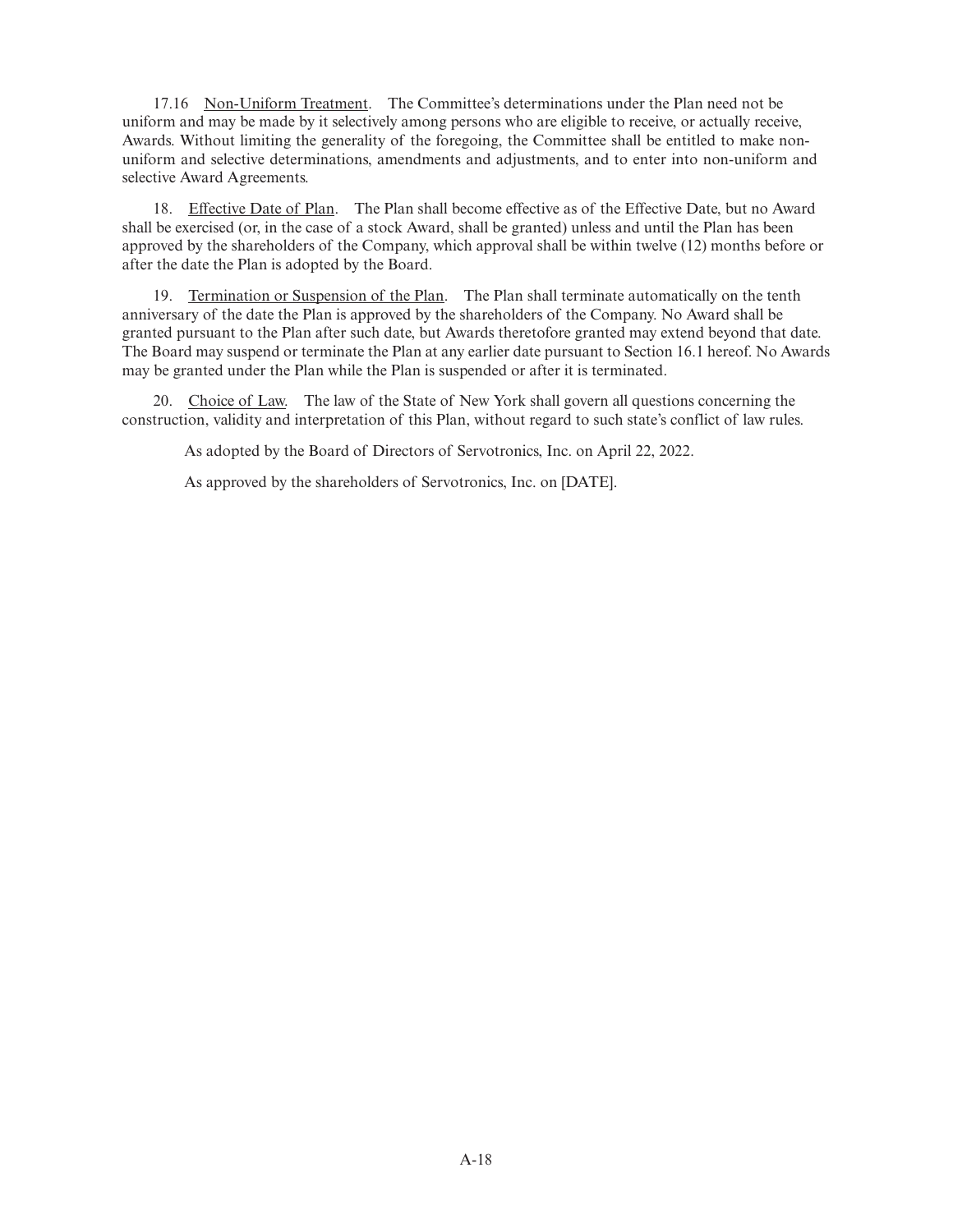# **SERVOTRONICS, INC. 2022 ANNUAL MEETING OF SHAREHOLDERS TO BE HELD JUNE 10, 2022**

## **THIS PROXY IS SOLICITED ON BEHALF OF THE BOARD OF DIRECTORS**

The undersigned hereby appoints William F. Farrell, Jr. and Lisa F. Bencel (together, the "Proxies"), and each of them acting individually or in the absence of others, with full power of substitution and re-substitution and all powers that the undersigned would possess if personally present, as proxies to vote all of the shares of common stock of Servotronics, Inc. (the "Company") that the undersigned is entitled to vote at the 2022 Annual Meeting of Shareholders (including any adjournments, postponements, or continuations thereof, the "Annual Meeting") of the Company to be held virtually on June 10, 2022, at 9:00 a.m., Eastern Time.

By signing this proxy, the undersigned acknowledges receipt of the Notice of Annual Meeting and of the accompanying Proxy Statement, the terms of which are incorporated by reference herein, and revokes any proxy previously given by the undersigned with respect to the Annual Meeting.

**THIS PROXY CARD, WHEN PROPERLY EXECUTED, WILL BE VOTED AS DIRECTED BY THE UNDERSIGNED. IF NO DIRECTION IS MADE AS TO ANY ITEM, THIS PROXY WILL BE VOTED "FOR ALL" OF THE NOMINEES IN PROPOSAL 1, "FOR" PROPOSALS 2, 3 AND 4 AND, TO THE EXTENT AUTHORIZED UNDER RULE 14A-4(C) UNDER THE SECURITIES EXCHANGE ACT OF 1934, AS AMENDED, IN THE DISCRETION OF THE PROXIES NAMED HEREIN WITH RESPECT TO SUCH OTHER BUSINESS AS MAY PROPERLY COME BEFORE THE MEETING OR ANY ADJOURNMENT, POSTPONEMENT, OR CONTINUATION THEREOF.** 

**IMPORTANT – PLEASE MARK, SIGN, DATE AND RETURN YOUR PROXY CARD PROMPTLY.** 

## **THANK YOU FOR VOTING.**

(Continued and to be dated and signed on reverse side) **SEE REVERSE SIDE**

TO VOTE BY MAIL, PLEASE DETACH HERE, SIGN AND DATE YOUR PROXY CARD, AND RETURN IN THE POSTAGE-PAID ENVELOPE PROVIDED

> **Important Notice Regarding the Availability of Proxy Materials for the Annual Meeting**  The Notice and Proxy Statement and Annual Report are available at: www.proxyvoting.com/SVT